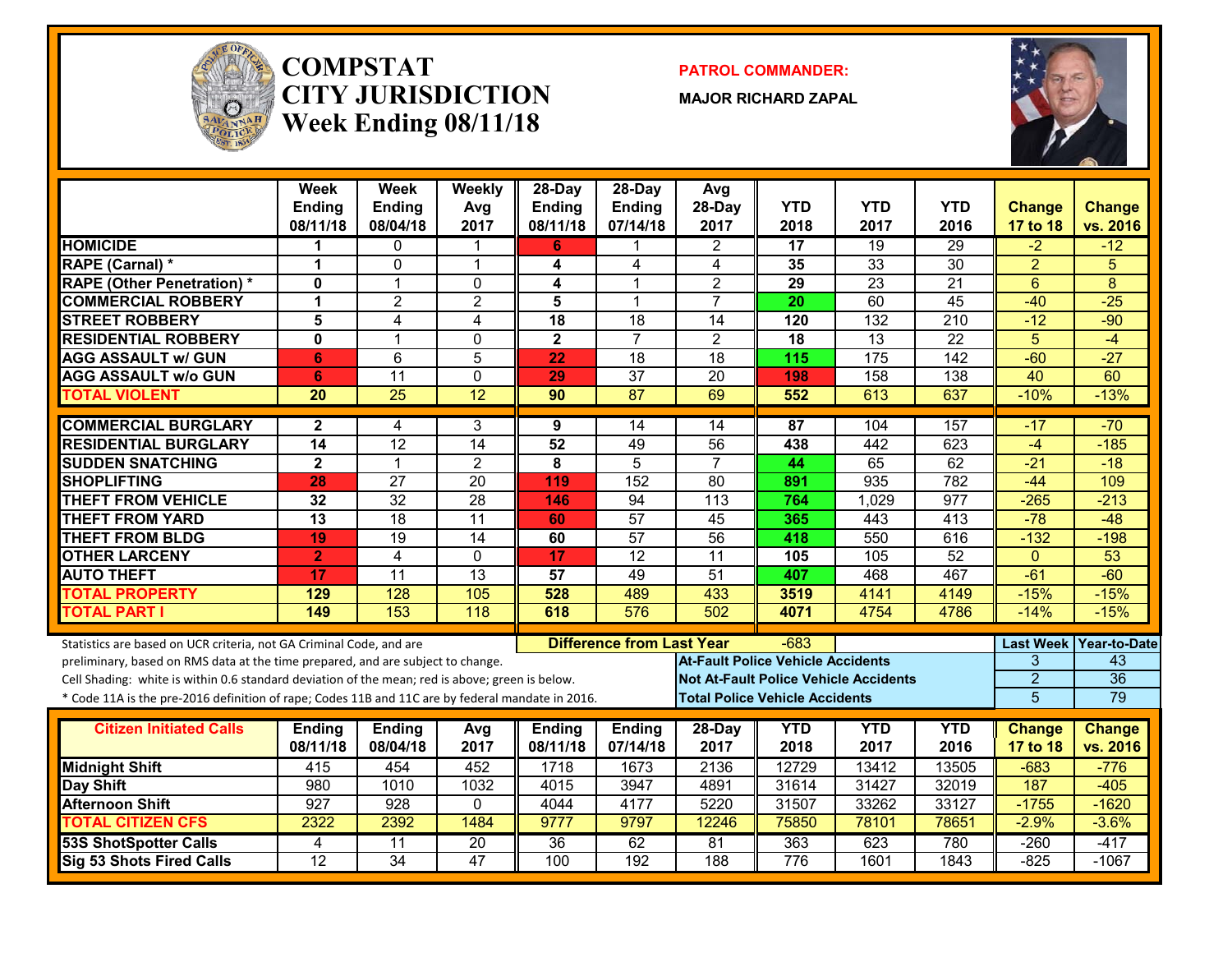

#### **COMPSTATNORTH PRECINCTWeek Ending 08/11/18**

**PRECINCT COMMANDER:**

**CAPT. CARY HILL**



|                                                                                                  | Week<br>Ending             | Week<br>Ending      | Weekly<br>Avg                 | $28-Dav$<br>Ending      | $28-Dav$<br>Ending               | Avg<br>28-Day                            | <b>YTD</b>       | <b>YTD</b>                                   | YTD                               | <b>Change</b>           | <b>Change</b>   |
|--------------------------------------------------------------------------------------------------|----------------------------|---------------------|-------------------------------|-------------------------|----------------------------------|------------------------------------------|------------------|----------------------------------------------|-----------------------------------|-------------------------|-----------------|
|                                                                                                  | 8/11/18                    | 8/4/18              | 2017                          | 8/11/18                 | 7/14/18                          | 2017                                     | 2018             | 2017                                         | 2016                              | 17 to 18                | vs. 2016        |
| <b>HOMICIDE</b>                                                                                  | 1                          | 0                   | $\mathbf{0}$                  | $\overline{2}$          | 0                                | $\Omega$                                 | 4                | 3                                            | $\overline{2}$                    | 1                       | 2               |
| RAPE (Carnal) *                                                                                  | 0                          | $\Omega$            | $\mathbf{0}$                  | 0                       | 1                                | 1                                        | 8                | $\overline{13}$                              | 11                                | $-5$                    | $-3$            |
| <b>RAPE (Other Penetration) *</b>                                                                | $\bf{0}$                   | 0                   | $\mathbf{0}$                  | 1                       | 1                                | $\mathbf{0}$<br>1                        | 4                | 4                                            | 5<br>$\overline{5}$               | $\mathbf{0}$<br>$-3$    | $-1$            |
| <b>COMMERCIAL ROBBERY</b>                                                                        | $\overline{\mathbf{0}}$    | $\overline{0}$      | $\mathbf 0$                   | 0                       | $\mathbf 0$                      |                                          | 4                | $\overline{7}$                               |                                   |                         | $-1$            |
| <b>STREET ROBBERY</b>                                                                            | $\blacktriangleleft$       | $\mathbf{1}$        | $\mathbf{1}$                  | $\overline{\mathbf{5}}$ | 3                                | 4                                        | $\overline{37}$  | 47<br>1                                      | 86                                | $-10$                   | $-49$           |
| <b>RESIDENTIAL ROBBERY</b><br><b>AGG ASSAULT w/ GUN</b>                                          | $\mathbf 0$<br>$\mathbf 1$ | 0<br>$\mathbf{1}$   | 0<br>$\mathbf 1$              | 0<br>$\overline{3}$     | $\mathbf{1}$<br>$\overline{4}$   | 0<br>4                                   | 5                | $\overline{36}$                              | $\overline{4}$<br>$\overline{29}$ | $\overline{4}$<br>$-13$ | 1<br>$-6$       |
|                                                                                                  |                            |                     |                               |                         |                                  |                                          | $\overline{23}$  |                                              |                                   |                         |                 |
| <b>AGG ASSAULT w/o GUN</b>                                                                       | 3                          | 3<br>$\overline{5}$ | $\mathbf 0$<br>$\overline{3}$ | 11<br>$\overline{22}$   | 12<br>$\overline{22}$            | 6<br>17                                  | 67<br>152        | $\overline{35}$                              | 40<br>182                         | 32                      | $\overline{27}$ |
| <b>TOTAL VIOLENT</b>                                                                             | $\overline{6}$             |                     |                               |                         |                                  |                                          |                  | 146                                          |                                   | 4%                      | $-16%$          |
| <b>COMMERCIAL BURGLARY</b>                                                                       | $\mathbf{0}$               | 1                   | 1                             | 3                       | 2                                | 4                                        | 19               | 35                                           | 30                                | -16                     | -11             |
| <b>RESIDENTIAL BURGLARY</b>                                                                      | $\mathbf 0$                | $\mathbf{1}$        | $\overline{2}$                | $\overline{2}$          | 9                                | $\overline{7}$                           | 50               | 44                                           | 65                                | $6\phantom{1}$          | $-15$           |
| <b>SUDDEN SNATCHING</b>                                                                          | $\mathbf{1}$               | 0                   | $\mathbf{1}$                  | 3                       | 3                                | 3                                        | 22               | 33                                           | $\overline{32}$                   | $-11$                   | $-10$           |
| <b>SHOPLIFTING</b>                                                                               | 4                          | $\overline{3}$      | 3                             | 17                      | $\overline{32}$                  | 12                                       | 169              | 131                                          | $\overline{111}$                  | $\overline{38}$         | 58              |
| <b>THEFT FROM VEHICLE</b>                                                                        | 5                          | $\overline{7}$      | $6\phantom{1}$                | 31                      | 20                               | 24                                       | 155              | 242                                          | 325                               | $-87$                   | $-170$          |
| <b>THEFT FROM YARD</b>                                                                           | 3                          | 3                   | 3                             | 9                       | $\overline{19}$                  | $\overline{11}$                          | 96               | 140                                          | $\overline{132}$                  | $-44$                   | $-36$           |
| <b>THEFT FROM BLDG</b>                                                                           | 3                          | $\overline{7}$      | 4                             | $\overline{15}$         | 10                               | $\overline{15}$                          | 110              | 171                                          | 189                               | $-61$                   | $-79$           |
| <b>OTHER LARCENY</b>                                                                             | $\mathbf 0$                | 0                   | $\mathbf{0}$                  | 6                       | 5                                | $\overline{2}$                           | 25               | 28                                           | 17                                | $-3$                    | 8               |
| <b>AUTO THEFT</b>                                                                                | $\overline{\mathbf{4}}$    | 4                   | 3                             | $\overline{14}$         | $\overline{10}$                  | $\overline{12}$                          | $\overline{82}$  | 122                                          | 125                               | $-40$                   | $-43$           |
| <b>TOTAL PROPERTY</b>                                                                            | 20                         | $\overline{26}$     | $\overline{22}$               | 100                     | 110                              | $\overline{90}$                          | 728              | 946                                          | 1026                              | $-23%$                  | $-29%$          |
| <b>TOTAL PART I</b>                                                                              | $\overline{26}$            | $\overline{31}$     | 25                            | 122                     | 132                              | 107                                      | 880              | 1092                                         | 1208                              | $-19%$                  | $-27%$          |
| Statistics are based on UCR criteria, not GA Criminal Code, and are                              |                            |                     |                               |                         | <b>Difference from Last Year</b> |                                          | -212             |                                              |                                   | <b>Last Week</b>        | Year-to-Date    |
| preliminary, based on RMS data at the time prepared, and are subject to change.                  |                            |                     |                               |                         |                                  | <b>At-Fault Police Vehicle Accidents</b> |                  |                                              |                                   | 0                       | 9               |
| Cell Shading: white is within 0.6 standard deviation of the mean; red is above; green is below.  |                            |                     |                               |                         |                                  |                                          |                  | <b>Not At-Fault Police Vehicle Accidents</b> |                                   | $\mathbf{0}$            | $\overline{7}$  |
| * Code 11A is the pre-2016 definition of rape; Codes 11B and 11C are by federal mandate in 2016. |                            |                     |                               |                         |                                  | <b>Total Police Vehicle Accidents</b>    |                  |                                              |                                   | $\overline{0}$          | 16              |
|                                                                                                  |                            |                     |                               |                         |                                  |                                          |                  |                                              |                                   |                         |                 |
|                                                                                                  | Week                       | <b>Week</b>         | <b>Weekly</b>                 | 28-Day                  | 28-Day                           | Avg                                      |                  |                                              |                                   |                         |                 |
| <b>Citizen Initiated Calls</b>                                                                   | Ending                     | Ending              | Avg                           | <b>Ending</b>           | <b>Ending</b>                    | 28-Day                                   | <b>YTD</b>       | <b>YTD</b>                                   | YTD                               | <b>Change</b>           | <b>Change</b>   |
|                                                                                                  | 08/11/18                   | 08/04/18            | 2017                          | 08/11/18                | 07/14/18                         | 2017                                     | 2018             | 2017                                         | 2016                              | 17 to 18                | vs. 2016        |
| <b>Midnight Shift</b>                                                                            | 132                        | 145                 | 121                           | 518                     | 517                              | 484                                      | 3733             | 3790                                         | 3810                              | $-57$                   | $-77$           |
| <b>Day Shift</b>                                                                                 | 242                        | 241                 | 233                           | 1001                    | 962                              | 931                                      | 7931             | 7297                                         | 7671                              | 634                     | 260             |
| <b>Afternoon Shift</b>                                                                           | 236                        | $\overline{229}$    | $\mathbf{0}$                  | 992                     | 1015                             | 1010                                     | 7630             | 7814                                         | 7875                              | $-184$                  | $-245$          |
| <b>TOTAL CITIZEN CFS</b>                                                                         | 610                        | 615                 | 354                           | 2511                    | 2494                             | 2425                                     | 19294            | 18901                                        | 19355                             | 2.1%                    | $-0.3%$         |
| <b>53S ShotSpotter Calls</b>                                                                     | $\mathbf 1$                | 1                   | 3                             | 6                       | 8                                | $\overline{12}$                          | 48               | 86                                           | $\overline{125}$                  | $-38$                   | $-77$           |
| <b>Sig 53 Shots Fired Calls</b>                                                                  | 4                          | $\overline{7}$      | $\overline{7}$                | 17                      | 42                               | 29                                       | $\overline{202}$ | 227                                          | 297                               | $-25$                   | $-95$           |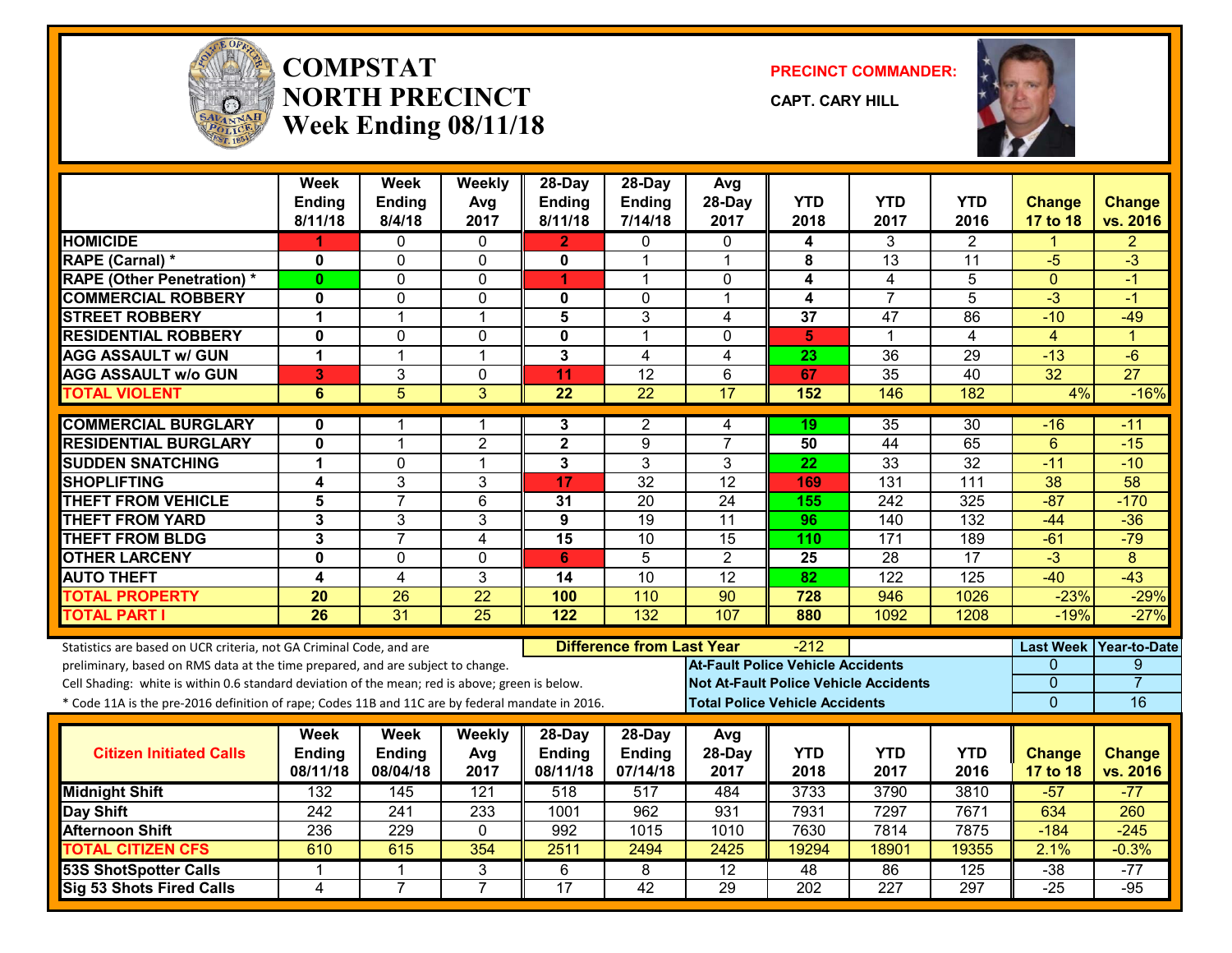# **BEAT 21 North Precinct Week Ending 08/11/18**

| <b>Ending</b><br>07/21/18<br><b>HOMICIDE</b><br>$\Omega$ | <b>Ending</b><br>07/28/18 | <b>Last 4 Weeks</b><br><b>Ending</b><br><b>Ending</b> |              |                |         |                |                |                |                |                      |
|----------------------------------------------------------|---------------------------|-------------------------------------------------------|--------------|----------------|---------|----------------|----------------|----------------|----------------|----------------------|
|                                                          |                           |                                                       |              | Ending         | Average | <b>YTD</b>     | <b>YTD</b>     | <b>YTD</b>     | <b>Change</b>  | <b>Change</b>        |
|                                                          |                           | 08/04/18                                              | 08/11/18     | 08/11/18       | 2017    | 2018           | 2017           | 2016           | 17 to 18       | vs. 2016             |
|                                                          | 0                         | $\mathbf{0}$                                          | 0            | $\mathbf{0}$   | 0.0     | $\Omega$       | $\Omega$       | $\Omega$       | $\mathbf{0}$   | $\mathbf{0}$         |
| RAPE (Carnal) *<br>$\Omega$                              | 0                         | $\mathbf{0}$                                          | 0            | $\Omega$       | 0.1     | 0              | $\Omega$       | $\mathbf{1}$   | $\mathbf{0}$   | $-1$                 |
| <b>RAPE (Other Penetration) *</b><br>$\Omega$            | $\Omega$                  | $\mathbf 0$                                           | $\Omega$     | $\Omega$       | 0.0     | $\mathbf{1}$   | $\Omega$       | $\Omega$       | $\mathbf{1}$   | $\blacktriangleleft$ |
| <b>COMMERCIAL ROBBERY</b><br>$\Omega$                    | $\Omega$                  | $\mathbf 0$                                           | $\Omega$     | $\Omega$       | 0.1     | $\Omega$       | $\mathbf{1}$   | $\mathbf{1}$   | $-1$           | $-1$                 |
| 0<br><b>STREET ROBBERY</b>                               | 0                         | $\mathbf 0$                                           | 0            | 0              | 0.2     | $\mathbf 0$    | $\overline{2}$ | 0              | $-2$           | $\mathbf{0}$         |
| <b>RESIDENTIAL ROBBERY</b><br>$\Omega$                   | 0                         | $\mathbf 0$                                           | 0            | 0              | 0.0     | $\mathbf 0$    | $\mathbf 0$    | 0              | $\overline{0}$ | $\mathbf{0}$         |
| <b>AGG ASSAULT w/ GUN</b><br>0                           | 1                         | $\mathbf{1}$                                          | 0            | $\overline{2}$ | 0.2     | $\overline{2}$ | $\mathbf{1}$   | 0              | $\mathbf{1}$   | $\overline{2}$       |
| <b>AGG ASSAULT w/o GUN</b><br>$\Omega$                   | 0                         | $\mathbf 0$                                           | $\Omega$     | 0              | 0.2     | 3              | $\mathbf{1}$   | 3              | $\overline{2}$ | $\overline{0}$       |
| <b>TOTAL VIOLENT</b><br>$\mathbf{0}$                     | $\mathbf{1}$              | $\mathbf{1}$                                          | $\mathbf{0}$ | $\overline{2}$ | 0.7     | $6\phantom{1}$ | 5              | 5              | 20%            | 20%                  |
| <b>COMMERCIAL BURGLARY</b><br>0                          | 1                         | $\mathbf{1}$                                          | 0            | $\overline{2}$ | 0.2     | $\overline{2}$ | $\overline{2}$ | $\overline{2}$ | $\mathbf{0}$   | $\mathbf{0}$         |
| <b>RESIDENTIAL BURGLARY</b><br>$\Omega$                  | 0                         | 1                                                     | $\Omega$     | $\mathbf{1}$   | 1.1     | 8              | 8              | 5              | $\mathbf{0}$   | 3                    |
| <b>SUDDEN SNATCHING</b><br>0                             | 0                         | 0                                                     | $\Omega$     | 0              | 0.1     | $\mathbf{0}$   | 0              | $\Omega$       | $\mathbf{0}$   | $\mathbf{0}$         |
| <b>SHOPLIFTING</b><br>$\Omega$                           | $\Omega$                  | $\mathbf 0$                                           | $\Omega$     | 0              | 0.2     | $\overline{2}$ | $\overline{2}$ | $\Omega$       | $\overline{0}$ | $\overline{2}$       |
| <b>THEFT FROM VEHICLE</b><br>$\mathbf{1}$                | 1                         | $\mathbf 0$                                           | 0            | $\overline{2}$ | 2.8     | 22             | 18             | 14             | $\overline{4}$ | 8                    |
| <b>THEFT FROM YARD</b><br>0                              | 0                         | $\mathbf 0$                                           | 0            | 0              | 1.2     | 13             | 9              | 13             | $\overline{4}$ | $\mathbf{0}$         |
| <b>THEFT FROM BLDG</b><br>0                              | 1                         | 3                                                     | $\Omega$     | 4              | 3.0     | 10             | 33             | 21             | $-23$          | $-11$                |
| <b>OTHER LARCENY</b><br>$\overline{2}$                   | $\overline{2}$            | $\mathbf 0$                                           | $\Omega$     | 4              | 0.2     | 6              | $\overline{3}$ | $\overline{2}$ | $\overline{3}$ | $\overline{4}$       |
| <b>AUTO THEFT</b><br>0                                   | 1                         | $\mathbf 0$                                           | 0            | $\mathbf{1}$   | 1.1     | 11             | 9              | 9              | $\overline{2}$ | 2 <sup>1</sup>       |
| <b>TOTAL PROPERTY</b><br>3                               | 6                         | 5                                                     | $\Omega$     | 14             | 9.7     | 74             | 84             | 66             | $-12%$         | 12%                  |
| <b>TOTAL PART I</b><br>$\overline{3}$                    | $\overline{7}$            | 6                                                     | $\mathbf{0}$ | 16             | 10.4    | 80             | 89             | 71             | $-10%$         | 13%                  |

 **Difference from Last Year**r -9

Statistics are based on UCR criteria, not GA Criminal Code.

\* Rape Code 11A is the historical definition of rape (aka Legacy Rape); Rape Codes 11B and 11C are those moved from Part II to Part I in 2017.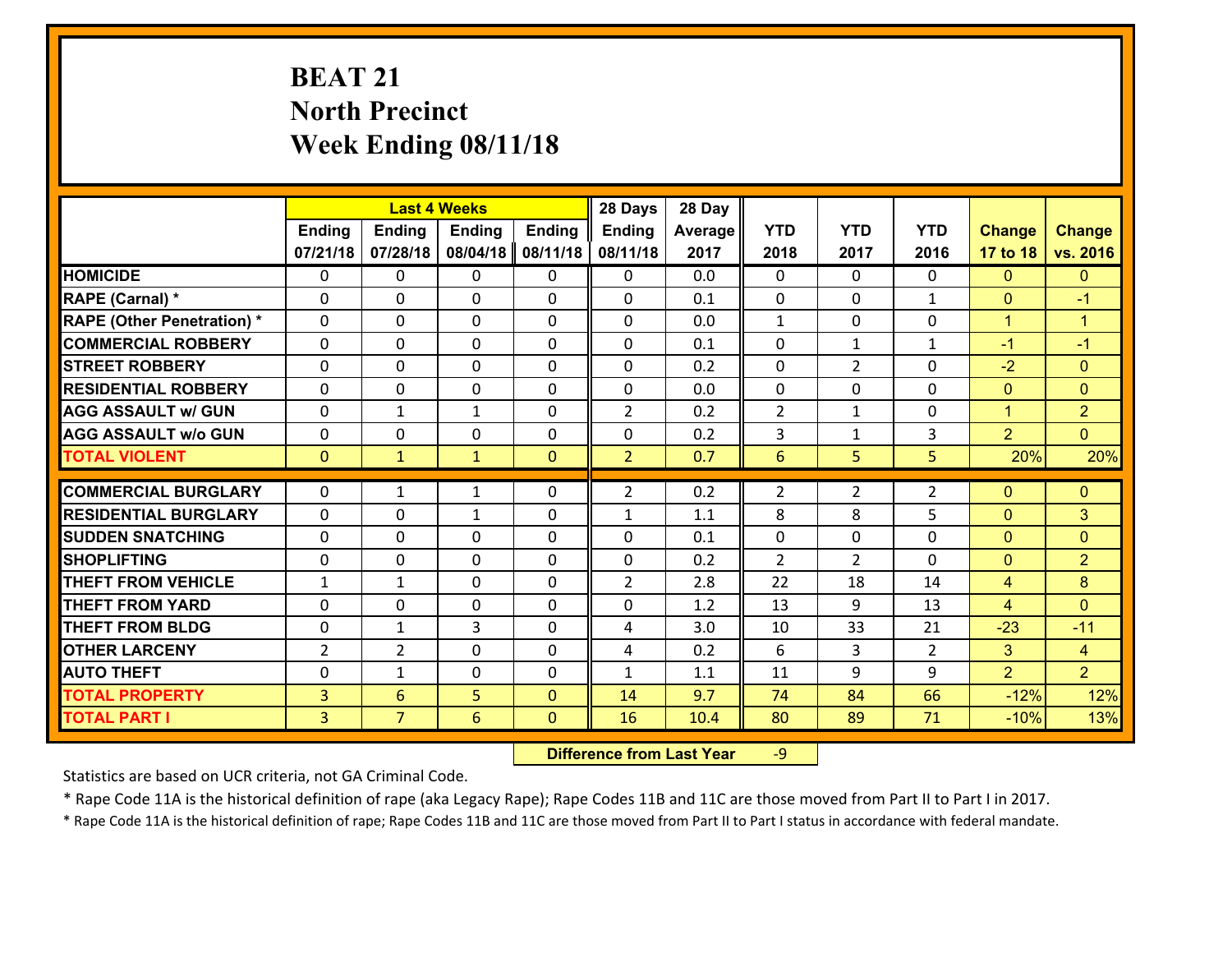## **BEAT 22 North Precinct Week Ending 08/11/18**

|                                   |                |                | <b>Last 4 Weeks</b> |                | 28 Days        | 28 Day  |                |                |                |                |                      |
|-----------------------------------|----------------|----------------|---------------------|----------------|----------------|---------|----------------|----------------|----------------|----------------|----------------------|
|                                   | <b>Ending</b>  | <b>Ending</b>  | <b>Ending</b>       | <b>Ending</b>  | <b>Ending</b>  | Average | <b>YTD</b>     | <b>YTD</b>     | <b>YTD</b>     | <b>Change</b>  | <b>Change</b>        |
|                                   | 07/21/18       | 07/28/18       | 08/04/18            | 08/11/18       | 08/11/18       | 2017    | 2018           | 2017           | 2016           | 17 to 18       | vs. 2016             |
| <b>HOMICIDE</b>                   | 0              | $\mathbf{1}$   | 0                   | 0              | $\mathbf{1}$   | 0.0     | 3              | $\Omega$       | $\overline{2}$ | 3              | $\blacktriangleleft$ |
| RAPE (Carnal) *                   | $\Omega$       | 0              | $\mathbf{0}$        | 0              | $\Omega$       | 0.2     | 2              | $\mathbf{1}$   | $\mathbf{1}$   | $\mathbf{1}$   | $\blacktriangleleft$ |
| <b>RAPE (Other Penetration) *</b> | $\Omega$       | 0              | $\Omega$            | $\Omega$       | $\Omega$       | 0.1     | $\mathbf{1}$   | $\mathbf{1}$   | $\Omega$       | $\mathbf{0}$   | $\blacktriangleleft$ |
| <b>COMMERCIAL ROBBERY</b>         | $\Omega$       | $\Omega$       | $\mathbf 0$         | $\Omega$       | 0              | 0.2     | $\mathbf{1}$   | $\mathbf{1}$   | 4              | $\mathbf{0}$   | $-3$                 |
| <b>STREET ROBBERY</b>             | 0              | $\mathbf 1$    | $\mathbf 0$         | 0              | $\mathbf{1}$   | 0.8     | $\overline{7}$ | $\overline{7}$ | $\overline{7}$ | $\mathbf{0}$   | $\mathbf{0}$         |
| <b>RESIDENTIAL ROBBERY</b>        | $\Omega$       | 0              | $\mathbf 0$         | 0              | 0              | 0.0     | $\mathbf 0$    | $\mathbf{0}$   | $\mathbf{1}$   | $\mathbf{0}$   | $-1$                 |
| <b>AGG ASSAULT w/ GUN</b>         | 0              | 0              | $\mathbf 0$         | 0              | $\mathbf 0$    | 2.2     | 6              | 17             | 9              | $-11$          | $-3$                 |
| <b>AGG ASSAULT w/o GUN</b>        | $\overline{2}$ | 0              | $\mathbf 0$         | 0              | $\overline{2}$ | 1.8     | 15             | $\overline{7}$ | 10             | 8              | 5 <sup>5</sup>       |
| <b>TOTAL VIOLENT</b>              | 2 <sup>1</sup> | $\overline{2}$ | $\mathbf{0}$        | $\overline{0}$ | $\overline{4}$ | 5.2     | 35             | 34             | 34             | 3%             | 3%                   |
|                                   |                |                |                     |                |                |         |                |                |                |                |                      |
| <b>COMMERCIAL BURGLARY</b>        | $\Omega$       | 0              | 0                   | 0              | $\Omega$       | 1.0     | 3              | 6              | $\overline{2}$ | $-3$           | $\blacktriangleleft$ |
| <b>RESIDENTIAL BURGLARY</b>       | $\Omega$       | 0              | $\mathbf 0$         | $\Omega$       | $\Omega$       | 2.2     | 13             | 12             | 16             | $\mathbf{1}$   | $-3$                 |
| <b>SUDDEN SNATCHING</b>           | $\Omega$       | 0              | $\mathbf 0$         | $\Omega$       | $\Omega$       | 0.1     | 3              | $\Omega$       | $\mathbf{1}$   | 3              | 2 <sup>1</sup>       |
| <b>SHOPLIFTING</b>                | $\mathbf{1}$   | $\overline{2}$ | 1                   | $\Omega$       | 4              | 2.7     | 28             | 22             | 14             | $6\phantom{1}$ | 14                   |
| <b>THEFT FROM VEHICLE</b>         | $\Omega$       | 0              | 1                   | 0              | $\mathbf{1}$   | 2.8     | 23             | 19             | 22             | 4              | $\blacktriangleleft$ |
| <b>THEFT FROM YARD</b>            | 0              | $\mathbf{1}$   | $\mathbf 0$         | 0              | $\mathbf{1}$   | 1.2     | 12             | 11             | 16             | $\mathbf{1}$   | $-4$                 |
| <b>THEFT FROM BLDG</b>            | 0              | 0              | $\mathbf 0$         | $\mathbf{1}$   | $\mathbf{1}$   | 2.1     | 9              | 20             | 21             | $-11$          | $-12$                |
| <b>OTHER LARCENY</b>              | 0              | 0              | $\mathbf 0$         | 0              | 0              | 0.4     | $\mathbf 0$    | 3              | $\mathcal{L}$  | $-3$           | $-2$                 |
| <b>AUTO THEFT</b>                 | $\overline{2}$ | $\overline{2}$ | 1                   | $\overline{2}$ | $\overline{7}$ | 2.6     | 20             | 23             | 25             | $-3$           | $-5$                 |
| <b>TOTAL PROPERTY</b>             | $\overline{3}$ | 5              | $\overline{3}$      | 3              | 14             | 15.1    | 111            | 116            | 119            | $-4%$          | $-7%$                |
| <b>TOTAL PART I</b>               | 5              | $\overline{7}$ | $\overline{3}$      | 3              | 18             | 20.3    | 146            | 150            | 153            | $-3%$          | $-5%$                |

 **Difference from Last Year**‐4

Statistics are based on UCR criteria, not GA Criminal Code.

\* Rape Code 11A is the historical definition of rape (aka Legacy Rape); Rape Codes 11B and 11C are those moved from Part II to Part I in 2017.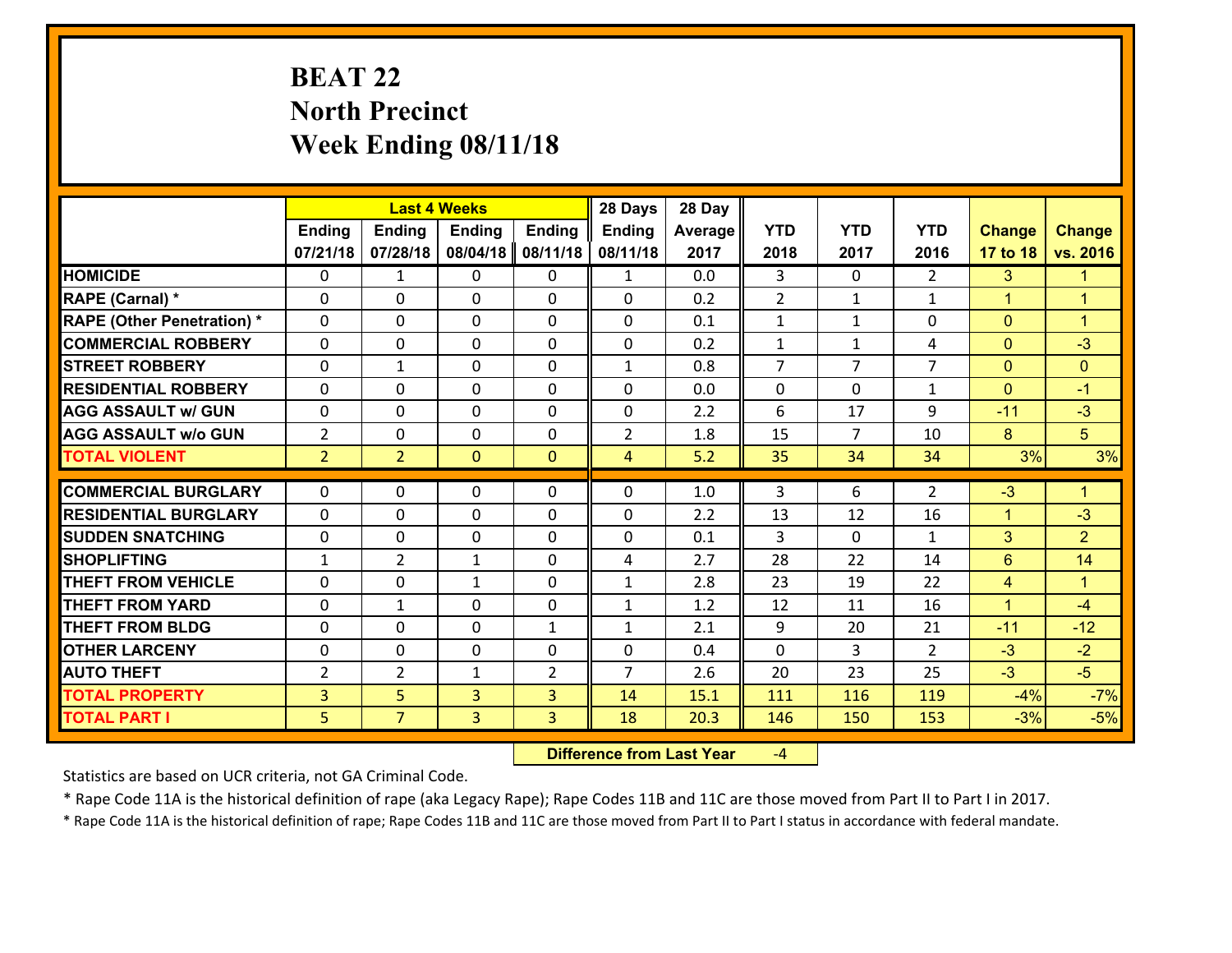## **BEAT 23 North Precinct Week Ending 08/11/18**

|                                   |                |                | <b>Last 4 Weeks</b> |                | 28 Days        | 28 Day  |                |                |                |                |                      |
|-----------------------------------|----------------|----------------|---------------------|----------------|----------------|---------|----------------|----------------|----------------|----------------|----------------------|
|                                   | Ending         | Ending         | <b>Ending</b>       | <b>Ending</b>  | <b>Ending</b>  | Average | <b>YTD</b>     | <b>YTD</b>     | <b>YTD</b>     | <b>Change</b>  | <b>Change</b>        |
|                                   | 07/21/18       | 07/28/18       | 08/04/18            | 08/11/18       | 08/11/18       | 2017    | 2018           | 2017           | 2016           | 17 to 18       | vs. 2016             |
| <b>HOMICIDE</b>                   | 0              | 0              | 0                   | $\mathbf{1}$   | $\mathbf{1}$   | 0.1     | $\mathbf{1}$   | $\mathbf{1}$   | 0              | $\mathbf{0}$   | 1.                   |
| RAPE (Carnal) *                   | $\mathbf{0}$   | 0              | $\mathbf 0$         | 0              | 0              | 0.2     | $\overline{2}$ | $\overline{2}$ | 4              | $\mathbf{0}$   | $-2$                 |
| <b>RAPE (Other Penetration) *</b> | $\Omega$       | 0              | $\mathbf{0}$        | 0              | $\Omega$       | 0.0     | $\mathbf{0}$   | 0              | $\overline{2}$ | $\mathbf{0}$   | $-2$                 |
| <b>COMMERCIAL ROBBERY</b>         | $\Omega$       | 0              | $\mathbf{0}$        | $\Omega$       | $\Omega$       | 0.2     | $\mathbf{1}$   | $\mathbf{1}$   | 0              | $\mathbf{0}$   | $\mathbf{1}$         |
| <b>STREET ROBBERY</b>             | $\Omega$       | 0              | $\mathbf{0}$        | $\Omega$       | $\Omega$       | 0.5     | 4              | 4              | 12             | $\mathbf{0}$   | $-8$                 |
| <b>RESIDENTIAL ROBBERY</b>        | $\Omega$       | 0              | $\mathbf{0}$        | $\Omega$       | $\Omega$       | 0.1     | 4              | $\mathbf{1}$   | $\mathbf{1}$   | 3              | 3                    |
| <b>AGG ASSAULT w/ GUN</b>         | 0              | 0              | $\mathbf 0$         | $\Omega$       | 0              | 0.7     | 6              | 6              | 12             | $\mathbf{0}$   | $-6$                 |
| <b>AGG ASSAULT w/o GUN</b>        | $\mathbf{1}$   | 0              | 0                   | 0              | $\mathbf{1}$   | 1.2     | 16             | 11             | $\overline{7}$ | 5              | $9^{\circ}$          |
| <b>TOTAL VIOLENT</b>              | $\mathbf{1}$   | $\mathbf{0}$   | $\mathbf{0}$        | $\mathbf{1}$   | $\overline{2}$ | 2.8     | 34             | 26             | 38             | 31%            | $-11%$               |
| <b>COMMERCIAL BURGLARY</b>        | $\mathbf{0}$   | 0              |                     | 0              | $\Omega$       | 1.9     |                |                | 6              |                | 2 <sup>1</sup>       |
| <b>RESIDENTIAL BURGLARY</b>       |                |                | 0                   |                |                |         | 8              | 12             |                | $-4$           |                      |
|                                   | $\Omega$       | 0              | $\mathbf 0$         | $\Omega$       | 0              | 1.8     | 13             | 11             | 15             | $\overline{2}$ | $-2$                 |
|                                   |                |                |                     |                |                |         |                |                |                |                |                      |
| <b>ISUDDEN SNATCHING</b>          | $\mathbf{0}$   | 0              | 0                   | 0              | $\Omega$       | 0.3     | 2              | 4              | $\mathbf{1}$   | $-2$           | $\blacktriangleleft$ |
| <b>SHOPLIFTING</b>                | $\mathbf{0}$   | $\mathbf{1}$   | $\overline{2}$      | $\overline{2}$ | 5              | 1.0     | 25             | 8              | 6              | 17             | 19                   |
| <b>THEFT FROM VEHICLE</b>         | $\mathbf{1}$   | $\mathbf{1}$   | $\mathbf{1}$        | 0              | 3              | 3.1     | 20             | 25             | 41             | $-5$           | $-21$                |
| <b>THEFT FROM YARD</b>            | $\mathbf{1}$   | 0              | $\mathbf{0}$        | $\mathbf{1}$   | $\overline{2}$ | 1.9     | 16             | 18             | 13             | $-2$           | 3                    |
| <b>THEFT FROM BLDG</b>            | 1              | $\overline{2}$ | $\mathbf{1}$        | $\Omega$       | 4              | 1.9     | 17             | 18             | 18             | $-1$           | $-1$                 |
| <b>OTHER LARCENY</b>              | $\mathbf{0}$   | 0              | $\mathbf{0}$        | $\Omega$       | $\Omega$       | 0.3     | 5              | 3              | $\mathbf{1}$   | $\overline{2}$ | $\overline{4}$       |
| <b>AUTO THEFT</b>                 | $\mathbf{0}$   | 0              | 1                   | 0              | $\mathbf{1}$   | 3.1     | 10             | 25             | 20             | $-15$          | $-10$                |
| <b>TOTAL PROPERTY</b>             | $\overline{3}$ | 4              | 5                   | 3              | 15             | 15.3    | 116            | 124            | 121            | $-6%$          | $-4%$                |
| <b>TOTAL PART I</b>               | 4              | $\overline{4}$ | 5                   | 4              | 17             | 18.1    | 150            | 150            | 159            | 0%             | $-6%$                |

 **Difference from Last Year**r 0

Statistics are based on UCR criteria, not GA Criminal Code.

\* Rape Code 11A is the historical definition of rape (aka Legacy Rape); Rape Codes 11B and 11C are those moved from Part II to Part I in 2017.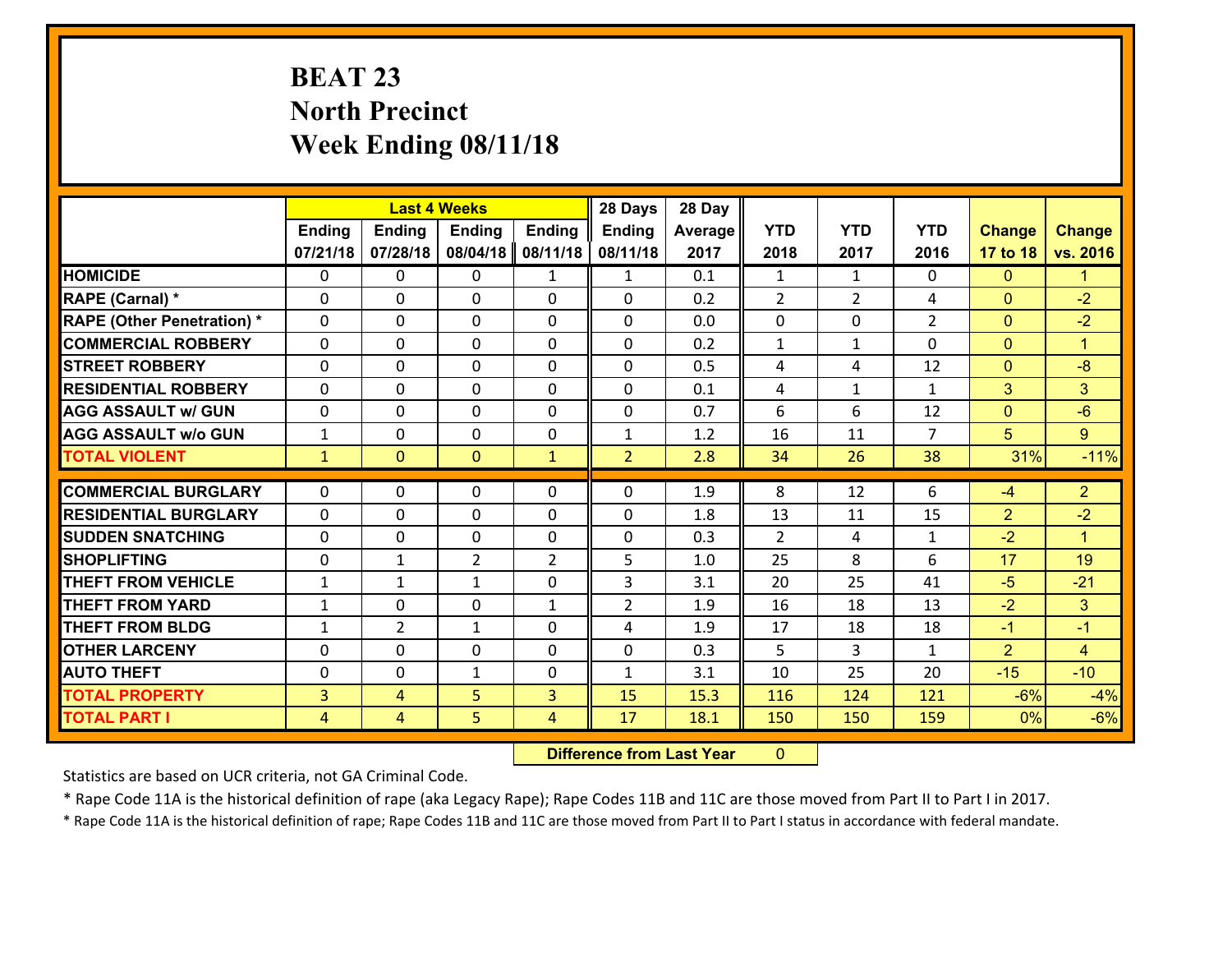# **BEAT 24 North Precinct Week Ending 08/11/18**

|                                   |              | <b>Last 4 Weeks</b><br><b>Ending</b><br><b>Ending</b><br><b>Ending</b><br><b>Ending</b> |                |                |                | 28 Day  |                |                |                |                |                |
|-----------------------------------|--------------|-----------------------------------------------------------------------------------------|----------------|----------------|----------------|---------|----------------|----------------|----------------|----------------|----------------|
|                                   |              |                                                                                         |                |                | <b>Ending</b>  | Average | <b>YTD</b>     | <b>YTD</b>     | <b>YTD</b>     | <b>Change</b>  | <b>Change</b>  |
|                                   | 07/21/18     | 07/28/18                                                                                | 08/04/18       | 08/11/18       | 08/11/18       | 2017    | 2018           | 2017           | 2016           | 17 to 18       | vs. 2016       |
| <b>HOMICIDE</b>                   | $\Omega$     | 0                                                                                       | $\Omega$       | $\Omega$       | 0              | 0.1     | $\Omega$       | $\Omega$       | 0              | $\mathbf{0}$   | $\mathbf{0}$   |
| RAPE (Carnal) *                   | 0            | 0                                                                                       | $\mathbf{0}$   | 0              | $\Omega$       | 0.1     | $\mathbf{0}$   | $\mathbf{1}$   | $\Omega$       | $-1$           | $\mathbf{0}$   |
| <b>RAPE (Other Penetration) *</b> | $\Omega$     | 0                                                                                       | $\mathbf{0}$   | $\Omega$       | $\Omega$       | 0.0     | $\Omega$       | $\Omega$       | $\Omega$       | $\mathbf{0}$   | $\mathbf{0}$   |
| <b>COMMERCIAL ROBBERY</b>         | 0            | 0                                                                                       | 0              | 0              | 0              | 0.4     | $\mathbf{0}$   | $\mathbf{1}$   | $\Omega$       | $-1$           | $\mathbf{0}$   |
| <b>STREET ROBBERY</b>             | $\Omega$     | 0                                                                                       | $\mathbf 0$    | $\mathbf{1}$   | $\mathbf{1}$   | 1.0     | 5              | 9              | 23             | $-4$           | $-18$          |
| <b>RESIDENTIAL ROBBERY</b>        | $\Omega$     | $\Omega$                                                                                | $\mathbf 0$    | $\Omega$       | 0              | 0.0     | $\mathbf 0$    | $\Omega$       | $\mathbf{1}$   | $\overline{0}$ | $-1$           |
| <b>AGG ASSAULT w/ GUN</b>         | $\Omega$     | 0                                                                                       | $\mathbf 0$    | $\Omega$       | 0              | 0.4     | $\mathbf 1$    | 3              | $\mathbf{1}$   | $-2$           | $\overline{0}$ |
| <b>AGG ASSAULT w/o GUN</b>        | 0            | 0                                                                                       | $\mathbf{1}$   | 0              | $\mathbf{1}$   | 0.4     | 5              | $\mathbf 0$    | 3              | 5              | 2 <sup>1</sup> |
| <b>TOTAL VIOLENT</b>              | $\mathbf{0}$ | $\overline{0}$                                                                          | $\mathbf{1}$   | $\mathbf{1}$   | $\overline{2}$ | 2.3     | 11             | 14             | 28             | $-21%$         | $-61%$         |
| <b>COMMERCIAL BURGLARY</b>        | $\Omega$     | 0                                                                                       | $\mathbf{0}$   | $\Omega$       | $\Omega$       | 0.3     | $\mathbf{1}$   | $\mathbf{1}$   | $\overline{7}$ | $\mathbf{0}$   | $-6$           |
|                                   |              |                                                                                         |                |                |                |         |                |                |                |                |                |
| <b>RESIDENTIAL BURGLARY</b>       | 0            | 0                                                                                       | $\mathbf 0$    | 0              | 0              | 1.2     | 6              | 7              | 11             | $-1$           | $-5$           |
| <b>SUDDEN SNATCHING</b>           | 0            | 0                                                                                       | $\mathbf 0$    | 0              | 0              | 0.2     | 3              | $\mathbf{1}$   | 4              | $\overline{2}$ | $-1$           |
| <b>SHOPLIFTING</b>                | 0            | $\overline{2}$                                                                          | $\mathbf 0$    | 0              | $\overline{2}$ | 4.2     | 54             | 39             | 33             | 15             | 21             |
| <b>THEFT FROM VEHICLE</b>         | $\Omega$     | $\mathbf{1}$                                                                            | 1              | $\mathbf{1}$   | 3              | 7.9     | 18             | 68             | 53             | $-50$          | $-35$          |
| <b>THEFT FROM YARD</b>            | 0            | 0                                                                                       | $\mathbf 0$    | 0              | 0              | 2.8     | 14             | 23             | 24             | $-9$           | $-10$          |
| <b>THEFT FROM BLDG</b>            | 0            | 0                                                                                       | $\mathbf 0$    | 0              | 0              | 1.2     | 16             | 9              | 21             | $\overline{7}$ | $-5$           |
| <b>OTHER LARCENY</b>              | 0            | 0                                                                                       | $\mathbf 0$    | 0              | 0              | 0.9     | 3              | $\overline{7}$ | 4              | $-4$           | $-1$           |
| <b>AUTO THEFT</b>                 | $\mathbf{0}$ | 0                                                                                       | $\mathbf{0}$   | $\mathbf{1}$   | $\mathbf{1}$   | 2.4     | $\overline{7}$ | 27             | 25             | $-20$          | $-18$          |
| <b>TOTAL PROPERTY</b>             | $\mathbf{0}$ | 3                                                                                       | $\mathbf{1}$   | $\overline{2}$ | 6              | 21.2    | 122            | 182            | 182            | $-33%$         | $-33%$         |
| <b>TOTAL PART I</b>               | $\mathbf{0}$ | $\overline{3}$                                                                          | $\overline{2}$ | 3              | 8              | 23.5    | 133            | 196            | 210            | $-32%$         | $-37%$         |

 **Difference from Last Year**r -63

Statistics are based on UCR criteria, not GA Criminal Code.

\* Rape Code 11A is the historical definition of rape (aka Legacy Rape); Rape Codes 11B and 11C are those moved from Part II to Part I in 2017.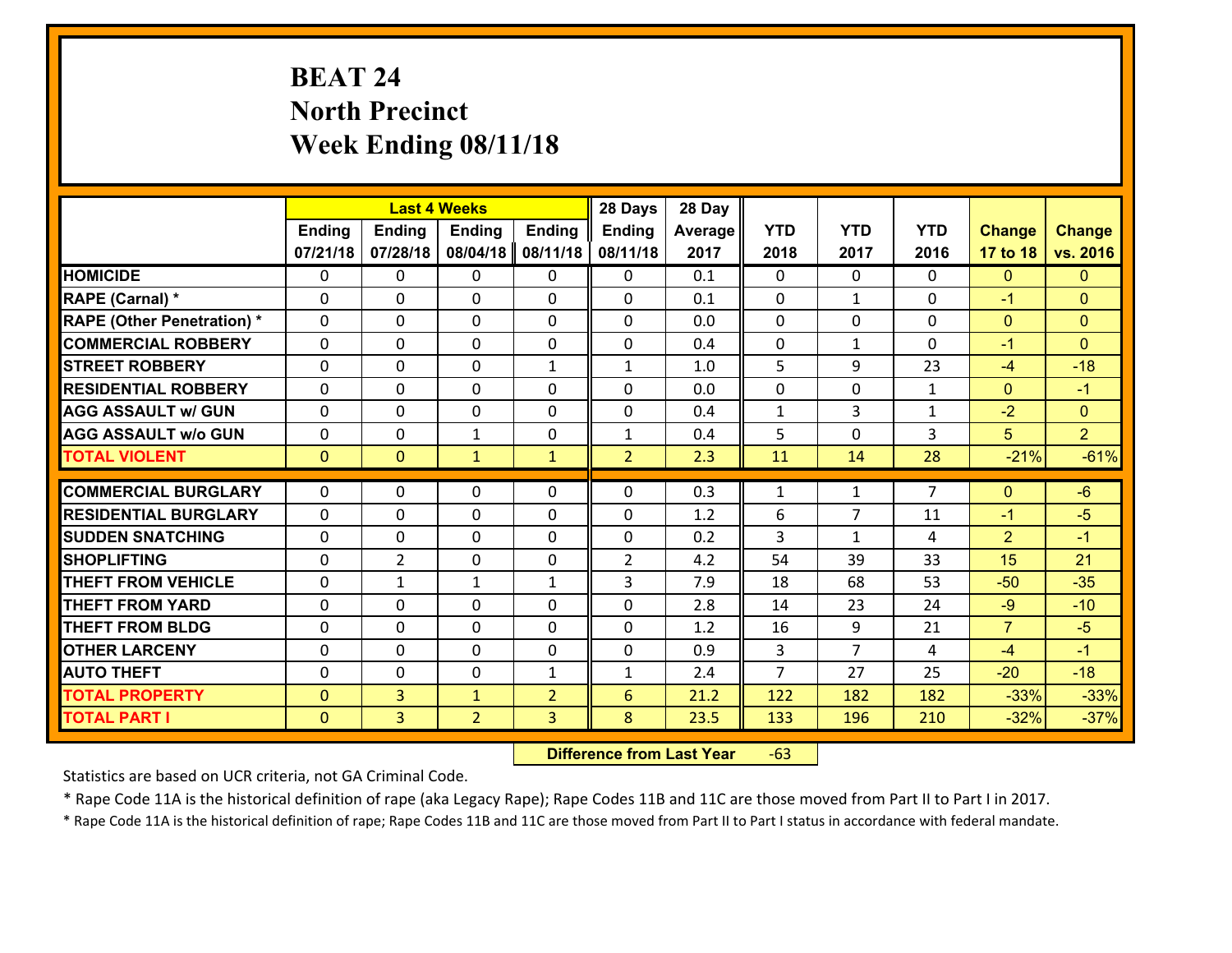## **BEAT 25 North Precinct Week Ending 08/11/18**

|                                   |                | <b>Last 4 Weeks</b> |                |                | 28 Days        | 28 Day  |                |                |                |               |                |
|-----------------------------------|----------------|---------------------|----------------|----------------|----------------|---------|----------------|----------------|----------------|---------------|----------------|
|                                   | Ending         | <b>Ending</b>       | Ending         | <b>Ending</b>  | Ending         | Average | <b>YTD</b>     | <b>YTD</b>     | <b>YTD</b>     | <b>Change</b> | <b>Change</b>  |
|                                   | 07/21/18       | 07/28/18            | 08/04/18       | 08/11/18       | 08/11/18       | 2017    | 2018           | 2017           | 2016           | 17 to 18      | vs. 2016       |
| <b>HOMICIDE</b>                   | 0              | 0                   | 0              | 0              | 0              | 0.0     | $\mathbf{0}$   | $\Omega$       | 0              | $\mathbf{0}$  | $\mathbf{0}$   |
| RAPE (Carnal) *                   | 0              | $\Omega$            | $\mathbf{0}$   | 0              | 0              | 0.0     | 2              | $\overline{2}$ | 0              | $\mathbf{0}$  | $\overline{2}$ |
| <b>RAPE (Other Penetration) *</b> | $\Omega$       | 0                   | $\Omega$       | 0              | 0              | 0.0     | $\Omega$       | $\Omega$       | $\overline{2}$ | $\mathbf{0}$  | $-2$           |
| <b>COMMERCIAL ROBBERY</b>         | 0              | $\Omega$            | $\mathbf 0$    | $\Omega$       | $\Omega$       | 0.0     | $\mathbf 0$    | $\mathbf{1}$   | $\Omega$       | $-1$          | $\Omega$       |
| <b>ISTREET ROBBERY</b>            | 0              | 0                   | $\mathbf 0$    | 0              | 0              | 0.0     | $\overline{7}$ | 15             | 17             | $-8$          | $-10$          |
| <b>RESIDENTIAL ROBBERY</b>        | 0              | 0                   | 0              | $\Omega$       | 0              | 0.0     | $\mathbf 0$    | $\mathbf{0}$   | 0              | $\mathbf{0}$  | $\mathbf{0}$   |
| <b>AGG ASSAULT w/ GUN</b>         | 0              | 0                   | 0              | $\mathbf{1}$   | $\mathbf{1}$   | 0.0     | $\overline{2}$ | $\mathbf{1}$   | 0              | $\mathbf{1}$  | $\overline{2}$ |
| <b>AGG ASSAULT w/o GUN</b>        | 0              | $\mathbf{1}$        | $\mathbf 0$    | $\Omega$       | $\mathbf{1}$   | 0.0     | 4              | $\overline{2}$ | $\mathbf{1}$   | 2             | 3 <sup>1</sup> |
| <b>TOTAL VIOLENT</b>              | $\mathbf{0}$   | $\mathbf{1}$        | $\mathbf{0}$   | $\mathbf{1}$   | $\overline{2}$ | 0.0     | 15             | 21             | 20             | $-29%$        | $-25%$         |
| <b>COMMERCIAL BURGLARY</b>        | $\Omega$       | 0                   | $\mathbf{0}$   | 0              | 0              | 0.0     |                | 3              |                | $-2$          | $-4$           |
|                                   |                |                     |                |                |                |         | 1              |                | 5              |               |                |
| <b>RESIDENTIAL BURGLARY</b>       | $\Omega$       | $\mathbf{1}$        | $\Omega$       | 0              | $\mathbf{1}$   | 0.0     | 3              | $\overline{2}$ | 5              | $\mathbf{1}$  | $-2$           |
| <b>SUDDEN SNATCHING</b>           | 0              | $\Omega$            | $\mathbf{0}$   | $\Omega$       | 0              | 0.0     | $\Omega$       | $\mathbf{1}$   | 5              | $-1$          | $-5$           |
| <b>SHOPLIFTING</b>                | $\mathbf{1}$   | 0                   | $\mathbf{0}$   | $\Omega$       | $\mathbf{1}$   | 0.0     | $\overline{7}$ | 22             | 19             | $-15$         | $-12$          |
| <b>THEFT FROM VEHICLE</b>         | $\overline{2}$ | 5                   | $\overline{2}$ | $\mathbf{1}$   | 10             | 0.0     | 33             | 50             | 88             | $-17$         | $-55$          |
| <b>THEFT FROM YARD</b>            | 0              | $\mathbf{1}$        | $\overline{2}$ | $\overline{2}$ | 5              | 0.0     | 17             | 43             | 29             | $-26$         | $-12$          |
| <b>THEFT FROM BLDG</b>            | 0              | 0                   | 3              | 0              | 3              | 0.0     | 15             | 27             | 24             | $-12$         | $-9$           |
| <b>OTHER LARCENY</b>              | 0              | 0                   | $\mathbf 0$    | 0              | 0              | 0.0     | 6              | 8              | 5              | $-2$          | $\mathbf{1}$   |
| <b>AUTO THEFT</b>                 | 0              | $\mathbf{1}$        | 1              | $\Omega$       | $\overline{2}$ | 0.0     | 12             | 19             | 12             | $-7$          | $\overline{0}$ |
| <b>TOTAL PROPERTY</b>             | 3              | 8                   | 8              | 3              | 22             | 0.0     | 94             | 175            | 192            | $-46%$        | $-51%$         |
| <b>TOTAL PART I</b>               | 3              | 9                   | 8              | 4              | 24             | 0.0     | 109            | 196            | 212            | $-44%$        | $-49%$         |

 **Difference from Last Year**‐87

Statistics are based on UCR criteria, not GA Criminal Code.

\* Rape Code 11A is the historical definition of rape (aka Legacy Rape); Rape Codes 11B and 11C are those moved from Part II to Part I in 2017.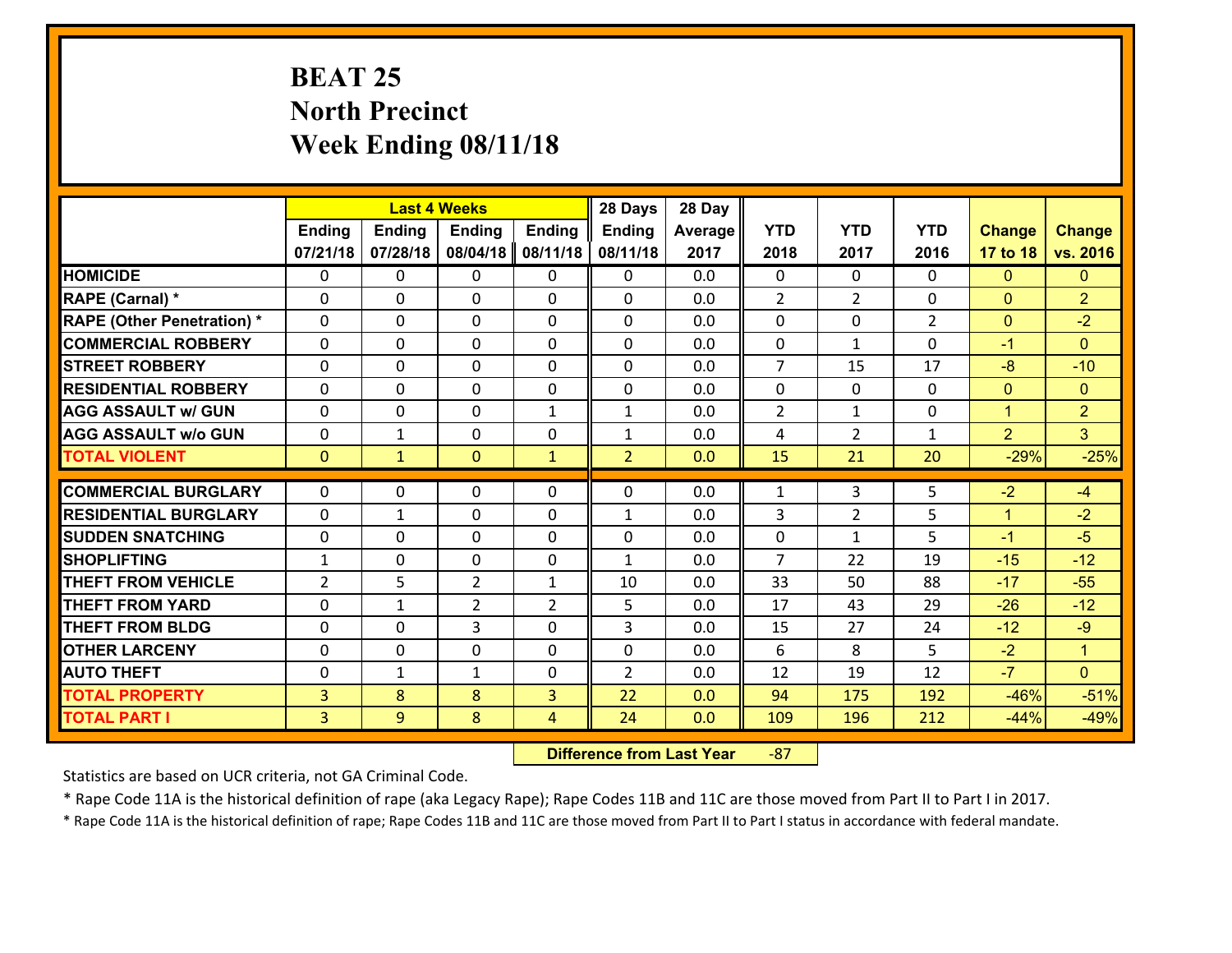# **BEAT 26 North Precinct Week Ending 08/11/18**

|                                   |                | <b>Last 4 Weeks</b><br>Ending<br><b>Ending</b><br><b>Ending</b><br><b>Ending</b> |                |                |                | 28 Day  |              |                |                |                |                      |
|-----------------------------------|----------------|----------------------------------------------------------------------------------|----------------|----------------|----------------|---------|--------------|----------------|----------------|----------------|----------------------|
|                                   |                |                                                                                  |                |                | <b>Ending</b>  | Average | <b>YTD</b>   | <b>YTD</b>     | <b>YTD</b>     | <b>Change</b>  | <b>Change</b>        |
|                                   | 07/21/18       | 07/28/18                                                                         | 08/04/18       | 08/11/18       | 08/11/18       | 2017    | 2018         | 2017           | 2016           | 17 to 18       | vs. 2016             |
| <b>HOMICIDE</b>                   | $\Omega$       | 0                                                                                | 0              | $\Omega$       | $\Omega$       | 0.0     | 0            | $\Omega$       | 0              | $\mathbf{0}$   | $\Omega$             |
| RAPE (Carnal) *                   | $\Omega$       | 0                                                                                | $\Omega$       | 0              | $\Omega$       | 0.1     | 2            | $\mathbf{1}$   | 3              | $\mathbf{1}$   | $-1$                 |
| <b>RAPE (Other Penetration) *</b> | 0              | $\mathbf{1}$                                                                     | $\mathbf 0$    | 0              | $\mathbf{1}$   | 0.1     | $\mathbf{1}$ | $\mathbf{1}$   | $\mathbf{1}$   | $\overline{0}$ | $\overline{0}$       |
| <b>COMMERCIAL ROBBERY</b>         | 0              | 0                                                                                | $\mathbf 0$    | 0              | 0              | 0.2     | 0            | $\overline{2}$ | 0              | $-2$           | $\overline{0}$       |
| <b>STREET ROBBERY</b>             | $\mathbf{0}$   | 0                                                                                | 1              | 0              | $\mathbf{1}$   | 0.6     | 9            | 3              | 15             | $6\phantom{1}$ | $-6$                 |
| <b>RESIDENTIAL ROBBERY</b>        | 0              | 0                                                                                | $\mathbf 0$    | $\mathbf{0}$   | 0              | 0.0     | $\mathbf 0$  | $\mathbf{0}$   | 0              | $\mathbf{0}$   | $\mathbf{0}$         |
| <b>AGG ASSAULT w/ GUN</b>         | 0              | 0                                                                                | $\mathbf 0$    | 0              | 0              | 0.2     | 0            | $\overline{3}$ | 3              | $-3$           | $-3$                 |
| <b>AGG ASSAULT w/o GUN</b>        | 0              | 1                                                                                | $\overline{2}$ | 1              | 4              | 0.5     | 16           | 5              | 8              | 11             | 8                    |
| <b>TOTAL VIOLENT</b>              | $\mathbf{0}$   | $\overline{2}$                                                                   | $\overline{3}$ | $\mathbf{1}$   | 6              | 1.6     | 28           | 15             | 30             | 87%            | $-7%$                |
| <b>COMMERCIAL BURGLARY</b>        | $\Omega$       | 0                                                                                | $\mathbf{0}$   | 0              | $\Omega$       | 0.7     | $\mathbf{1}$ | 8              | 5              | $-7$           | $-4$                 |
| <b>RESIDENTIAL BURGLARY</b>       | $\mathbf{0}$   | 0                                                                                | 0              | 0              | 0              | 0.0     | $\mathbf{1}$ | $\mathbf{1}$   | 5              | $\mathbf{0}$   | $-4$                 |
| <b>SUDDEN SNATCHING</b>           | $\mathbf{1}$   | 1                                                                                | 0              | $\mathbf{1}$   | 3              | 0.5     | 8            | 14             | $\overline{7}$ | $-6$           | $\blacktriangleleft$ |
| <b>SHOPLIFTING</b>                | 0              | $\mathbf{1}$                                                                     | $\mathbf 0$    | $\mathbf{1}$   | $\overline{2}$ | 2.0     | 21           | 24             | 21             | $-3$           | $\Omega$             |
| <b>THEFT FROM VEHICLE</b>         | $\mathbf{1}$   | 3                                                                                | 1              | $\overline{2}$ | $\overline{7}$ | 3.3     | 22           | 32             | 64             | $-10$          | $-42$                |
| <b>THEFT FROM YARD</b>            | 0              | 0                                                                                | $\mathbf 0$    | 0              | 0              | 2.2     | 12           | 23             | 23             | $-11$          | $-11$                |
| <b>THEFT FROM BLDG</b>            | 0              | 0                                                                                | $\mathbf 0$    | $\mathbf{0}$   | 0              | 2.5     | 20           | 37             | 44             | $-17$          | $-24$                |
| <b>OTHER LARCENY</b>              | 0              | $\mathbf{1}$                                                                     | $\mathbf 0$    | $\mathbf 0$    | $\mathbf{1}$   | 0.3     | 3            | $\overline{2}$ | 3              | $\mathbf{1}$   | $\overline{0}$       |
| <b>AUTO THEFT</b>                 | 0              | 0                                                                                | $\mathbf 0$    | $\mathbf{1}$   | $\mathbf{1}$   | 1.3     | 12           | 11             | 15             | $\mathbf{1}$   | $-3$                 |
| <b>TOTAL PROPERTY</b>             | $\overline{2}$ | 6                                                                                | $\mathbf{1}$   | 5              | 14             | 12.7    | 100          | 152            | 187            | $-34%$         | $-47%$               |
| <b>TOTAL PART I</b>               | $\overline{2}$ | 8                                                                                | 4              | 6              | 20             | 14.3    | 128          | 167            | 217            | $-23%$         | $-41%$               |
|                                   |                |                                                                                  |                |                |                |         |              |                |                |                |                      |

 **Difference from Last Year**r -39

Statistics are based on UCR criteria, not GA Criminal Code.

\* Rape Code 11A is the historical definition of rape (aka Legacy Rape); Rape Codes 11B and 11C are those moved from Part II to Part I in 2017.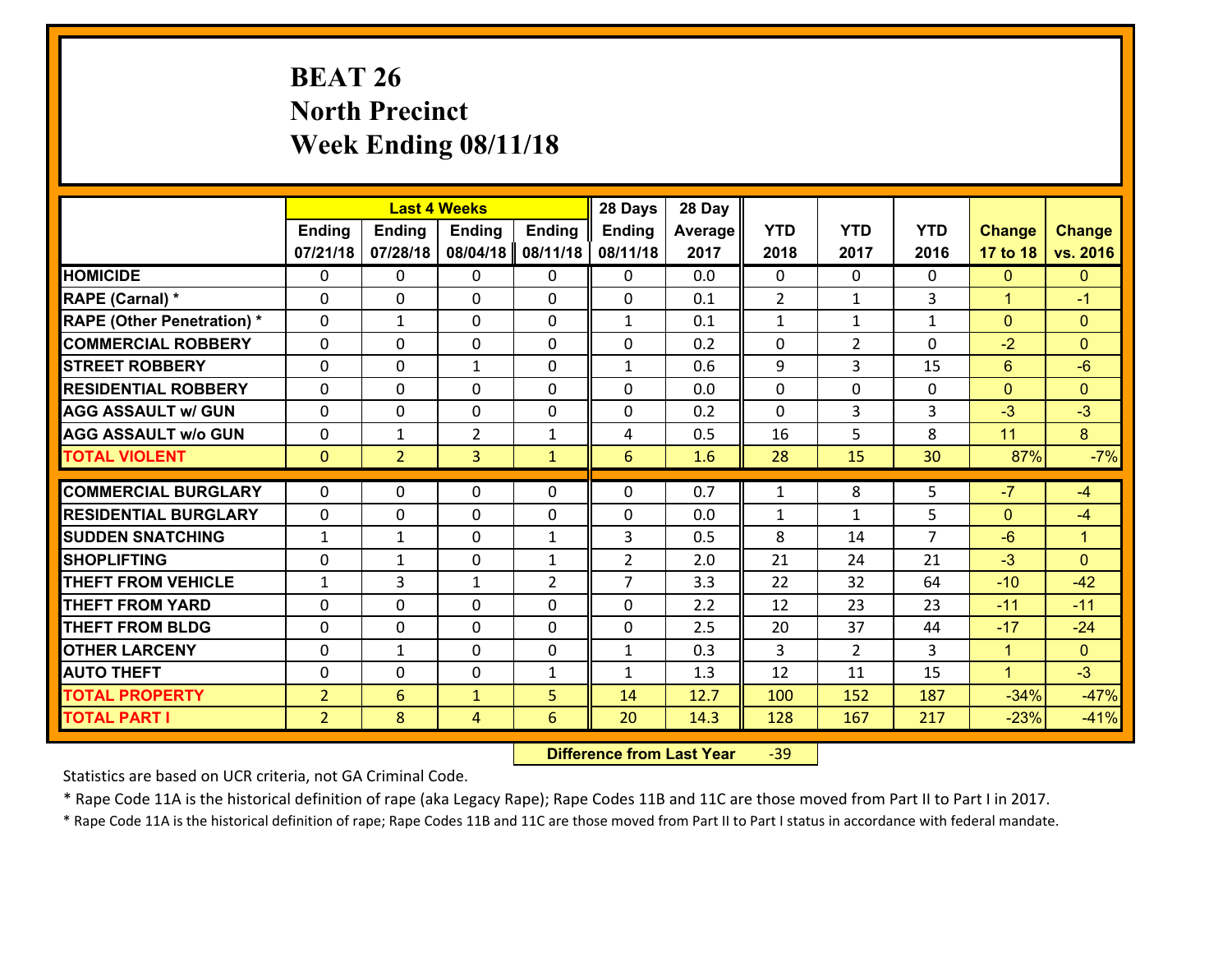# **BEAT 27 North Precinct Week Ending 007/28/18**

|                                   |                | <b>Last 4 Weeks</b><br><b>Ending</b><br><b>Ending</b><br><b>Ending</b><br><b>Ending</b> |                |                |                | 28 Day  |                |                |                |                |                      |
|-----------------------------------|----------------|-----------------------------------------------------------------------------------------|----------------|----------------|----------------|---------|----------------|----------------|----------------|----------------|----------------------|
|                                   |                |                                                                                         |                |                | <b>Ending</b>  | Average | <b>YTD</b>     | <b>YTD</b>     | <b>YTD</b>     | <b>Change</b>  | <b>Change</b>        |
|                                   | 07/21/18       | 07/28/18                                                                                | 08/04/18       | 08/11/18       | 08/11/18       | 2017    | 2018           | 2017           | 2016           | 17 to 18       | vs. 2016             |
| <b>HOMICIDE</b>                   | $\Omega$       | 0                                                                                       | $\Omega$       | $\Omega$       | 0              | 0.2     | $\Omega$       | $\overline{2}$ | 0              | $-2$           | $\mathbf{0}$         |
| RAPE (Carnal) *                   | 0              | 0                                                                                       | $\mathbf{0}$   | 0              | 0              | 0.6     | $\mathbf{0}$   | 6              | $\overline{2}$ | $-6$           | $-2$                 |
| <b>RAPE (Other Penetration) *</b> | $\Omega$       | 0                                                                                       | $\mathbf{0}$   | $\Omega$       | 0              | 0.2     | $\mathbf{1}$   | $\overline{2}$ | $\Omega$       | $-1$           | $\blacktriangleleft$ |
| <b>COMMERCIAL ROBBERY</b>         | 0              | 0                                                                                       | 0              | 0              | 0              | 0.0     | $\overline{2}$ | 0              | $\Omega$       | $\overline{2}$ | $\overline{2}$       |
| <b>STREET ROBBERY</b>             | $\overline{2}$ | 0                                                                                       | $\mathbf 0$    | 0              | $\overline{2}$ | 1.0     | 5 <sup>5</sup> | $\overline{7}$ | 12             | $-2$           | $-7$                 |
| <b>RESIDENTIAL ROBBERY</b>        | $\Omega$       | $\Omega$                                                                                | $\mathbf 0$    | $\Omega$       | 0              | 0.0     | $\mathbf{1}$   | $\mathbf 0$    | $\mathbf{1}$   | $\mathbf{1}$   | $\mathbf{0}$         |
| <b>AGG ASSAULT w/ GUN</b>         | $\Omega$       | 0                                                                                       | $\mathbf 0$    | 0              | 0              | 0.5     | 6              | 5              | 4              | $\mathbf{1}$   | $\overline{2}$       |
| <b>AGG ASSAULT w/o GUN</b>        | 0              | 0                                                                                       | $\mathbf 0$    | $\overline{2}$ | $\overline{2}$ | 2.1     | 8              | 9              | 8              | $-1$           | $\overline{0}$       |
| <b>TOTAL VIOLENT</b>              | 2 <sup>1</sup> | $\overline{0}$                                                                          | $\mathbf{O}$   | $\overline{2}$ | $\overline{4}$ | 4.5     | 23             | 31             | 27             | $-26%$         | $-15%$               |
| <b>COMMERCIAL BURGLARY</b>        | $\mathbf{1}$   | 0                                                                                       | $\mathbf{0}$   | $\Omega$       | $\mathbf{1}$   | 0.3     | 3              | 3              | 3              | $\mathbf{0}$   | $\mathbf{0}$         |
|                                   |                |                                                                                         |                |                |                |         |                |                |                |                |                      |
| <b>RESIDENTIAL BURGLARY</b>       | 0              | 0                                                                                       | $\mathbf 0$    | 0              | 0              | 0.5     | 6              | 3              | 8              | 3              | $-2$                 |
| <b>SUDDEN SNATCHING</b>           | 0              | 0<br>$\overline{2}$                                                                     | $\mathbf 0$    | 0              | 0              | 2.2     | 6              | 13             | 14             | $-7$<br>18     | $-8$<br>14           |
| <b>SHOPLIFTING</b>                | 0              |                                                                                         | $\mathbf 0$    | $\mathbf{1}$   | 3              | 1.6     | 32             | 14             | 18             |                |                      |
| <b>THEFT FROM VEHICLE</b>         | $\overline{3}$ | 0                                                                                       | 1              | $\mathbf{1}$   | 5              | 3.9     | 17             | 30             | 43             | $-13$          | $-26$                |
| <b>THEFT FROM YARD</b>            | 0              | 0                                                                                       | 1              | 0              | $\mathbf{1}$   | 1.5     | 12             | 13             | 14             | $-1$           | $-2$                 |
| <b>THEFT FROM BLDG</b>            | 0              | 1                                                                                       | $\mathbf 0$    | $\overline{2}$ | 3              | 4.3     | 23             | 27             | 40             | $-4$           | $-17$                |
| <b>OTHER LARCENY</b>              | 0              | 1                                                                                       | $\mathbf 0$    | 0              | $\mathbf{1}$   | 0.2     | 2              | $\overline{2}$ | $\Omega$       | $\mathbf{0}$   | $\overline{2}$       |
| <b>AUTO THEFT</b>                 | $\mathbf{0}$   | 0                                                                                       | $\mathbf{1}$   | 0              | $\mathbf{1}$   | 1.1     | 10             | 8              | 19             | $\overline{2}$ | $-9$                 |
| <b>TOTAL PROPERTY</b>             | $\overline{4}$ | 4                                                                                       | $\overline{3}$ | 4              | 15             | 15.7    | 111            | 113            | 159            | $-2%$          | $-30%$               |
| <b>TOTAL PART I</b>               | 6              | $\overline{4}$                                                                          | 3              | 6              | 19             | 20.3    | 134            | 144            | 186            | $-7%$          | $-28%$               |

 **Difference from Last Year**r -10

Statistics are based on UCR criteria, not GA Criminal Code.

\* Rape Code 11A is the historical definition of rape (aka Legacy Rape); Rape Codes 11B and 11C are those moved from Part II to Part I in 2017.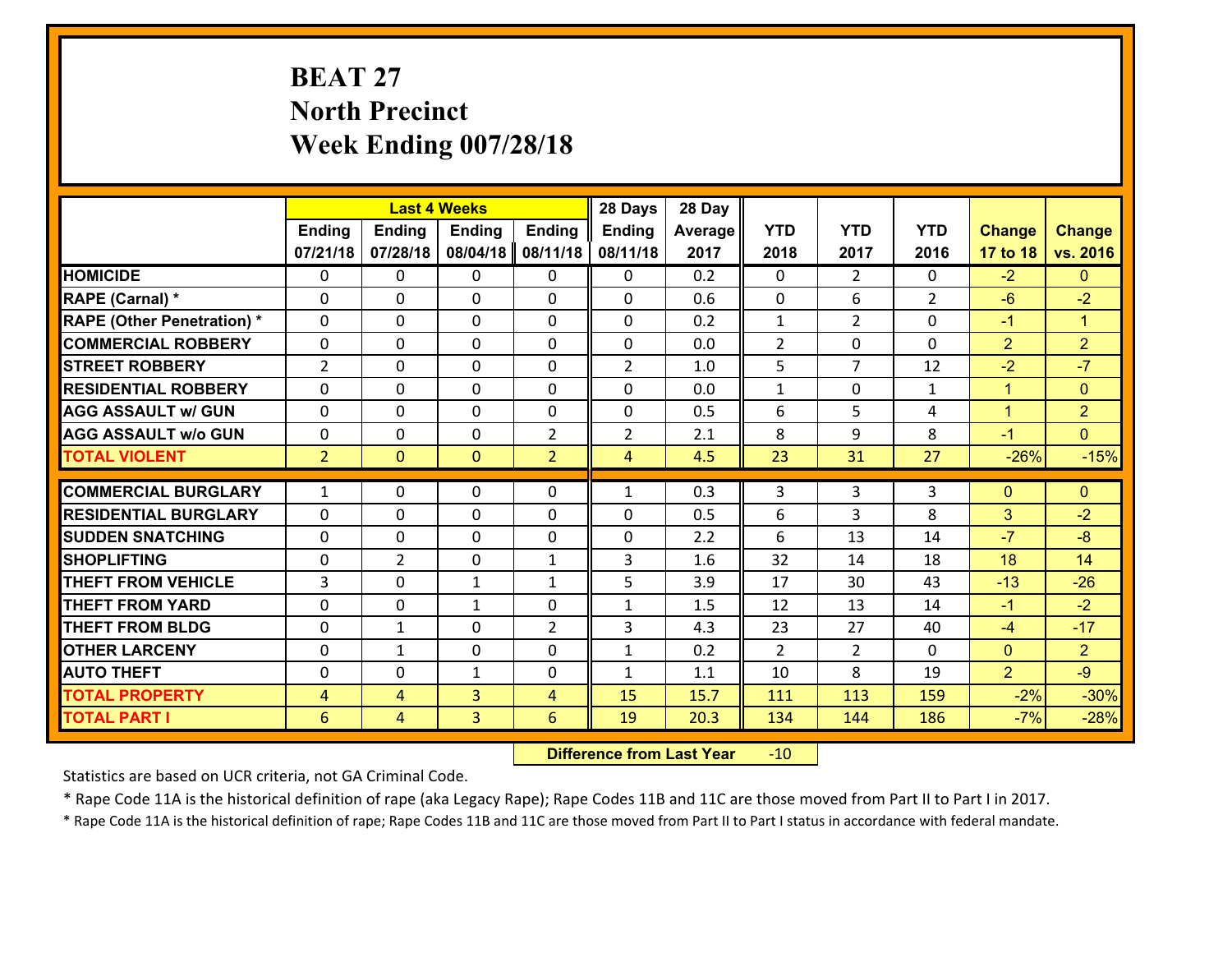

#### **COMPSTATCENTRAL PRECINCTWeek Ending 08/11/18**

**PRECINCT COMMANDER:**

**CAPT. BEN HERRON**



|                                                                                                  | Week<br><b>Ending</b><br>08/11/18 | <b>Week</b><br><b>Ending</b><br>08/04/18 | Weekly<br>Avg<br>2017 | $28$ -Day<br><b>Ending</b><br>08/11/18 | $28$ -Day<br><b>Ending</b><br>07/14/18 | Avg<br>28-Day<br>2017                    | <b>YTD</b><br>2018 | <b>YTD</b><br>2017                           | <b>YTD</b><br>2016 | <b>Change</b><br>17 to 18 | <b>Change</b><br>vs. 2016 |
|--------------------------------------------------------------------------------------------------|-----------------------------------|------------------------------------------|-----------------------|----------------------------------------|----------------------------------------|------------------------------------------|--------------------|----------------------------------------------|--------------------|---------------------------|---------------------------|
| <b>HOMICIDE</b>                                                                                  | 0                                 | 0                                        | $\mathbf{0}$          | 1                                      | $\mathbf{0}$                           | 1                                        | 1.                 | 6                                            | 15                 | $-5$                      | $-14$                     |
| RAPE (Carnal) *                                                                                  | 1                                 | 0                                        | 0                     | 3                                      | $\mathbf{0}$                           | 1                                        | 12                 | 13                                           | 7                  | -1                        | 5                         |
| <b>RAPE (Other Penetration) *</b>                                                                | $\mathbf{0}$                      | $\Omega$                                 | $\mathbf 0$           | $\mathbf 1$                            | $\Omega$                               | $\mathbf{1}$                             | $\overline{7}$     | 6                                            | $\overline{5}$     | 1                         | $\overline{2}$            |
| <b>COMMERCIAL ROBBERY</b>                                                                        | $\mathbf{0}$                      | $\Omega$                                 | $\Omega$              | $\mathbf{0}$                           | $\Omega$                               | $\overline{2}$                           | 3                  | $\overline{11}$                              | 13                 | $-8$                      | $-10$                     |
| <b>STREET ROBBERY</b>                                                                            | 1                                 | $\mathbf{1}$                             | $\overline{1}$        | 4                                      | $\overline{7}$                         | 5                                        | 32                 | 37                                           | 51                 | $-5$                      | $-19$                     |
| <b>RESIDENTIAL ROBBERY</b>                                                                       | $\mathbf 0$                       | 0                                        | $\mathbf{0}$          | $\mathbf{0}$                           | $\overline{2}$                         | 1                                        | 5                  | 5                                            | 8                  | $\mathbf{0}$              | $-3$                      |
| <b>AGG ASSAULT w/ GUN</b>                                                                        | $\overline{\mathbf{2}}$           | $\Omega$                                 | $\overline{2}$        | 6                                      | 8                                      | $\overline{7}$                           | 43                 | 66                                           | $\overline{36}$    | $-23$                     | $\overline{7}$            |
| <b>AGG ASSAULT w/o GUN</b>                                                                       | 4                                 | 0                                        | $\mathbf 0$           | $\overline{5}$                         | $\overline{7}$                         | 6                                        | 49                 | $\overline{50}$                              | $\overline{36}$    | $-1$                      | 13                        |
| <b>TOTAL VIOLENT</b>                                                                             | $\overline{\mathbf{5}}$           | $\overline{1}$                           | 4                     | $\overline{20}$                        | $\overline{24}$                        | $\overline{23}$                          | 152                | 194                                          | 171                | $-22%$                    | $-11%$                    |
| <b>COMMERCIAL BURGLARY</b>                                                                       | $\mathbf{0}$                      | 1                                        | -1                    | 1                                      | 4                                      | 4                                        | 23                 | $\overline{23}$                              | 59                 | $\Omega$                  | $-36$                     |
| <b>RESIDENTIAL BURGLARY</b>                                                                      | $\mathbf 2$                       | 4                                        | 4                     | 17                                     | 14                                     | 17                                       | 122                | 133                                          | 158                | $-11$                     | $-36$                     |
| <b>SUDDEN SNATCHING</b>                                                                          | 0                                 | $\overline{0}$                           | $\overline{0}$        | $\mathbf{0}$                           | $\overline{2}$                         | $\overline{2}$                           | 6                  | 18                                           | 16                 | $-12$                     | $-10$                     |
| <b>SHOPLIFTING</b>                                                                               | 5                                 | $\overline{5}$                           | 5                     | 17                                     | 29                                     | $\overline{18}$                          | 118                | 166                                          | 102                | $-48$                     | 16                        |
| <b>THEFT FROM VEHICLE</b>                                                                        | $\overline{6}$                    | $\overline{8}$                           | 8                     | $\overline{28}$                        | $\overline{23}$                        | $\overline{32}$                          | 189                | 270                                          | 267                | $-81$                     | $-78$                     |
| <b>THEFT FROM YARD</b>                                                                           | 6                                 | 6                                        | 4                     | 22                                     | 17                                     | 16                                       | 106                | 144                                          | 133                | $-38$                     | $-27$                     |
| <b>THEFT FROM BLDG</b>                                                                           | 5                                 | 4                                        | $\overline{4}$        | 16                                     | 18                                     | 16                                       | 114                | 115                                          | 164                | $-1$                      | $-50$                     |
| <b>OTHER LARCENY</b>                                                                             | $\overline{2}$                    | $\overline{2}$                           | $\mathbf 0$           | 6                                      | $\overline{2}$                         | 3                                        | $\overline{29}$    | $\overline{28}$                              | $\overline{13}$    | $\overline{1}$            | $\overline{16}$           |
| <b>AUTO THEFT</b>                                                                                | 5                                 | 3                                        | $\overline{4}$        | 15                                     | $\overline{16}$                        | $\overline{16}$                          | $\overline{127}$   | $\overline{138}$                             | $\overline{129}$   | $-11$                     | $\overline{-2}$           |
| <b>TOTAL PROPERTY</b>                                                                            | 31                                | 33                                       | 30                    | 122                                    | 125                                    | 124                                      | 834                | 1035                                         | 1041               | $-19%$                    | $-20%$                    |
| <b>TOTAL PART I</b>                                                                              | 36                                | $\overline{34}$                          | $\overline{34}$       | 142                                    | 149                                    | 147                                      | 986                | 1229                                         | 1212               | $-20%$                    | $-19%$                    |
| Statistics are based on UCR criteria, not GA Criminal Code, and are                              |                                   |                                          |                       |                                        | <b>Difference from Last Year</b>       |                                          | -243               |                                              |                    | <b>Last Week</b>          | <b>Year-to-Date</b>       |
| preliminary, based on RMS data at the time prepared, and are subject to change.                  |                                   |                                          |                       |                                        |                                        | <b>At-Fault Police Vehicle Accidents</b> |                    |                                              |                    |                           | $\overline{15}$           |
| Cell Shading: white is within 0.6 standard deviation of the mean; red is above; green is below.  |                                   |                                          |                       |                                        |                                        |                                          |                    | <b>Not At-Fault Police Vehicle Accidents</b> |                    | 1                         | $\overline{11}$           |
| * Code 11A is the pre-2016 definition of rape; Codes 11B and 11C are by federal mandate in 2016. |                                   |                                          |                       |                                        |                                        | <b>Total Police Vehicle Accidents</b>    |                    |                                              |                    | $\overline{2}$            | 26                        |
| <b>Citizen Initiated Calls</b>                                                                   | Week<br><b>Ending</b>             | <b>Week</b><br><b>Ending</b>             | Weekly<br>Avg         | 28-Day<br>Ending                       | 28-Day<br>Ending                       | Avg<br>28-Day                            | <b>YTD</b>         | <b>YTD</b>                                   | <b>YTD</b>         | <b>Change</b>             | <b>Change</b>             |
|                                                                                                  | 08/11/18                          | 08/04/18                                 | 2017                  | 08/11/18                               | 07/14/18                               | 2017                                     | 2018               | 2017                                         | 2016               | 17 to 18                  | vs. 2016                  |
| <b>Midnight Shift</b>                                                                            | 103                               | $\overline{112}$                         | 126                   | 435                                    | 419                                    | 503                                      | 3320               | 3422                                         | 3524               | $-102$                    | $-204$                    |
| Day Shift                                                                                        | $\overline{235}$                  | 238                                      | $\overline{271}$      | 994                                    | $\overline{978}$                       | 1085                                     | 7774               | 8021                                         | 8231               | $-247$                    | $-457$                    |
| <b>Afternoon Shift</b>                                                                           | 216                               | 207                                      | $\mathbf{0}$          | 924                                    | 1028                                   | 1176                                     | 7674               | 8657                                         | 8436               | $-983$                    | $-762$                    |
| <b>TOTAL CITIZEN CFS</b>                                                                         | 554                               | $\overline{557}$                         | 397                   | 2353                                   | 2425                                   | 2764                                     | 18768              | 20100                                        | 20191              | $-6.6%$                   | $-7.0%$                   |
| <b>53S ShotSpotter Calls</b>                                                                     | $\overline{2}$                    | 5                                        | 9                     | 15                                     | $\overline{25}$                        | $\overline{37}$                          | 131                | 290                                          | 299                | $-159$                    | $-168$                    |
| Sig 53 Shots Fired Calls                                                                         | $\overline{1}$                    | 10                                       | 15                    | $\overline{28}$                        | 46                                     | 62                                       | $\overline{311}$   | $\overline{523}$                             | 535                | $-212$                    | $-224$                    |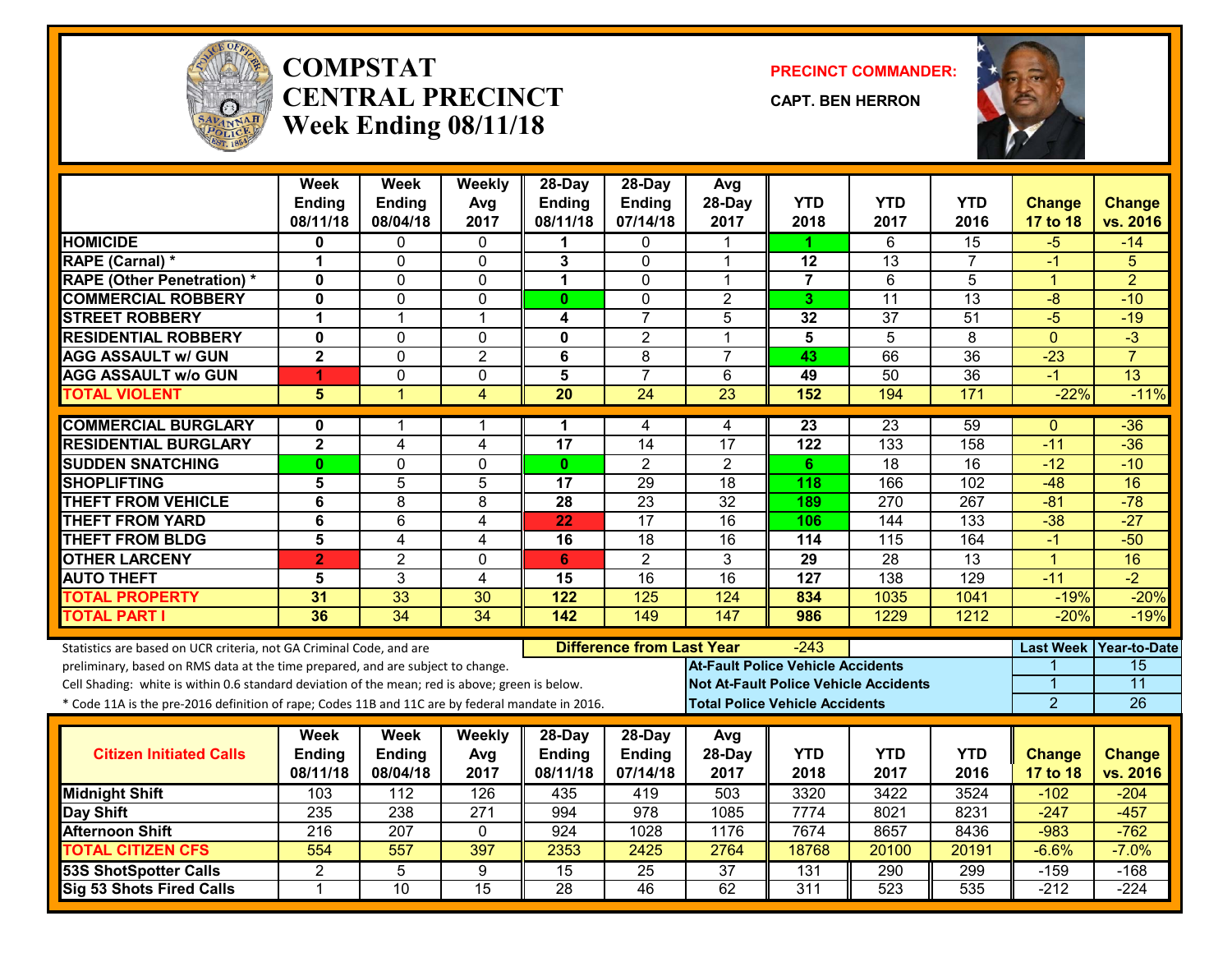## **BEAT 31 Central Precinct Week Ending 08/11/18**

|                                   | <b>Last 4 Weeks</b><br><b>Ending</b><br><b>Ending</b><br><b>Ending</b><br><b>Ending</b> |                |              |                | 28 Days       | 28 Day  |                |                |                |               |                      |
|-----------------------------------|-----------------------------------------------------------------------------------------|----------------|--------------|----------------|---------------|---------|----------------|----------------|----------------|---------------|----------------------|
|                                   |                                                                                         |                |              |                | <b>Ending</b> | Average | <b>YTD</b>     | <b>YTD</b>     | <b>YTD</b>     | <b>Change</b> | <b>Change</b>        |
|                                   | 07/21/18                                                                                | 07/28/18       | 08/04/18     | 08/11/18       | 08/11/18      | 2017    | 2018           | 2017           | 2016           | 17 to 18      | vs. 2016             |
| <b>HOMICIDE</b>                   | $\Omega$                                                                                | 0              | $\mathbf{0}$ | 0              | 0             | 0.1     | 0              | $\Omega$       | $\overline{7}$ | $\mathbf{0}$  | $-7$                 |
| RAPE (Carnal) *                   | $\Omega$                                                                                | 0              | $\mathbf{0}$ | $\Omega$       | $\Omega$      | 0.2     | $\mathbf{0}$   | $\mathbf{1}$   | $\mathbf{1}$   | $-1$          | $-1$                 |
| <b>RAPE (Other Penetration) *</b> | 0                                                                                       | 0              | $\mathbf 0$  | $\Omega$       | 0             | 0.3     | $\mathbf{1}$   | 3              | 0              | $-2$          | $\blacktriangleleft$ |
| <b>COMMERCIAL ROBBERY</b>         | 0                                                                                       | 0              | $\mathbf 0$  | 0              | 0             | 0.0     | $\mathbf{1}$   | $\Omega$       | 0              | $\mathbf{1}$  | $\blacktriangleleft$ |
| <b>STREET ROBBERY</b>             | 0                                                                                       | 0              | $\mathbf 0$  | 0              | 0             | 1.1     | 6              | 9              | 10             | $-3$          | $-4$                 |
| <b>RESIDENTIAL ROBBERY</b>        | 0                                                                                       | 0              | $\mathbf 0$  | $\mathbf 0$    | 0             | 0.2     | 0              | $\overline{2}$ | $\overline{2}$ | $-2$          | $-2$                 |
| <b>AGG ASSAULT w/ GUN</b>         | 0                                                                                       | 0              | $\mathbf 0$  | 0              | 0             | 1.0     | 6              | 11             | 5              | $-5$          | $\mathbf{1}$         |
| <b>AGG ASSAULT w/o GUN</b>        | 0                                                                                       | 0              | $\mathbf 0$  | $\Omega$       | 0             | 1.1     | $\overline{7}$ | 9              | 9              | $-2$          | $-2$                 |
| <b>TOTAL VIOLENT</b>              | $\mathbf{0}$                                                                            | $\overline{0}$ | $\mathbf{0}$ | $\mathbf{0}$   | $\mathbf{0}$  | 3.8     | 21             | 35             | 34             | $-40%$        | $-38%$               |
| <b>COMMERCIAL BURGLARY</b>        | $\Omega$                                                                                | 0              | 0            | $\Omega$       | 0             | 0.5     | $\overline{7}$ | $\mathbf{1}$   | 12             | 6             | $-5$                 |
|                                   |                                                                                         |                |              |                |               |         |                |                |                |               |                      |
| <b>RESIDENTIAL BURGLARY</b>       | 3                                                                                       | 1              | 0            | 0              | 4             | 2.3     | 17             | 16             | 31             | $\mathbf{1}$  | $-14$                |
| <b>SUDDEN SNATCHING</b>           | $\Omega$                                                                                | $\Omega$       | $\mathbf 0$  | $\Omega$       | 0             | 0.4     | $\mathbf{1}$   | 3              | 5              | $-2$          | $-4$<br>$-9$         |
| <b>SHOPLIFTING</b>                | 0                                                                                       | 0              | $\mathbf 0$  | 0              | 0             | 1.5     | 2              | 13             | 11             | $-11$         |                      |
| <b>THEFT FROM VEHICLE</b>         | 0                                                                                       | 0              | 3            | $\overline{2}$ | 5             | 7.0     | 35             | 60             | 56             | $-25$         | $-21$                |
| <b>THEFT FROM YARD</b>            | $\overline{2}$                                                                          | 0              | 1            | $\mathbf{1}$   | 4             | 4.9     | 25             | 39             | 32             | $-14$         | $-7$                 |
| <b>THEFT FROM BLDG</b>            | $\mathbf{1}$                                                                            | 0              | $\mathbf 0$  | $\Omega$       | $\mathbf{1}$  | 2.8     | 18             | 18             | 37             | $\mathbf{0}$  | $-19$                |
| <b>OTHER LARCENY</b>              | $\mathbf 0$                                                                             | 0              | $\mathbf{1}$ | $\Omega$       | $\mathbf{1}$  | 0.7     | $\mathbf{1}$   | 5              | $\overline{2}$ | $-4$          | $-1$                 |
| <b>AUTO THEFT</b>                 | $\mathbf{1}$                                                                            | $\overline{2}$ | $\mathbf 0$  | $\mathbf{1}$   | 4             | 3.0     | 14             | 29             | 31             | $-15$         | $-17$                |
| <b>TOTAL PROPERTY</b>             | $\overline{7}$                                                                          | 3              | 5            | $\overline{4}$ | 19            | 22.9    | 120            | 184            | 217            | $-35%$        | $-45%$               |
| <b>TOTAL PART I</b>               | $\overline{7}$                                                                          | $\overline{3}$ | 5            | 4              | 19            | 26.8    | 141            | 219            | 251            | $-36%$        | $-44%$               |

 **Difference from Last Year**r -78

Statistics are based on UCR criteria, not GA Criminal Code.

\* Rape Code 11A is the historical definition of rape (aka Legacy Rape); Rape Codes 11B and 11C are those moved from Part II to Part I in 2017.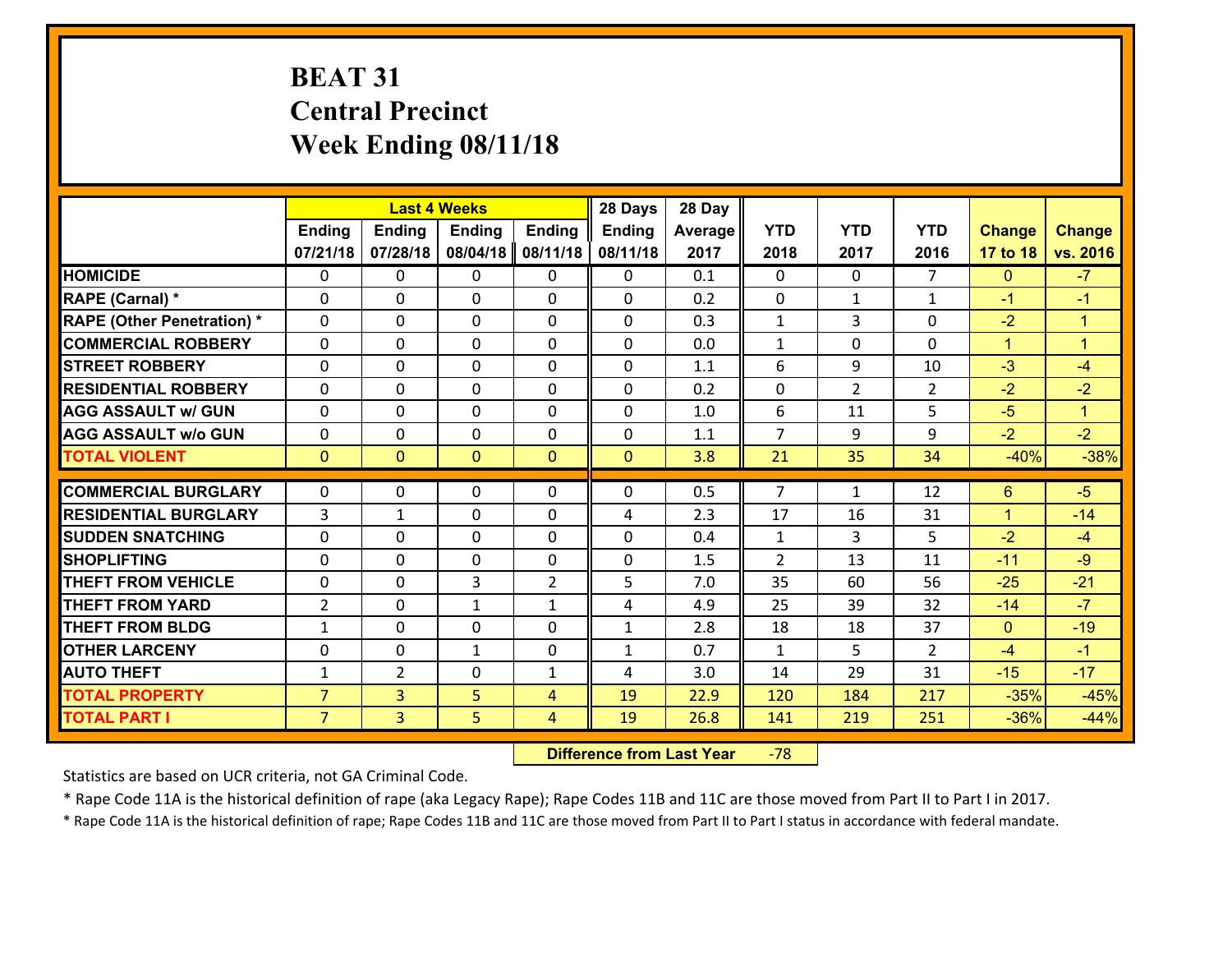## **BEAT 32 Central Precinct Week Ending 08/11/18**

|                                   |               |                | <b>Last 4 Weeks</b> |                | 28 Days        | 28 Day  |                |                |              |                |                      |
|-----------------------------------|---------------|----------------|---------------------|----------------|----------------|---------|----------------|----------------|--------------|----------------|----------------------|
|                                   | <b>Ending</b> | <b>Ending</b>  | <b>Ending</b>       | <b>Ending</b>  | <b>Ending</b>  | Average | <b>YTD</b>     | <b>YTD</b>     | <b>YTD</b>   | <b>Change</b>  | <b>Change</b>        |
|                                   | 07/21/18      | 07/28/18       | 08/04/18            | 08/11/18       | 08/11/18       | 2017    | 2018           | 2017           | 2016         | 17 to 18       | vs. 2016             |
| <b>HOMICIDE</b>                   | 0             | 0              | 0                   | 0              | 0              | 0.0     | $\mathbf 0$    | $\Omega$       | $\Omega$     | $\mathbf{0}$   | $\mathbf{0}$         |
| <b>RAPE (Carnal) *</b>            | 0             | 0              | $\mathbf{0}$        | 0              | $\Omega$       | 0.4     | 1              | 4              | $\mathbf{1}$ | $-3$           | $\mathbf{0}$         |
| <b>RAPE (Other Penetration) *</b> | $\Omega$      | 0              | $\Omega$            | $\Omega$       | $\Omega$       | 0.2     | $\mathbf{1}$   | $\overline{2}$ | $\Omega$     | $-1$           | $\blacktriangleleft$ |
| <b>COMMERCIAL ROBBERY</b>         | $\Omega$      | $\Omega$       | $\mathbf 0$         | $\Omega$       | 0              | 0.5     | $\overline{2}$ | 4              | 3            | $-2$           | $-1$                 |
| <b>STREET ROBBERY</b>             | 0             | $\mathbf{1}$   | $\mathbf 0$         | $\mathbf{1}$   | $\overline{2}$ | 0.5     | 4              | $\overline{2}$ | 5            | $\overline{2}$ | $-1$                 |
| <b>RESIDENTIAL ROBBERY</b>        | $\Omega$      | 0              | $\mathbf 0$         | 0              | 0              | 0.0     | $\mathbf 0$    | 0              | 0            | $\overline{0}$ | $\mathbf{0}$         |
| <b>AGG ASSAULT w/ GUN</b>         | 0             | 0              | $\mathbf 0$         | 0              | 0              | 0.4     | $\overline{3}$ | 4              | $\mathbf{1}$ | $-1$           | $\overline{2}$       |
| <b>AGG ASSAULT w/o GUN</b>        | 0             | 0              | $\mathbf 0$         | 0              | 0              | 0.5     | 4              | $\overline{3}$ | 3            | $\mathbf{1}$   | $\blacktriangleleft$ |
| <b>TOTAL VIOLENT</b>              | $\mathbf{0}$  | $\mathbf{1}$   | $\mathbf{0}$        | $\mathbf{1}$   | $\overline{2}$ | 2.5     | 15             | 19             | 13           | $-21%$         | 15%                  |
| <b>COMMERCIAL BURGLARY</b>        |               |                |                     |                |                |         |                |                |              |                | $-8$                 |
|                                   | $\Omega$      | 0              | $\mathbf{0}$        | 0              | $\Omega$       | 0.3     | 1              | $\overline{2}$ | 9            | $-1$           |                      |
| <b>RESIDENTIAL BURGLARY</b>       | $\Omega$      | 0              | $\mathbf{0}$        | $\mathbf{1}$   | 1              | 2.1     | 15             | 11             | 36           | $\overline{4}$ | $-21$                |
| <b>SUDDEN SNATCHING</b>           | $\Omega$      | $\Omega$       | $\mathbf 0$         | $\Omega$       | $\Omega$       | 0.2     | $\Omega$       | $\overline{2}$ | $\mathbf{1}$ | $-2$           | $-1$                 |
| <b>SHOPLIFTING</b>                | 0             | 1              | 1                   | $\overline{2}$ | 4              | 3.8     | 48             | 31             | 24           | 17             | 24                   |
| <b>THEFT FROM VEHICLE</b>         | 6             | 0              | $\overline{2}$      | $\overline{2}$ | 10             | 8.7     | 42             | 80             | 68           | $-38$          | $-26$                |
| <b>THEFT FROM YARD</b>            | 3             | 4              | $\mathbf{1}$        | 0              | 8              | 2.8     | 31             | 30             | 24           | $\mathbf{1}$   | $\overline{7}$       |
| <b>THEFT FROM BLDG</b>            | 0             | 1              | $\overline{2}$      | 0              | 3              | 4.1     | 24             | 30             | 41           | $-6$           | $-17$                |
| <b>OTHER LARCENY</b>              | $\mathbf{1}$  | 1              | $\mathbf 0$         | $\mathbf{1}$   | 3              | 1.0     | 15             | $\overline{7}$ | 0            | 8              | 15                   |
| <b>AUTO THEFT</b>                 | 0             | 0              | $\mathbf{0}$        | 0              | 0              | 2.3     | 16             | 22             | 17           | $-6$           | $-1$                 |
| <b>TOTAL PROPERTY</b>             | 10            | $\overline{7}$ | 6                   | 6              | 29             | 25.4    | 192            | 215            | 220          | $-11%$         | $-13%$               |
| <b>TOTAL PART I</b>               | 10            | 8              | 6                   | $\overline{7}$ | 31             | 27.8    | 207            | 234            | 233          | $-12%$         | $-11%$               |

 **Difference from Last Year**‐27

Statistics are based on UCR criteria, not GA Criminal Code.

\* Rape Code 11A is the historical definition of rape (aka Legacy Rape); Rape Codes 11B and 11C are those moved from Part II to Part I in 2017.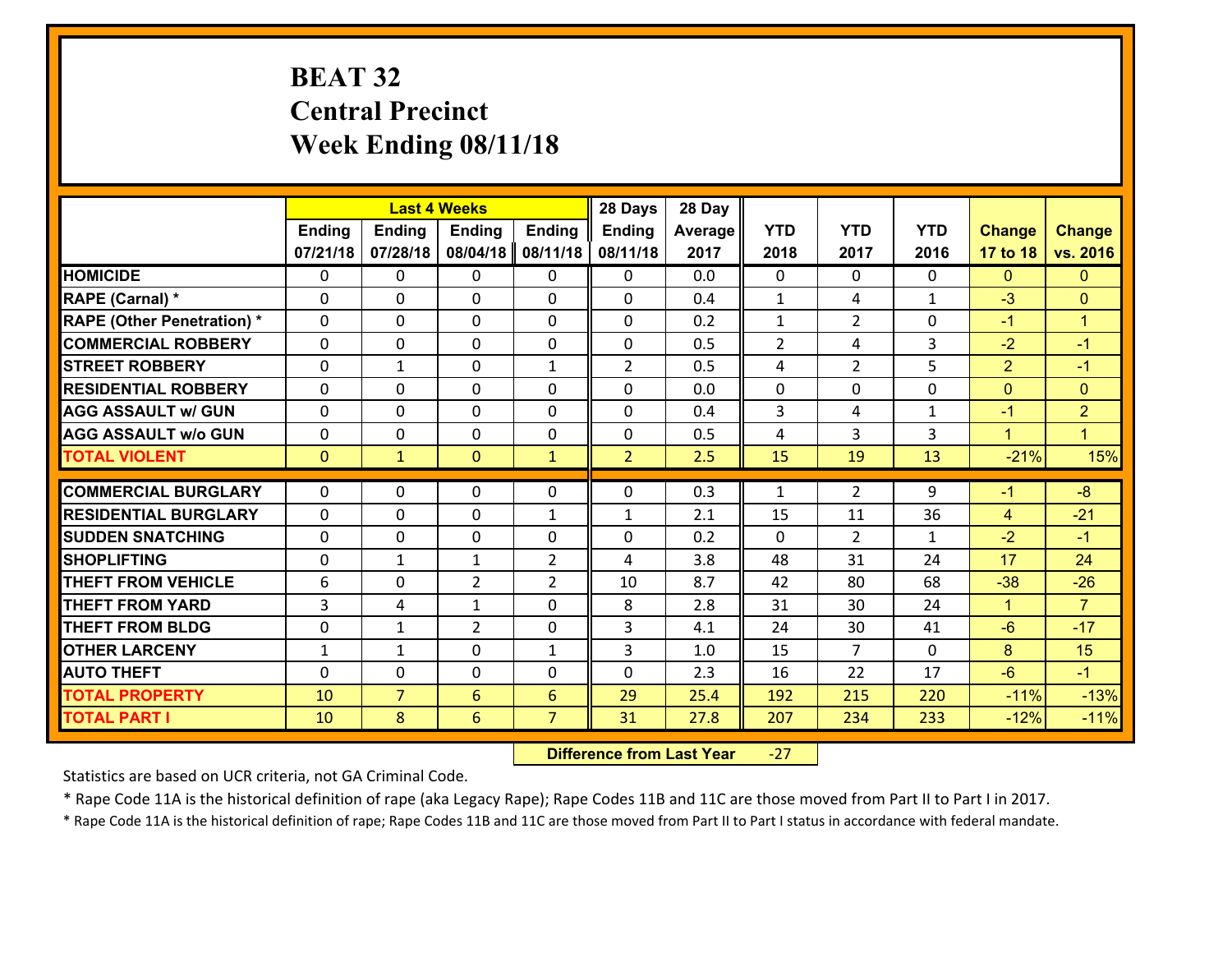## **BEAT 33 Central Precinct Week Ending 08/11/18**

|                                   |                |                | <b>Last 4 Weeks</b> |                | 28 Days        | 28 Day  |              |                |                |                |                      |
|-----------------------------------|----------------|----------------|---------------------|----------------|----------------|---------|--------------|----------------|----------------|----------------|----------------------|
|                                   | <b>Ending</b>  | <b>Ending</b>  | <b>Ending</b>       | <b>Ending</b>  | <b>Ending</b>  | Average | <b>YTD</b>   | <b>YTD</b>     | <b>YTD</b>     | <b>Change</b>  | <b>Change</b>        |
|                                   | 07/21/18       | 07/28/18       | 08/04/18            | 08/11/18       | 08/11/18       | 2017    | 2018         | 2017           | 2016           | 17 to 18       | vs. 2016             |
| <b>HOMICIDE</b>                   | 0              | 0              | 0                   | 0              | 0              | 0.2     | 0            | $\mathbf{1}$   | 4              | $-1$           | $-4$                 |
| <b>RAPE (Carnal) *</b>            | $\Omega$       | 0              | $\mathbf{0}$        | 0              | $\Omega$       | 0.2     | 3            | $\overline{2}$ | $\overline{2}$ | $\mathbf{1}$   | $\blacktriangleleft$ |
| <b>RAPE (Other Penetration) *</b> | $\Omega$       | 0              | $\Omega$            | $\Omega$       | $\Omega$       | 0.1     | $\mathbf{1}$ | $\mathbf{1}$   | $\mathbf{1}$   | $\mathbf{0}$   | $\Omega$             |
| <b>COMMERCIAL ROBBERY</b>         | $\Omega$       | 0              | $\mathbf 0$         | $\Omega$       | 0              | 0.5     | $\Omega$     | 5              | 3              | $-5$           | $-3$                 |
| <b>STREET ROBBERY</b>             | 0              | 0              | 1                   | 0              | $\mathbf{1}$   | 1.5     | 14           | 13             | 14             | $\mathbf{1}$   | $\mathbf{0}$         |
| <b>RESIDENTIAL ROBBERY</b>        | $\Omega$       | 0              | $\mathbf 0$         | 0              | 0              | 0.1     | $\mathbf{0}$ | $\mathbf{0}$   | $\Omega$       | $\overline{0}$ | $\mathbf{0}$         |
| <b>AGG ASSAULT w/ GUN</b>         | 0              | 0              | $\mathbf 0$         | $\mathbf{1}$   | $\mathbf{1}$   | 1.4     | 6            | 13             | 6              | $-7$           | $\mathbf{0}$         |
| <b>AGG ASSAULT w/o GUN</b>        | 0              | 0              | $\mathbf 0$         | 0              | $\mathbf 0$    | 1.1     | 3            | 10             | 8              | $-7$           | $-5$                 |
| <b>TOTAL VIOLENT</b>              | $\mathbf{0}$   | $\overline{0}$ | $\mathbf{1}$        | $\mathbf{1}$   | $\overline{2}$ | 4.9     | 27           | 45             | 38             | $-40%$         | $-29%$               |
| <b>COMMERCIAL BURGLARY</b>        | $\Omega$       | 0              | 0                   | 0              | $\Omega$       | 0.6     | 6            | 4              | 14             | $\overline{2}$ | $-8$                 |
| <b>RESIDENTIAL BURGLARY</b>       | $\Omega$       | 0              | 1                   | 0              | 1              | 1.7     | 12           | 8              | 14             | 4              | $-2$                 |
| <b>SUDDEN SNATCHING</b>           | 0              | 0              | $\mathbf 0$         | $\Omega$       | $\Omega$       | 0.3     | 3            | 3              | 3              | $\Omega$       | $\Omega$             |
| <b>SHOPLIFTING</b>                | 3              | 0              | 4                   | $\mathbf{1}$   | 8              | 5.4     | 25           | 63             | 28             | $-38$          | $-3$                 |
| <b>THEFT FROM VEHICLE</b>         | $\mathbf{0}$   | 1              | $\overline{2}$      | 0              | 3              | 5.6     | 29           | 58             | 48             | $-29$          | $-19$                |
| <b>THEFT FROM YARD</b>            | 0              | $\mathbf{1}$   | 3                   | $\overline{2}$ | 6              | 3.2     | 23           | 27             | 41             | $-4$           | $-18$                |
| <b>THEFT FROM BLDG</b>            | 0              | 1              | $\mathbf 0$         | $\mathbf{1}$   | $\overline{2}$ | 2.5     | 19           | 19             | 38             | $\overline{0}$ | $-19$                |
| <b>OTHER LARCENY</b>              | 0              | 0              | $\mathbf 0$         | $\mathbf{1}$   | $\mathbf{1}$   | 0.8     | 6            | 6              | 6              | $\overline{0}$ | $\overline{0}$       |
| <b>AUTO THEFT</b>                 | 0              | 0              | 1                   | 0              | $\mathbf{1}$   | 3.0     | 28           | 28             | 29             | $\mathbf{0}$   | $-1$                 |
| <b>TOTAL PROPERTY</b>             | 3              | 3              | 11                  | 5              | 22             | 23.1    | 151          | 216            | 221            | $-30%$         | $-32%$               |
|                                   |                |                |                     |                |                |         |              |                |                |                |                      |
| <b>TOTAL PART I</b>               | $\overline{3}$ | $\overline{3}$ | 12                  | $6\phantom{1}$ | 24             | 28.0    | 178          | 261            | 259            | $-32%$         | $-31%$               |

 **Difference from Last Year**r -83

Statistics are based on UCR criteria, not GA Criminal Code.

\* Rape Code 11A is the historical definition of rape (aka Legacy Rape); Rape Codes 11B and 11C are those moved from Part II to Part I in 2017.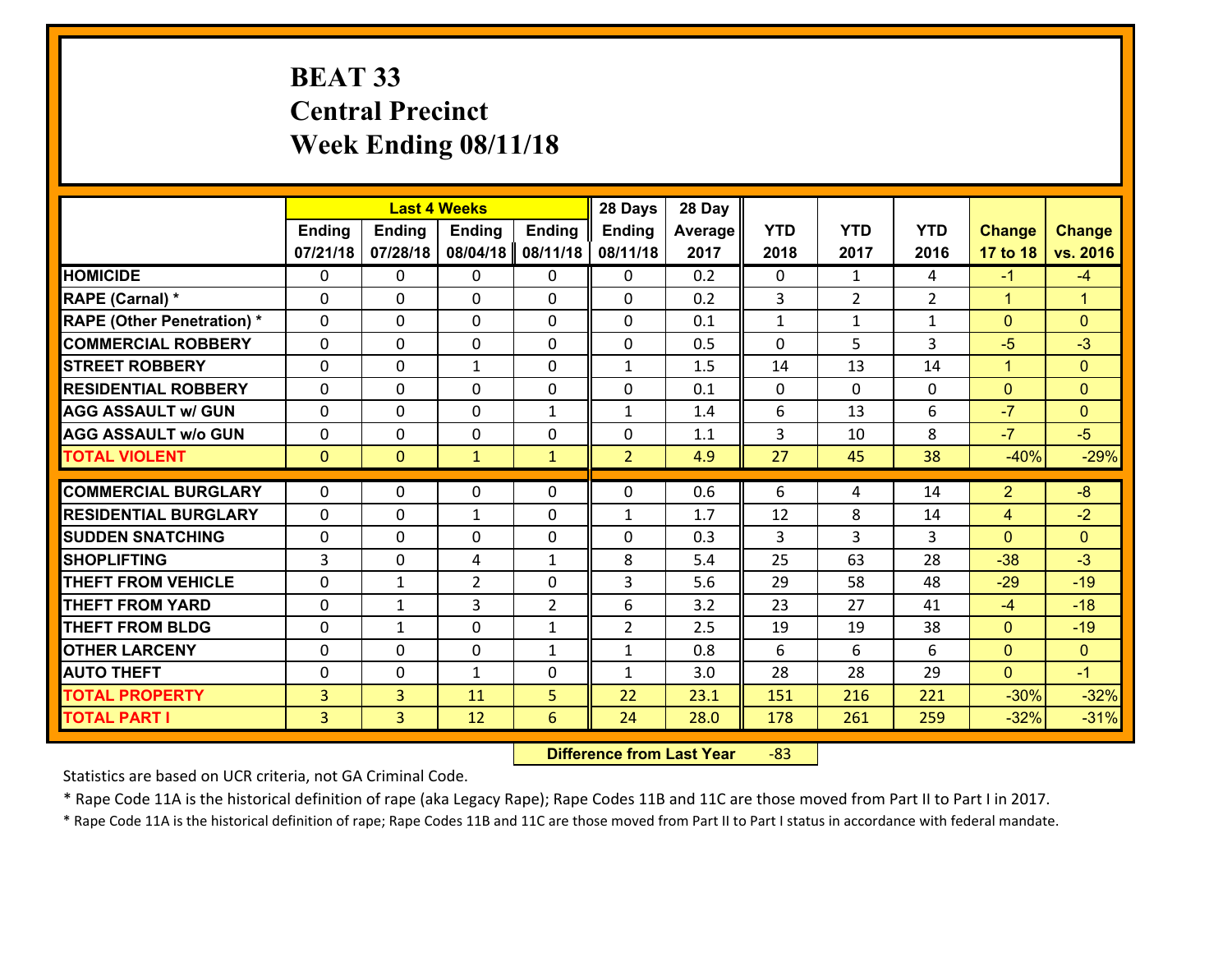## **BEAT 34 Central Precinct Week Ending 08/11/18**

|                                   |                |                | <b>Last 4 Weeks</b> |               | 28 Days        | 28 Day  |              |                |                |                |                |
|-----------------------------------|----------------|----------------|---------------------|---------------|----------------|---------|--------------|----------------|----------------|----------------|----------------|
|                                   | Ending         | <b>Ending</b>  | <b>Ending</b>       | <b>Ending</b> | <b>Ending</b>  | Average | <b>YTD</b>   | <b>YTD</b>     | <b>YTD</b>     | <b>Change</b>  | <b>Change</b>  |
|                                   | 07/21/18       | 07/28/18       | 08/04/18            | 08/11/18      | 08/11/18       | 2017    | 2018         | 2017           | 2016           | 17 to 18       | vs. 2016       |
| <b>HOMICIDE</b>                   | $\Omega$       | $\mathbf{1}$   | 0                   | $\Omega$      | $\mathbf{1}$   | 0.3     | 1            | 4              | $\mathcal{L}$  | $-3$           | $-1$           |
| RAPE (Carnal) *                   | $\mathbf{0}$   | $\mathbf{1}$   | $\mathbf{0}$        | 0             | $\mathbf{1}$   | 0.5     | 2            | 4              | 0              | $-2$           | $\overline{2}$ |
| <b>RAPE (Other Penetration) *</b> | $\Omega$       | 0              | $\mathbf{0}$        | $\Omega$      | $\Omega$       | 0.0     | $\Omega$     | 0              | $\overline{2}$ | $\mathbf{0}$   | $-2$           |
| <b>COMMERCIAL ROBBERY</b>         | $\mathbf{0}$   | 0              | 0                   | 0             | 0              | 0.1     | $\mathbf{0}$ | 0              | $\overline{2}$ | $\mathbf{0}$   | $-2$           |
| <b>STREET ROBBERY</b>             | 0              | 0              | $\mathbf 0$         | 0             | 0              | 0.7     | 4            | 6              | 6              | $-2$           | $-2$           |
| <b>RESIDENTIAL ROBBERY</b>        | $\Omega$       | 0              | $\mathbf 0$         | $\Omega$      | 0              | 0.3     | $\mathbf{1}$ | $\overline{2}$ | $\overline{2}$ | $-1$           | $-1$           |
| <b>AGG ASSAULT w/ GUN</b>         | $\overline{3}$ | $\mathbf{1}$   | $\mathbf 0$         | 0             | 4              | 2.4     | 15           | 22             | 12             | $-7$           | 3 <sup>1</sup> |
| <b>AGG ASSAULT w/o GUN</b>        | $\mathbf{1}$   | $\mathbf{1}$   | $\mathbf 0$         | $\mathbf 0$   | $\overline{2}$ | 1.8     | 20           | 14             | 9              | 6              | 11             |
| <b>TOTAL VIOLENT</b>              | 4              | $\overline{4}$ | $\mathbf{0}$        | $\mathbf{0}$  | 8              | 6.1     | 43           | 52             | 35             | $-17%$         | 23%            |
| <b>COMMERCIAL BURGLARY</b>        | $\Omega$       | 0              | $\mathbf{0}$        | $\Omega$      | $\Omega$       | 0.4     | $\mathbf{1}$ | 5              | 4              | $-4$           | $-3$           |
| <b>RESIDENTIAL BURGLARY</b>       | $\overline{2}$ | $\overline{2}$ | $\mathbf{1}$        | $\mathbf{1}$  | 6              | 5.4     | 39           | 52             | 31             | $-13$          | 8              |
| <b>SUDDEN SNATCHING</b>           | 0              | 0              | $\mathbf 0$         | 0             | 0              | 0.5     | $\mathbf{1}$ | 6              | 3              | $-5$           | $-2$           |
| <b>SHOPLIFTING</b>                | 0              | 0              | $\mathbf 0$         | $\mathbf{1}$  | $\mathbf{1}$   | 2.8     | 5            | 18             | $\overline{3}$ | $-13$          | $\overline{2}$ |
| <b>THEFT FROM VEHICLE</b>         | $\mathbf{1}$   | 0              | $\mathbf 0$         | $\mathbf{1}$  | $\overline{2}$ | 3.3     | 25           | 26             | 28             | $-1$           | $-3$           |
| <b>THEFT FROM YARD</b>            | 0              | 0              | 1                   | $\mathbf{1}$  | $\overline{2}$ | 1.6     | 8            | 14             | 14             | $-6$           | $-6$           |
| <b>THEFT FROM BLDG</b>            | $\mathbf{1}$   | 0              | $\mathbf 0$         | $\mathbf{1}$  | $\overline{2}$ | 2.3     | 20           | 13             | 12             | $\overline{7}$ | 8              |
| <b>OTHER LARCENY</b>              | 0              | 0              | $\mathbf 0$         | 0             | 0              | 0.2     | $\mathbf{1}$ | $\overline{2}$ | $\overline{2}$ | $-1$           | $-1$           |
| <b>AUTO THEFT</b>                 | $\mathbf{1}$   | $\overline{2}$ | $\mathbf{1}$        | $\mathbf{1}$  | 5              | 3.2     | 23           | 27             | 25             | $-4$           | $-2$           |
| <b>TOTAL PROPERTY</b>             | 5              | 4              | 3                   | 6             | 18             | 19.7    | 123          | 163            | 122            | $-25%$         | 1%             |
| <b>TOTAL PART I</b>               | 9              | 8              | 3                   | 6             | 26             | 25.8    | 166          | 215            | 157            | $-23%$         | 6%             |

 **Difference from Last Year**r -49

Statistics are based on UCR criteria, not GA Criminal Code.

\* Rape Code 11A is the historical definition of rape (aka Legacy Rape); Rape Codes 11B and 11C are those moved from Part II to Part I in 2017.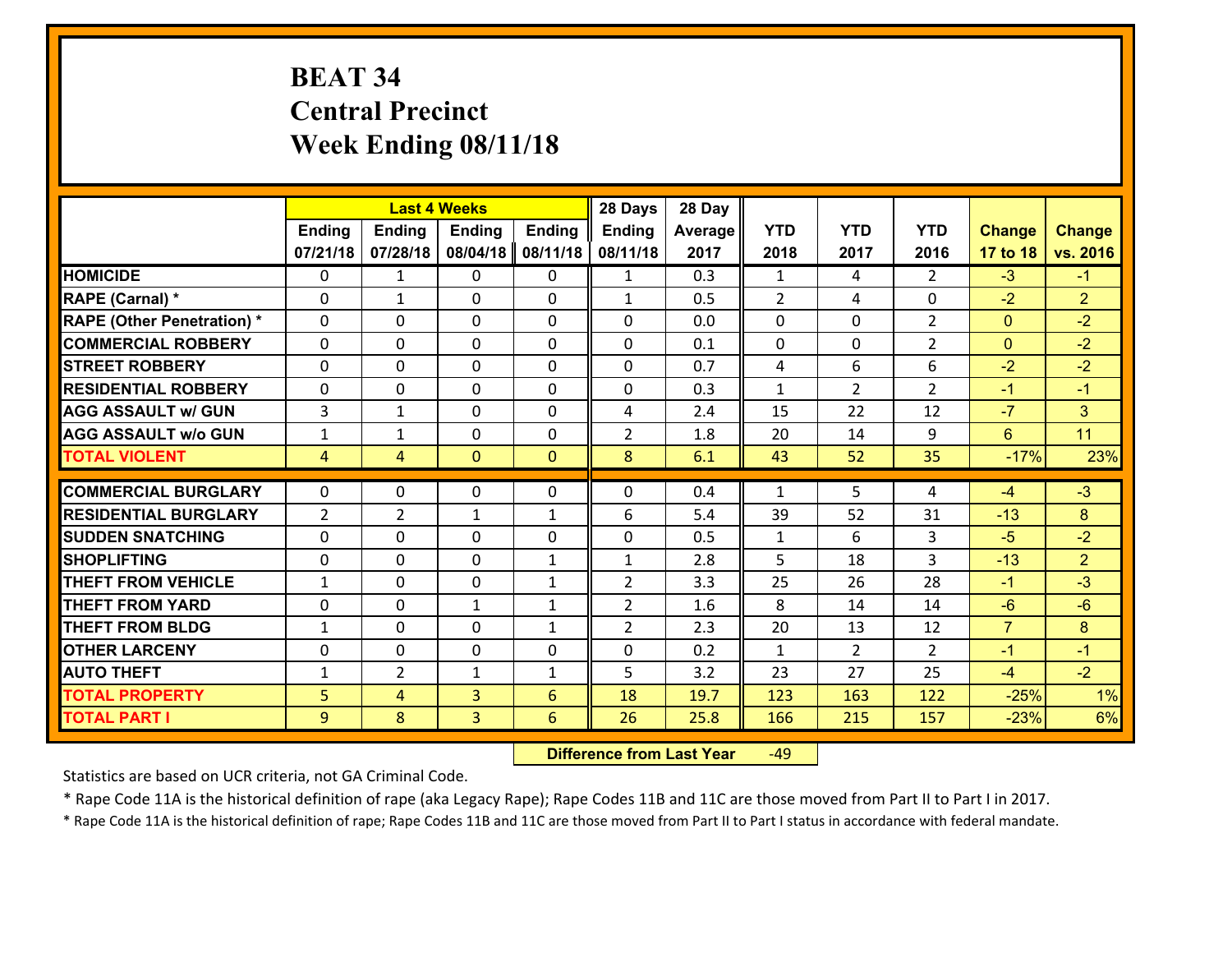## **BEAT 35 Central Precinct Week Ending 08/11/18**

|                                   |              |                | <b>Last 4 Weeks</b> |                | 28 Days       | 28 Day  |              |                |                |                |                |
|-----------------------------------|--------------|----------------|---------------------|----------------|---------------|---------|--------------|----------------|----------------|----------------|----------------|
|                                   | Ending       | <b>Ending</b>  | <b>Ending</b>       | <b>Ending</b>  | <b>Ending</b> | Average | <b>YTD</b>   | <b>YTD</b>     | <b>YTD</b>     | <b>Change</b>  | <b>Change</b>  |
|                                   | 07/21/18     | 07/28/18       | 08/04/18            | 08/11/18       | 08/11/18      | 2017    | 2018         | 2017           | 2016           | 17 to 18       | vs. 2016       |
| <b>HOMICIDE</b>                   | $\Omega$     | 0              | 0                   | $\Omega$       | 0             | 0.1     | 0            | $\mathbf{1}$   | $\mathfrak{D}$ | $-1$           | $-2$           |
| RAPE (Carnal) *                   | $\mathbf{0}$ | 0              | $\mathbf{0}$        | $\mathbf{1}$   | $\mathbf{1}$  | 0.0     | 3            | $\mathbf{0}$   | $\overline{2}$ | 3              | $\mathbf{1}$   |
| <b>RAPE (Other Penetration) *</b> | $\Omega$     | $\mathbf{1}$   | $\mathbf{0}$        | $\Omega$       | $\mathbf{1}$  | 0.0     | 4            | 0              | $\mathbf{1}$   | 4              | 3              |
| <b>COMMERCIAL ROBBERY</b>         | $\mathbf{0}$ | 0              | 0                   | 0              | $\Omega$      | 0.4     | $\mathbf{0}$ | $\overline{2}$ | 3              | $-2$           | $-3$           |
| <b>STREET ROBBERY</b>             | 0            | 0              | $\mathbf 0$         | $\Omega$       | 0             | 0.6     | $\mathbf{1}$ | 4              | 14             | $-3$           | $-13$          |
| <b>RESIDENTIAL ROBBERY</b>        | $\Omega$     | $\Omega$       | $\mathbf 0$         | $\Omega$       | 0             | 0.1     | $\Omega$     | $\mathbf{1}$   | 3              | $-1$           | $-3$           |
| <b>AGG ASSAULT w/ GUN</b>         | 0            | 0              | $\mathbf 0$         | $\Omega$       | 0             | 1.3     | 10           | 12             | 8              | $-2$           | 2 <sup>1</sup> |
| <b>AGG ASSAULT w/o GUN</b>        | $\mathbf{1}$ | 0              | $\mathbf 0$         | $\mathbf 0$    | $\mathbf{1}$  | 1.2     | 10           | 8              | 4              | $\overline{2}$ | $6^{\circ}$    |
| <b>TOTAL VIOLENT</b>              | $\mathbf{1}$ | $\mathbf{1}$   | $\mathbf{0}$        | $\mathbf{1}$   | 3             | 3.6     | 28           | 28             | 37             | 0%             | $-24%$         |
| <b>COMMERCIAL BURGLARY</b>        | $\Omega$     | 0              | $\mathbf{0}$        | $\Omega$       | $\Omega$      | 1.0     | 3            | 6              | 15             | $-3$           | $-12$          |
| <b>RESIDENTIAL BURGLARY</b>       | $\mathbf{1}$ | $\overline{2}$ | $\mathbf{1}$        | 0              | 4             | 3.7     | 26           | 31             | 34             | $-5$           | $-8$           |
| <b>SUDDEN SNATCHING</b>           | 0            | 0              | $\mathbf 0$         | 0              | 0             | 0.2     | $\mathbf{1}$ | 3              | 3              | $-2$           | $-2$           |
| <b>SHOPLIFTING</b>                | $\mathbf{1}$ | $\mathbf{1}$   | $\mathbf 0$         | $\mathbf{1}$   | 3             | 2.2     | 18           | 20             | 21             | $-2$           | $-3$           |
| <b>THEFT FROM VEHICLE</b>         | $\mathbf{1}$ | 0              | $\mathbf{1}$        | $\mathbf{1}$   | 3             | 3.6     | 29           | 26             | 34             | 3              | $-5$           |
| <b>THEFT FROM YARD</b>            | 0            | 0              | $\mathbf 0$         | $\mathbf{1}$   | $\mathbf{1}$  | 2.2     | 14           | 21             | 18             | $-7$           | $-4$           |
| <b>THEFT FROM BLDG</b>            | 0            | $\overline{2}$ | 1                   | $\overline{2}$ | 5             | 2.6     | 14           | 23             | 27             | $-9$           | $-13$          |
| <b>OTHER LARCENY</b>              | 0            | 0              | $\mathbf{1}$        | 0              | $\mathbf{1}$  | 0.5     | 5            | 6              | $\overline{2}$ | $-1$           | 3 <sup>1</sup> |
| <b>AUTO THEFT</b>                 | $\mathbf{1}$ | 0              | $\mathbf{1}$        | 2              | 4             | 2.5     | 34           | 22             | 21             | 12             | 13             |
| <b>TOTAL PROPERTY</b>             | 4            | 5              | 5                   | $\overline{7}$ | 21            | 18.6    | 144          | 158            | 175            | $-9%$          | $-18%$         |
| <b>TOTAL PART I</b>               | 5            | 6              | 5                   | 8              | 24            | 22.2    | 172          | 186            | 212            | $-8%$          | $-19%$         |

 **Difference from Last Year**r -14

Statistics are based on UCR criteria, not GA Criminal Code.

\* Rape Code 11A is the historical definition of rape (aka Legacy Rape); Rape Codes 11B and 11C are those moved from Part II to Part I in 2017.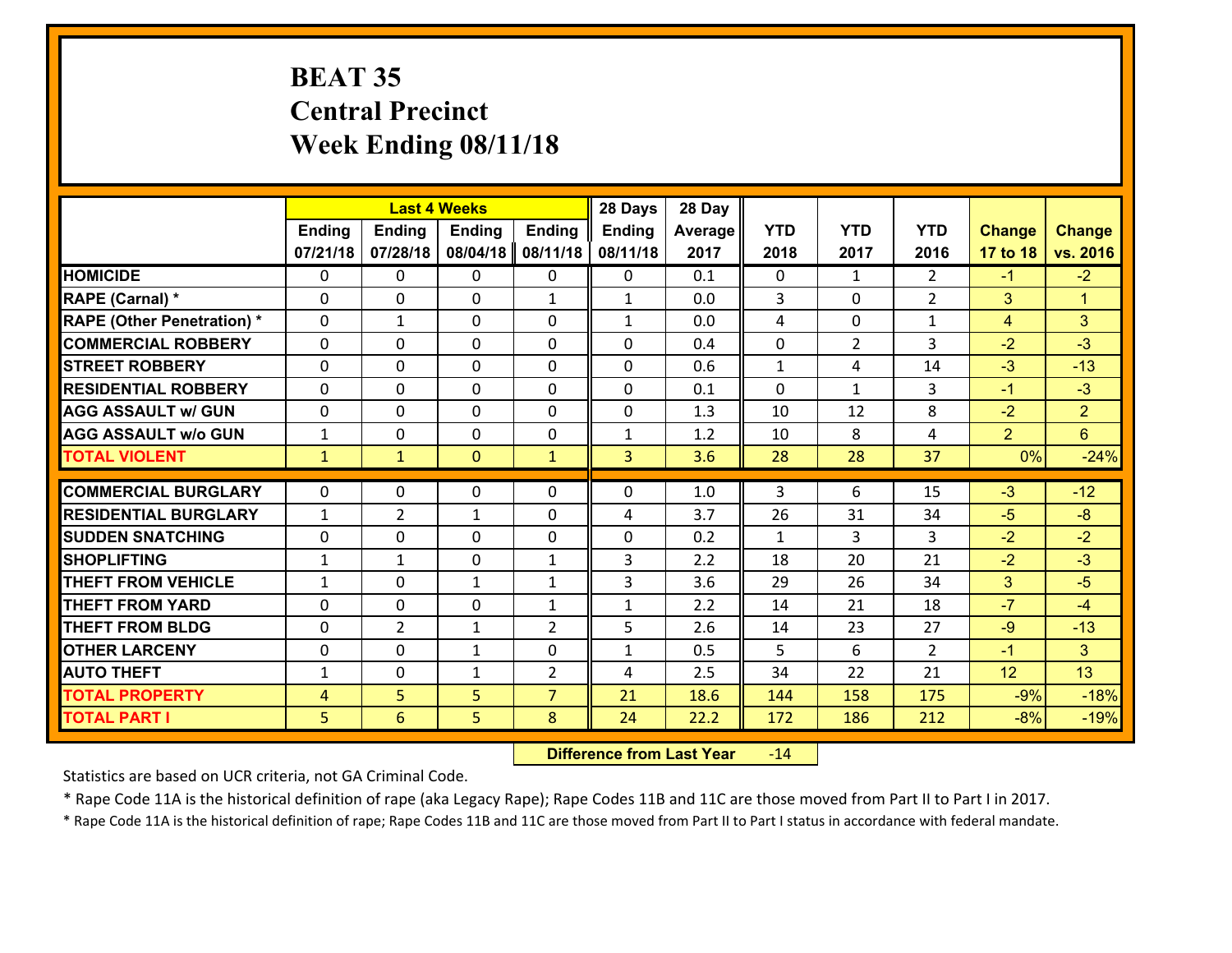## **BEAT 36 Central Precinct Week Ending 08/11/18**

|                                   |                |              | <b>Last 4 Weeks</b> |                | 28 Days        | 28 Day  |              |                |                |                      |                      |
|-----------------------------------|----------------|--------------|---------------------|----------------|----------------|---------|--------------|----------------|----------------|----------------------|----------------------|
|                                   | Ending         | Ending       | <b>Ending</b>       | <b>Ending</b>  | <b>Ending</b>  | Average | <b>YTD</b>   | <b>YTD</b>     | <b>YTD</b>     | <b>Change</b>        | <b>Change</b>        |
|                                   | 07/21/18       | 07/28/18     | 08/04/18            | 08/11/18       | 08/11/18       | 2017    | 2018         | 2017           | 2016           | 17 to 18             | vs. 2016             |
| <b>HOMICIDE</b>                   | $\mathbf{0}$   | 0            | $\mathbf{0}$        | 0              | $\mathbf{0}$   | 0.0     | $\mathbf{0}$ | $\Omega$       | $\Omega$       | $\mathbf{0}$         | $\mathbf{0}$         |
| RAPE (Carnal) *                   | 0              | $\mathbf{1}$ | $\mathbf{0}$        | 0              | $\mathbf{1}$   | 0.2     | 3            | $\overline{2}$ | $\mathbf{1}$   | $\blacktriangleleft$ | $\overline{2}$       |
| <b>RAPE (Other Penetration) *</b> | $\Omega$       | $\Omega$     | $\Omega$            | $\Omega$       | $\Omega$       | 0.0     | $\Omega$     | 0              | $\mathbf{1}$   | $\Omega$             | $-1$                 |
| <b>COMMERCIAL ROBBERY</b>         | 0              | 0            | $\mathbf 0$         | 0              | 0              | 0.2     | 0            | $\mathbf{0}$   | $\overline{2}$ | $\mathbf{0}$         | $-2$                 |
| <b>STREET ROBBERY</b>             | $\mathbf{1}$   | 0            | $\mathbf{0}$        | $\Omega$       | $\mathbf{1}$   | 0.4     | 3            | 3              | $\overline{2}$ | $\mathbf{0}$         | $\blacktriangleleft$ |
| <b>RESIDENTIAL ROBBERY</b>        | $\Omega$       | $\Omega$     | $\mathbf 0$         | $\Omega$       | 0              | 0.1     | 4            | $\Omega$       | $\mathbf{1}$   | $\overline{4}$       | 3                    |
| <b>AGG ASSAULT w/ GUN</b>         | $\Omega$       | $\Omega$     | $\mathbf 0$         | $\mathbf{1}$   | $\mathbf{1}$   | 0.6     | 3            | 4              | 4              | $-1$                 | $-1$                 |
| <b>AGG ASSAULT W/o GUN</b>        | $\mathbf{1}$   | 0            | $\mathbf 0$         | $\mathbf{1}$   | $\overline{2}$ | 0.7     | 5            | 6              | 3              | $-1$                 | $\overline{2}$       |
| <b>TOTAL VIOLENT</b>              | $\overline{2}$ | $\mathbf{1}$ | $\mathbf{0}$        | $\overline{2}$ | 5              | 2.1     | 18           | 15             | 14             | 20%                  | 29%                  |
| <b>COMMERCIAL BURGLARY</b>        | $\mathbf{0}$   | 0            | 1                   | 0              | $\mathbf{1}$   | 0.8     | 5            | 5              | 5              | $\mathbf{0}$         | $\mathbf{0}$         |
| <b>RESIDENTIAL BURGLARY</b>       | $\mathbf{0}$   | 0            | 1                   | 0              | 1              | 1.7     | 13           | 15             | 12             | $-2$                 | $\blacktriangleleft$ |
| <b>ISUDDEN SNATCHING</b>          | $\mathbf{0}$   | 0            | $\mathbf{0}$        | $\Omega$       | $\Omega$       | 0.2     | $\Omega$     | $\mathbf{1}$   | $\mathbf{1}$   | $-1$                 | $-1$                 |
| <b>SHOPLIFTING</b>                | $\mathbf{1}$   | 0            | $\mathbf 0$         | $\Omega$       | $\mathbf{1}$   | 2.6     | 20           | 21             | 15             | $-1$                 | 5                    |
| <b>THEFT FROM VEHICLE</b>         | 2              | 3            | $\mathbf{0}$        | $\Omega$       | 5              | 3.3     | 29           | 20             | 33             | 9                    | $-4$                 |
| <b>THEFT FROM YARD</b>            | 0              | 0            | $\mathbf 0$         | $\mathbf{1}$   | $\mathbf{1}$   | 1.5     | 5            | 13             | 4              | $-8$                 | $\blacktriangleleft$ |
| <b>THEFT FROM BLDG</b>            | 0              | $\mathbf{1}$ | $\mathbf{1}$        | $\mathbf{1}$   | 3              | 1.5     | 19           | 12             | 9              | $\overline{7}$       | 10                   |
| <b>OTHER LARCENY</b>              | 0              | 0            | $\mathbf 0$         | 0              | 0              | 0.3     | $\mathbf{1}$ | $\overline{2}$ | $\mathbf{1}$   | $-1$                 | $\overline{0}$       |
| <b>AUTO THEFT</b>                 | $\mathbf{0}$   | 0            | $\mathbf 0$         | $\mathbf{1}$   | $\mathbf{1}$   | 2.0     | 12           | 10             | 6              | $\overline{2}$       | $6^{\circ}$          |
| <b>TOTAL PROPERTY</b>             | 3              | 4            | $\overline{3}$      | 3              | 13             | 13.8    | 104          | 99             | 86             | 5%                   | 21%                  |
| <b>TOTAL PART I</b>               | 5              | 5            | 3                   | 5              | 18             | 16.0    | 122          | 114            | 100            | 7%                   | 22%                  |

 **Difference from Last Year**r 8

Statistics are based on UCR criteria, not GA Criminal Code.

\* Rape Code 11A is the historical definition of rape (aka Legacy Rape); Rape Codes 11B and 11C are those moved from Part II to Part I in 2017.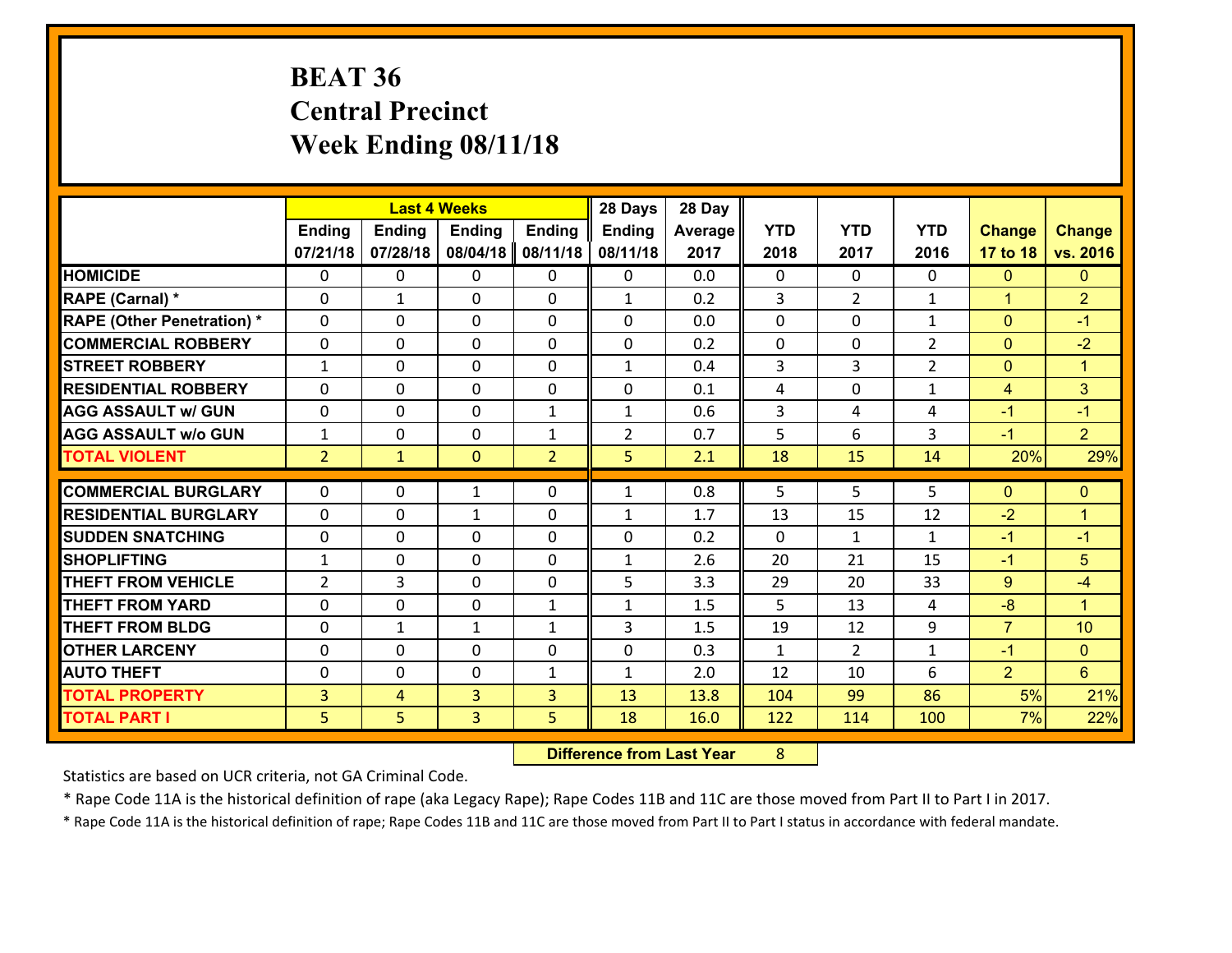

#### **COMPSTATSOUTH PRECINCT** CAPT. JOY GELLATLY **Week Ending 08/11/18**

**PRECINCT COMMANDER:**



|                                                                                                  | Week<br>Ending<br>08/11/18 | Week<br><b>Ending</b><br>08/04/18 | Weekly<br>Avg<br>2017   | 28-Day<br>Ending<br>08/11/18 | 28-Day<br>Ending<br>07/14/18     | Avg<br>28-Day<br>2017                    | <b>YTD</b><br>2018 | <b>YTD</b><br>2017                           | <b>YTD</b><br>2016 | <b>Change</b><br>17 to 18 | <b>Change</b><br>vs. 2016 |
|--------------------------------------------------------------------------------------------------|----------------------------|-----------------------------------|-------------------------|------------------------------|----------------------------------|------------------------------------------|--------------------|----------------------------------------------|--------------------|---------------------------|---------------------------|
| <b>HOMICIDE</b>                                                                                  | 0                          | 0                                 | 0                       |                              | 1                                | 0                                        | 3                  | 2                                            | 4                  | 1                         | -1                        |
| <b>RAPE (Carnal) *</b>                                                                           | $\mathbf 0$                | 0                                 | $\mathbf 0$             | 0                            | $\overline{2}$                   | $\mathbf{1}$                             | $\overline{7}$     | $\overline{4}$                               | 8                  | 3                         | $-1$                      |
| <b>RAPE (Other Penetration) *</b>                                                                | $\mathbf{0}$               | $\mathbf{1}$                      | 0                       | 1                            | $\Omega$                         | $\Omega$                                 | 13                 | 3                                            | 5                  | 10                        | 8                         |
| <b>COMMERCIAL ROBBERY</b>                                                                        | 0                          | 1                                 | $\overline{1}$          | $\mathbf 2$                  | 1                                | $\overline{2}$                           | 8                  | $\overline{20}$                              | $\overline{22}$    | $-12$                     | $-14$                     |
| <b>STREET ROBBERY</b>                                                                            | $\mathbf{1}$               | 1                                 | $\overline{1}$          | 4                            | 6                                | $\overline{2}$                           | 23                 | 16                                           | 19                 | $\overline{7}$            | 4                         |
| <b>RESIDENTIAL ROBBERY</b>                                                                       | $\mathbf 0$                | 0                                 | $\mathbf 0$             | 1                            | 3                                | $\Omega$                                 | 6                  | $\mathbf 1$                                  | $\overline{2}$     | 5                         | $\overline{4}$            |
| <b>AGG ASSAULT w/ GUN</b>                                                                        | 0                          | $\overline{2}$                    | $\mathbf{1}$            | 4                            | 1                                | 3                                        | 12                 | 26                                           | 15                 | $-14$                     | $-3$                      |
| <b>AGG ASSAULT w/o GUN</b>                                                                       | 1                          | $\overline{4}$                    | $\mathbf 0$             | 6                            | $\overline{4}$                   | 3                                        | 25                 | $\overline{23}$                              | $\overline{29}$    | $\overline{2}$            | $-4$                      |
| <b>TOTAL VIOLENT</b>                                                                             | $\overline{2}$             | 9 <sup>°</sup>                    | $\overline{2}$          | 19                           | 18                               | $\overline{12}$                          | 97                 | $\overline{95}$                              | 104                | 2%                        | $-7%$                     |
| <b>COMMERCIAL BURGLARY</b>                                                                       | 1                          | 2                                 | -1                      | 3                            | 6                                | 4                                        | 29                 | $\overline{37}$                              | 30                 | -8                        | -1                        |
| <b>RESIDENTIAL BURGLARY</b>                                                                      | 3                          | $\mathbf 0$                       | $\overline{\mathbf{4}}$ | 9                            | 15                               | $\overline{14}$                          | 120                | 103                                          | 136                | $\overline{17}$           | $-16$                     |
| <b>SUDDEN SNATCHING</b>                                                                          | 4                          | $\mathbf{1}$                      | $\overline{0}$          | 3                            | $\mathbf 0$                      | $\mathbf 1$                              | 8                  | 3                                            | 8                  | $\overline{5}$            | $\overline{0}$            |
| <b>SHOPLIFTING</b>                                                                               | 12                         | 17                                | $\overline{7}$          | 65                           | 63                               | 28                                       | 402                | 456                                          | 404                | $-54$                     | $-2$                      |
| <b>THEFT FROM VEHICLE</b>                                                                        | 8                          | 9                                 | $\overline{7}$          | 44                           | $\overline{31}$                  | $\overline{30}$                          | 226                | $\overline{278}$                             | $\overline{178}$   | $-52$                     | 48                        |
| <b>THEFT FROM YARD</b>                                                                           | $\mathbf 1$                | 4                                 | $\overline{2}$          | 16                           | 10                               | 8                                        | 67                 | 65                                           | $\overline{75}$    | $\overline{2}$            | $-\sqrt{8}$               |
| <b>THEFT FROM BLDG</b>                                                                           | $6\phantom{1}6$            | 6                                 | 3                       | 17                           | 14                               | 13                                       | 89                 | 150                                          | 106                | $-61$                     | $-17$                     |
| <b>OTHER LARCENY</b>                                                                             | $\bf{0}$                   | 0                                 | $\overline{0}$          | $\mathbf{0}$                 | 3                                | 3                                        | $\overline{15}$    | $\overline{25}$                              | $\overline{12}$    | $-10$                     | $\overline{3}$            |
| <b>AUTO THEFT</b>                                                                                | 3                          | $\mathbf{1}$                      | $\overline{3}$          | 16                           | $\overline{13}$                  | $\overline{13}$                          | $\overline{97}$    | 98                                           | 84                 | $-1$                      | 13                        |
| <b>TOTAL PROPERTY</b>                                                                            | 35                         | 40                                | 28                      | 173                          | 155                              | 113                                      | 1053               | 1215                                         | 1033               | $-13%$                    | 2%                        |
| <b>TOTAL PART I</b>                                                                              | $\overline{37}$            | 49                                | 30                      | 192                          | 173                              | 125                                      | 1150               | 1310                                         | 1137               | $-12%$                    | 1%                        |
| Statistics are based on UCR criteria, not GA Criminal Code, and are                              |                            |                                   |                         |                              | <b>Difference from Last Year</b> |                                          | $-160$             |                                              |                    |                           | Last Week Year-to-Date    |
| preliminary, based on RMS data at the time prepared, and are subject to change.                  |                            |                                   |                         |                              |                                  | <b>At-Fault Police Vehicle Accidents</b> |                    |                                              |                    | $\Omega$                  | 5                         |
| Cell Shading: white is within 0.6 standard deviation of the mean; red is above; green is below.  |                            |                                   |                         |                              |                                  |                                          |                    | <b>Not At-Fault Police Vehicle Accidents</b> |                    | 0                         | 11                        |
| * Code 11A is the pre-2016 definition of rape; Codes 11B and 11C are by federal mandate in 2016. |                            |                                   |                         |                              |                                  | <b>Total Police Vehicle Accidents</b>    |                    |                                              |                    | $\Omega$                  | 16                        |
|                                                                                                  | Week                       | Week                              | Weekly                  | 28-Day                       | 28-Day                           | Avg                                      |                    |                                              |                    |                           |                           |
| <b>Citizen Initiated Calls</b>                                                                   | Ending                     | Ending                            | Avg                     | <b>Ending</b>                | <b>Ending</b>                    | 28-Day                                   | <b>YTD</b>         | <b>YTD</b>                                   | <b>YTD</b>         | <b>Change</b>             | <b>Change</b>             |
|                                                                                                  | 08/11/18                   | 08/04/18                          | 2017                    | 08/11/18                     | 07/14/18                         | 2017                                     | 2018               | 2017                                         | 2016               | 17 to 18                  | vs. 2016                  |
| <b>Midnight Shift</b>                                                                            | 79                         | 92                                | $\overline{91}$         | 364                          | 356                              | 364                                      | 2760               | 3008                                         | 2954               | $-248$                    | $-194$                    |
| <b>Day Shift</b>                                                                                 | 243                        | $\overline{277}$                  | 247                     | 1020                         | 1061                             | 986                                      | 7925               | 8304                                         | 8231               | $-379$                    | $-306$                    |
| <b>Afternoon Shift</b><br><b>TOTAL CITIZEN CFS</b>                                               | 240<br>562                 | 241<br>610                        | 0                       | 1055<br>2439                 | 1051                             | 982                                      | 7754               | 8186                                         | 8091<br>19276      | $-432$                    | $-337$<br>$-4.3%$         |
|                                                                                                  |                            |                                   | 338                     |                              | 2468                             | 2332                                     | 18439              | 19498                                        |                    | $-5.4%$                   |                           |
| <b>53S ShotSpotter Calls</b>                                                                     | $\mathbf{0}$               | 0                                 | 0                       | $\Omega$                     | $\mathbf{0}$                     | $\mathbf{0}$                             | $\mathbf{0}$       | $\mathbf{0}$                                 | 0                  | 0                         | $\mathbf{0}$              |
| Sig 53 Shots Fired Calls                                                                         | $\overline{2}$             | $\overline{5}$                    | 8                       | $\overline{20}$              | $\overline{35}$                  | $\overline{33}$                          | 263                | $\overline{277}$                             | $\overline{302}$   | $-14$                     | $-39$                     |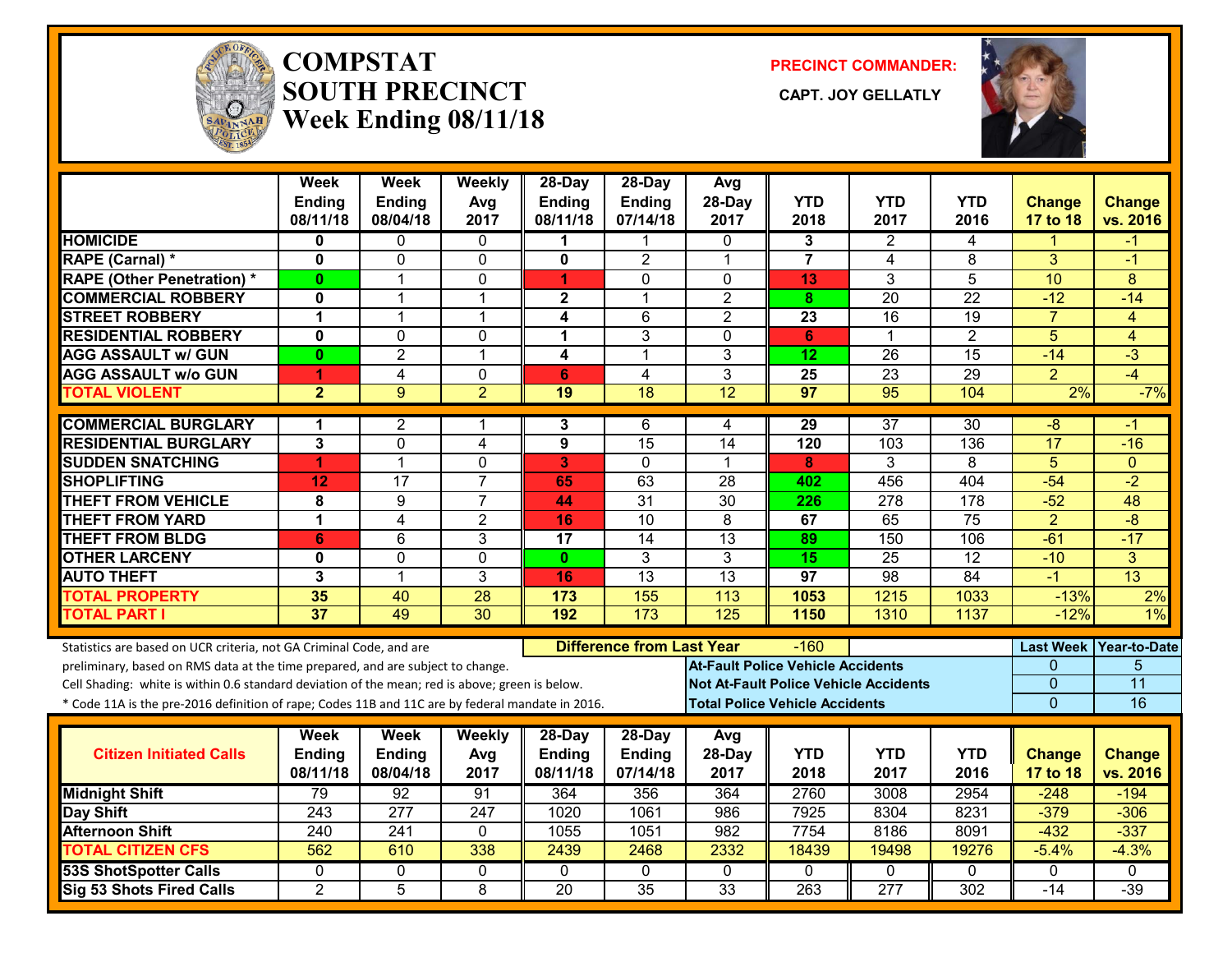# **BEAT 41 South Precinct Week Ending 08/11/18**

|                                   |                 |                | <b>Last 4 Weeks</b> |                | 28 Days        | 28 Day  |                |                |                |                |                      |
|-----------------------------------|-----------------|----------------|---------------------|----------------|----------------|---------|----------------|----------------|----------------|----------------|----------------------|
|                                   | <b>Ending</b>   | <b>Ending</b>  | <b>Ending</b>       | <b>Ending</b>  | <b>Ending</b>  | Average | <b>YTD</b>     | <b>YTD</b>     | <b>YTD</b>     | <b>Change</b>  | <b>Change</b>        |
|                                   | 07/21/18        | 07/28/18       | 08/04/18            | 08/11/18       | 08/11/18       | 2017    | 2018           | 2017           | 2016           | 17 to 18       | vs. 2016             |
| <b>HOMICIDE</b>                   | $\Omega$        | 0              | $\Omega$            | $\Omega$       | $\Omega$       | 0.0     | $\Omega$       | $\Omega$       | 0              | $\mathbf{0}$   | $\mathbf{0}$         |
| RAPE (Carnal) *                   | 0               | 0              | $\mathbf{0}$        | 0              | $\Omega$       | 0.1     | $\mathbf{0}$   | 0              | $\overline{2}$ | $\mathbf{0}$   | $-2$                 |
| <b>RAPE (Other Penetration) *</b> | $\Omega$        | 0              | $\mathbf{0}$        | $\Omega$       | $\Omega$       | 0.0     | $\mathbf{1}$   | $\Omega$       | $\Omega$       | $\mathbf{1}$   | $\blacktriangleleft$ |
| <b>COMMERCIAL ROBBERY</b>         | 0               | 0              | 0                   | 0              | $\Omega$       | 1.2     | $\mathbf{0}$   | 6              | 5              | $-6$           | $-5$                 |
| <b>STREET ROBBERY</b>             | $\Omega$        | 0              | $\mathbf 0$         | $\mathbf{1}$   | $\mathbf{1}$   | 0.3     | 4              | $\overline{2}$ | 4              | $\overline{2}$ | $\mathbf{0}$         |
| <b>RESIDENTIAL ROBBERY</b>        | $\Omega$        | $\Omega$       | $\mathbf 0$         | $\Omega$       | 0              | 0.1     | $\Omega$       | $\Omega$       | $\Omega$       | $\overline{0}$ | $\Omega$             |
| <b>AGG ASSAULT w/ GUN</b>         | $\Omega$        | 0              | $\mathbf 0$         | $\Omega$       | 0              | 0.2     | $\mathbf 0$    | $\overline{2}$ | $\overline{2}$ | $-2$           | $-2$                 |
| <b>AGG ASSAULT w/o GUN</b>        | 0               | 0              | $\mathbf 0$         | 0              | 0              | 0.3     | $\overline{2}$ | 3              | 5              | $-1$           | $-3$                 |
| <b>TOTAL VIOLENT</b>              | $\mathbf{0}$    | $\overline{0}$ | $\overline{0}$      | $\mathbf{1}$   | $\mathbf{1}$   | 2.1     | $\overline{7}$ | 13             | 18             | $-46%$         | $-61%$               |
| <b>COMMERCIAL BURGLARY</b>        | $\Omega$        | 0              | 1                   | $\mathbf{1}$   | $\overline{2}$ | 1.4     | 5              | 8              | 11             | $-3$           | $-6$                 |
|                                   |                 |                |                     |                |                |         |                |                |                |                |                      |
| <b>RESIDENTIAL BURGLARY</b>       | 0               | 0              | $\mathbf 0$         | 0              | 0              | 2.1     | 10             | 15             | 21             | $-5$           | $-11$                |
| <b>SUDDEN SNATCHING</b>           | 0               | 0              | $\mathbf{1}$        | 0              | $\mathbf{1}$   | 0.2     | 3              | $\mathbf{1}$   | $\mathbf{1}$   | $\overline{2}$ | $\overline{2}$       |
| <b>SHOPLIFTING</b>                | $\mathbf{1}$    | 0              | $\mathbf 0$         | 0              | $\mathbf{1}$   | 4.4     | 15             | 40             | 26             | $-25$          | $-11$                |
| <b>THEFT FROM VEHICLE</b>         | $\mathbf{1}$    | 0              | $\mathbf 0$         | $\overline{2}$ | 3              | 3.5     | 23             | 30             | 38             | $-7$           | $-15$                |
| <b>THEFT FROM YARD</b>            | $\overline{2}$  | 0              | 1                   | 0              | 3              | 1.8     | 10             | 14             | 14             | $-4$           | $-4$                 |
| <b>THEFT FROM BLDG</b>            | $\mathbf{1}$    | 0              | $\mathbf 0$         | 3              | 4              | 3.1     | 16             | 25             | 16             | $-9$           | $\overline{0}$       |
| <b>OTHER LARCENY</b>              | 0               | 0              | $\mathbf 0$         | 0              | 0              | 0.4     | 2              | 3              | $\Omega$       | $-1$           | $\overline{2}$       |
| <b>AUTO THEFT</b>                 | $\mathbf{1}$    | $\overline{2}$ | $\mathbf{0}$        | 0              | 3              | 1.7     | $\overline{7}$ | 14             | 19             | $-7$           | $-12$                |
| <b>TOTAL PROPERTY</b>             | $6\phantom{1}6$ | $\overline{2}$ | $\overline{3}$      | 6              | 17             | 18.6    | 91             | 150            | 146            | $-39%$         | $-38%$               |
| <b>TOTAL PART I</b>               | 6               | $\overline{2}$ | 3                   | $\overline{7}$ | 18             | 20.8    | 98             | 163            | 164            | $-40%$         | $-40%$               |

 **Difference from Last Year**r -65

Statistics are based on UCR criteria, not GA Criminal Code.

\* Rape Code 11A is the historical definition of rape (aka Legacy Rape); Rape Codes 11B and 11C are those moved from Part II to Part I in 2017.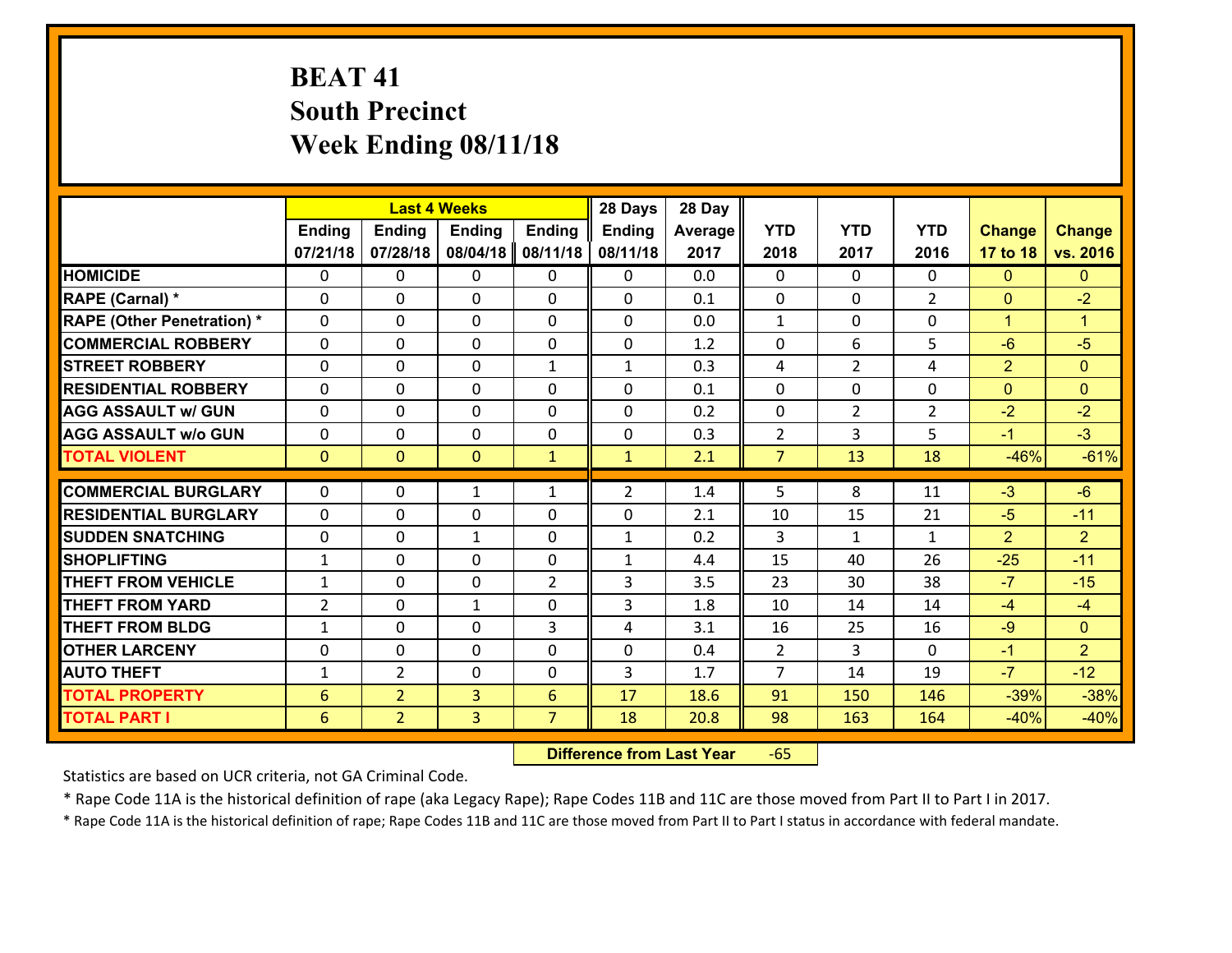## **BEAT 42 South Precinct Week Ending 08/11/18**

|                                   |                | <b>Last 4 Weeks</b> |                |              | 28 Days        | 28 Day  |                |              |                |                |                |
|-----------------------------------|----------------|---------------------|----------------|--------------|----------------|---------|----------------|--------------|----------------|----------------|----------------|
|                                   | <b>Ending</b>  | <b>Ending</b>       | <b>Ending</b>  | Ending       | <b>Ending</b>  | Average | <b>YTD</b>     | <b>YTD</b>   | <b>YTD</b>     | <b>Change</b>  | <b>Change</b>  |
|                                   | 07/21/18       | 07/28/18            | 08/04/18       | 08/11/18     | 08/11/18       | 2017    | 2018           | 2017         | 2016           | 17 to 18       | vs. 2016       |
| <b>HOMICIDE</b>                   | 0              | 0                   | 0              | 0            | 0              | 0.0     | $\Omega$       | $\Omega$     | 0              | $\mathbf{0}$   | $\mathbf{0}$   |
| RAPE (Carnal) *                   | 0              | 0                   | $\mathbf{0}$   | 0            | $\Omega$       | 0.0     | 1              | $\mathbf{1}$ | $\mathbf{1}$   | $\mathbf{0}$   | $\mathbf{0}$   |
| <b>RAPE (Other Penetration) *</b> | $\Omega$       | 0                   | $\mathbf{0}$   | $\Omega$     | $\Omega$       | 0.0     | 3              | $\Omega$     | $\Omega$       | 3              | 3              |
| <b>COMMERCIAL ROBBERY</b>         | $\Omega$       | 0                   | $\mathbf{0}$   | 0            | $\Omega$       | 0.0     | $\mathbf{1}$   | 4            | 5              | $-3$           | $-4$           |
| <b>STREET ROBBERY</b>             | 0              | $\mathbf{1}$        | $\mathbf{1}$   | 0            | $\overline{2}$ | 0.0     | 4              | 3            | $\overline{2}$ | $\mathbf{1}$   | $\overline{2}$ |
| <b>RESIDENTIAL ROBBERY</b>        | $\Omega$       | 0                   | $\mathbf{0}$   | $\Omega$     | 0              | 0.0     | $\mathbf{0}$   | 0            | $\mathbf{1}$   | $\mathbf{0}$   | $-1$           |
| <b>AGG ASSAULT w/ GUN</b>         | $\Omega$       | 0                   | 1              | 0            | $\mathbf{1}$   | 0.0     | $\overline{2}$ | 3            | 3              | $-1$           | $-1$           |
| <b>AGG ASSAULT w/o GUN</b>        | 0              | 0                   | $\overline{2}$ | 0            | $\overline{2}$ | 0.0     | 4              | $\mathbf{1}$ | 4              | 3              | $\overline{0}$ |
| <b>TOTAL VIOLENT</b>              | $\mathbf{0}$   | $\mathbf{1}$        | 4              | $\mathbf{0}$ | 5              | 0.0     | 15             | 12           | 16             | 25%            | $-6%$          |
| <b>COMMERCIAL BURGLARY</b>        | 0              | 0                   | $\mathbf{0}$   | 0            | $\Omega$       | 0.0     | $\overline{7}$ | 9            | 8              | $-2$           | $-1$           |
|                                   | $\Omega$       |                     |                |              |                |         |                |              |                |                |                |
| <b>RESIDENTIAL BURGLARY</b>       |                | 0                   | $\mathbf{0}$   | 0            | $\Omega$       | 0.0     | 2              | 4            | 5              | $-2$           | $-3$           |
| <b>SUDDEN SNATCHING</b>           | 0              | 1                   | $\mathbf{0}$   | 0            | $\mathbf{1}$   | 0.0     | $\mathbf{1}$   | 0            | $\mathbf{1}$   | $\mathbf{1}$   | $\mathbf{0}$   |
| <b>SHOPLIFTING</b>                | $\overline{7}$ | 8                   | 9              | 9            | 33             | 0.0     | 203            | 214          | 212            | $-11$          | $-9$           |
|                                   |                |                     |                |              |                |         |                |              |                |                |                |
| <b>THEFT FROM VEHICLE</b>         | 0              | 1                   | 1              | 3            | 5              | 0.0     | 28             | 35           | 26             | $-7$           | $\overline{2}$ |
| <b>THEFT FROM YARD</b>            | 1              | 0                   | $\mathbf{0}$   | $\Omega$     | $\mathbf{1}$   | 0.0     | 10             | 10           | 13             | $\mathbf{0}$   | $-3$           |
| <b>THEFT FROM BLDG</b>            | $\mathbf{1}$   | 0                   | $\mathbf{1}$   | $\mathbf{1}$ | 3              | 0.0     | 10             | 30           | 22             | $-20$          | $-12$          |
| <b>OTHER LARCENY</b>              | $\mathbf{0}$   | 0                   | $\mathbf{0}$   | $\Omega$     | 0              | 0.0     | $\mathbf{1}$   | 4            | $\mathcal{L}$  | $-3$           | $-1$           |
| <b>AUTO THEFT</b>                 | $\mathbf{0}$   | 1                   | $\mathbf{0}$   | $\Omega$     | $\mathbf{1}$   | 0.0     | 14             | 11           | 13             | 3 <sup>5</sup> | $\mathbf{1}$   |
| <b>TOTAL PROPERTY</b>             | 9              | 11                  | 11             | 13           | 44             | 0.0     | 276            | 317          | 302            | $-13%$         | $-9%$          |

 **Difference from Last Year**‐38

Statistics are based on UCR criteria, not GA Criminal Code.

\* Rape Code 11A is the historical definition of rape (aka Legacy Rape); Rape Codes 11B and 11C are those moved from Part II to Part I in 2017.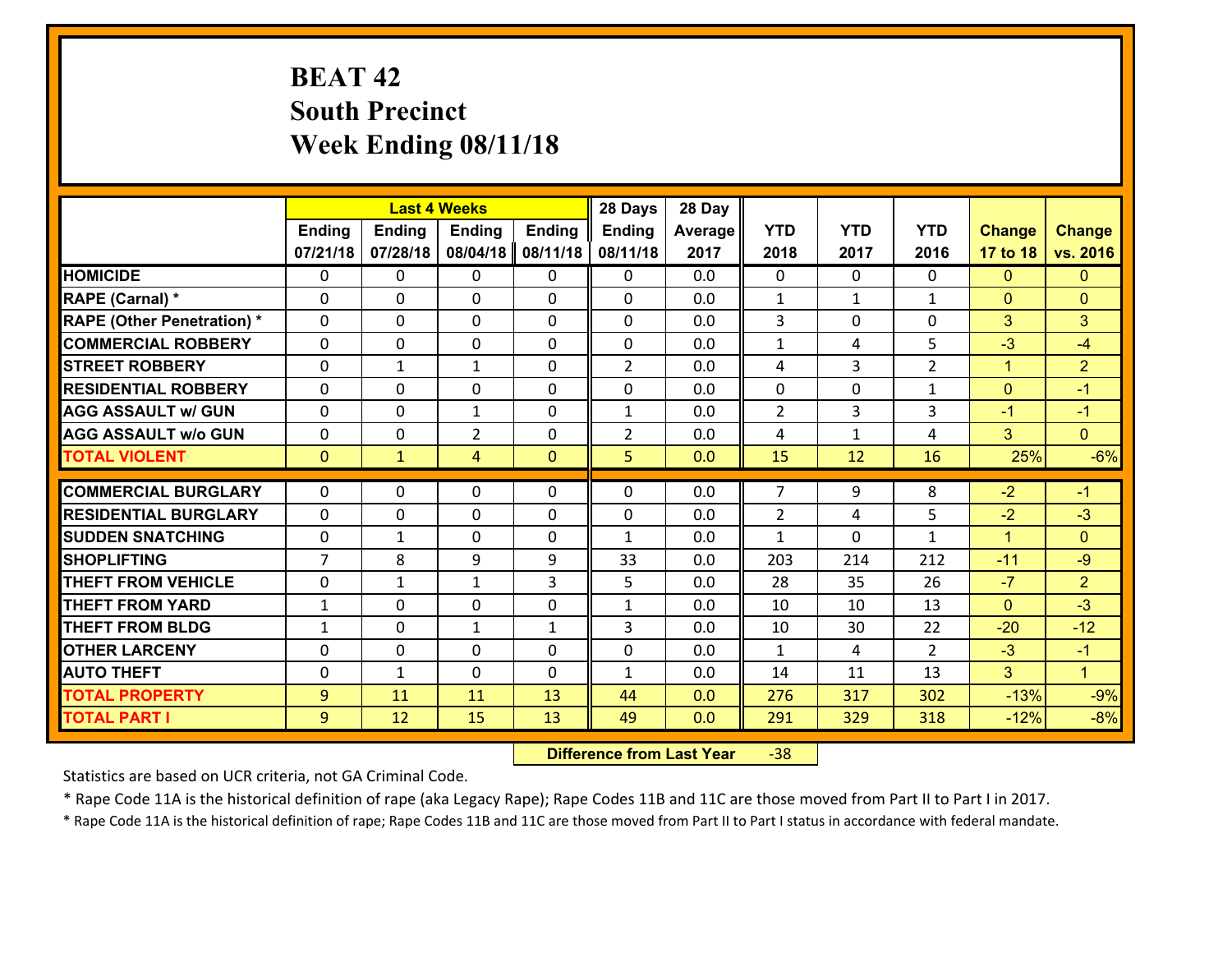## **BEAT 43 South Precinct Week Ending 08/11/18**

|                                   |                |                | <b>Last 4 Weeks</b> |                | 28 Days        | 28 Day  |                |                |                |                |                      |
|-----------------------------------|----------------|----------------|---------------------|----------------|----------------|---------|----------------|----------------|----------------|----------------|----------------------|
|                                   | <b>Ending</b>  | <b>Ending</b>  | <b>Ending</b>       | <b>Ending</b>  | <b>Ending</b>  | Average | <b>YTD</b>     | <b>YTD</b>     | <b>YTD</b>     | <b>Change</b>  | <b>Change</b>        |
|                                   | 07/21/18       | 07/28/18       | 08/04/18            | 08/11/18       | 08/11/18       | 2017    | 2018           | 2017           | 2016           | 17 to 18       | vs. 2016             |
| <b>HOMICIDE</b>                   | 0              | 0              | 0                   | 0              | 0              | 0.0     | $\mathbf{1}$   | $\Omega$       | 3              | $\mathbf{1}$   | $-2$                 |
| RAPE (Carnal) *                   | 0              | 0              | $\mathbf{0}$        | 0              | $\Omega$       | 0.0     | 2              | 0              | $\Omega$       | $\overline{2}$ | $\overline{2}$       |
| <b>RAPE (Other Penetration) *</b> | $\Omega$       | 0              | $\mathbf 0$         | $\Omega$       | $\Omega$       | 0.1     | $\Omega$       | $\mathbf{1}$   | $\Omega$       | $-1$           | $\Omega$             |
| <b>COMMERCIAL ROBBERY</b>         | $\Omega$       | 0              | $\mathbf{1}$        | $\Omega$       | $\mathbf{1}$   | 0.4     | $\mathbf{1}$   | $\overline{2}$ | 5              | $-1$           | $-4$                 |
| <b>STREET ROBBERY</b>             | 0              | 0              | $\mathbf 0$         | 0              | 0              | 0.5     | 4              | $\overline{2}$ | 5              | $\overline{2}$ | $-1$                 |
| <b>RESIDENTIAL ROBBERY</b>        | 0              | 0              | $\mathbf 0$         | 0              | 0              | 0.1     | $\overline{2}$ | 0              | 0              | $\overline{2}$ | $\overline{2}$       |
| <b>AGG ASSAULT w/ GUN</b>         | $\mathbf{1}$   | 0              | $\mathbf 0$         | 0              | $\mathbf{1}$   | 0.5     | $\overline{3}$ | $\overline{2}$ | 0              | $\mathbf{1}$   | 3                    |
| <b>AGG ASSAULT w/o GUN</b>        | $\mathbf{1}$   | 0              | $\mathbf 0$         | 0              | $\mathbf{1}$   | 0.6     | $\mathbf{3}$   | 4              | $\overline{7}$ | $-1$           | $-4$                 |
| <b>TOTAL VIOLENT</b>              | 2 <sup>1</sup> | $\overline{0}$ | $\mathbf{1}$        | $\mathbf{0}$   | 3              | 2.1     | 16             | 11             | 20             | 45%            | $-20%$               |
| <b>COMMERCIAL BURGLARY</b>        | $\Omega$       | 0              |                     | 0              |                | 1.2     | 8              | 8              | $\overline{7}$ | $\mathbf{0}$   | $\mathbf{1}$         |
|                                   |                |                | 1                   |                | $\mathbf{1}$   |         |                |                |                |                |                      |
| <b>RESIDENTIAL BURGLARY</b>       | $\Omega$       | 1              | $\mathbf{0}$        | $\Omega$       | 1              | 2.6     | 25             | 24             | 26             | $\mathbf{1}$   | $-1$                 |
| <b>SUDDEN SNATCHING</b>           | $\Omega$       | 0              | $\mathbf 0$         | $\mathbf{1}$   | $\mathbf{1}$   | 0.2     | 3              | $\mathbf{1}$   | $\mathcal{L}$  | 2              | $\blacktriangleleft$ |
| <b>SHOPLIFTING</b>                | $\mathbf{1}$   | 3              | 1                   | 0              | 5              | 3.5     | 27             | 41             | 72             | $-14$          | $-45$                |
| <b>THEFT FROM VEHICLE</b>         | $\mathbf{0}$   | 1              | 1                   | 0              | $\overline{2}$ | 4.6     | 28             | 51             | 20             | $-23$          | 8                    |
| <b>THEFT FROM YARD</b>            | 0              | $\mathbf{1}$   | 1                   | $\mathbf{1}$   | 3              | 1.2     | 12             | 9              | 13             | 3              | $-1$                 |
| <b>THEFT FROM BLDG</b>            | 0              | 0              | $\mathbf{1}$        | 0              | $\mathbf{1}$   | 2.8     | 21             | 28             | 19             | $-7$           | $\overline{2}$       |
| <b>OTHER LARCENY</b>              | 0              | 0              | $\mathbf 0$         | 0              | 0              | 0.2     | 2              | $\overline{2}$ | $\mathbf{1}$   | $\mathbf{0}$   | $\mathbf{1}$         |
| <b>AUTO THEFT</b>                 | 0              | 1              | 1                   | 0              | $\overline{2}$ | 2.1     | 14             | 17             | 13             | $-3$           | $\blacktriangleleft$ |
| <b>TOTAL PROPERTY</b>             | $\mathbf{1}$   | $\overline{7}$ | 6                   | $\overline{2}$ | 16             | 18.3    | 140            | 181            | 173            | $-23%$         | $-19%$               |
| <b>TOTAL PART I</b>               | $\overline{3}$ | $\overline{7}$ | $\overline{7}$      | $\overline{2}$ | 19             | 20.5    | 156            | 192            | 193            | $-19%$         | $-19%$               |

 **Difference from Last Year**r -36

Statistics are based on UCR criteria, not GA Criminal Code.

\* Rape Code 11A is the historical definition of rape (aka Legacy Rape); Rape Codes 11B and 11C are those moved from Part II to Part I in 2017.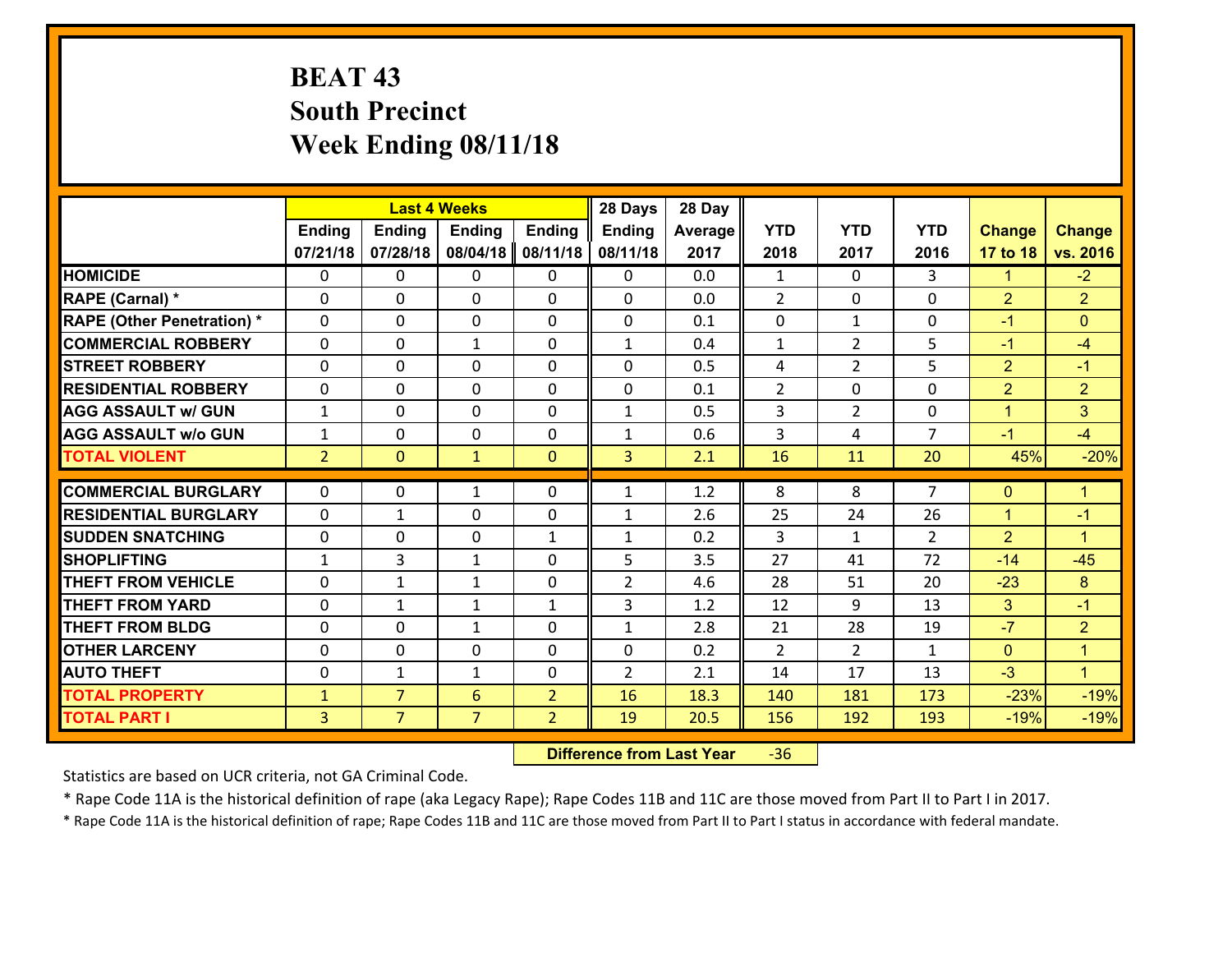# **BEAT 44 South Precinct Week Ending 08/11/18**

|                                   |                | <b>Last 4 Weeks</b> |                |                | 28 Days        | 28 Day  |              |                |                |                |                      |
|-----------------------------------|----------------|---------------------|----------------|----------------|----------------|---------|--------------|----------------|----------------|----------------|----------------------|
|                                   | <b>Ending</b>  | <b>Ending</b>       | <b>Ending</b>  | <b>Ending</b>  | Ending         | Average | <b>YTD</b>   | <b>YTD</b>     | <b>YTD</b>     | <b>Change</b>  | <b>Change</b>        |
|                                   | 07/21/18       | 07/28/18            | 08/04/18       | 08/11/18       | 08/11/18       | 2017    | 2018         | 2017           | 2016           | 17 to 18       | vs. 2016             |
| <b>HOMICIDE</b>                   | $\Omega$       | 0                   | $\mathbf{0}$   | 0              | $\mathbf{0}$   | 0.1     | 1            | $\mathbf{1}$   | $\mathbf{1}$   | $\mathbf{0}$   | $\mathbf{0}$         |
| RAPE (Carnal) *                   | $\Omega$       | 0                   | $\mathbf{0}$   | 0              | $\Omega$       | 0.1     | $\mathbf{1}$ | $\Omega$       | 3              | $\mathbf{1}$   | $-2$                 |
| <b>RAPE (Other Penetration) *</b> | $\Omega$       | $\Omega$            | $\mathbf 0$    | $\Omega$       | $\Omega$       | 0.0     | 2            | $\Omega$       | $\mathbf{1}$   | $\overline{2}$ | $\blacktriangleleft$ |
| <b>COMMERCIAL ROBBERY</b>         | $\Omega$       | $\Omega$            | $\mathbf 0$    | $\Omega$       | 0              | 0.2     | $\mathbf{1}$ | $\overline{2}$ | $\Omega$       | $-1$           | $\blacktriangleleft$ |
| <b>STREET ROBBERY</b>             | $\mathbf{1}$   | 0                   | $\mathbf 0$    | 0              | $\mathbf{1}$   | 0.6     | 4            | $\overline{2}$ | $\overline{2}$ | $\overline{2}$ | $\overline{2}$       |
| <b>RESIDENTIAL ROBBERY</b>        | $\Omega$       | 1                   | $\mathbf 0$    | 0              | $\mathbf{1}$   | 0.0     | 4            | $\mathbf 0$    | 0              | $\overline{4}$ | $\overline{4}$       |
| <b>AGG ASSAULT w/ GUN</b>         | 0              | 0                   | $\mathbf 0$    | 0              | 0              | 0.7     | 4            | 8              | $\overline{2}$ | $-4$           | $\overline{2}$       |
| <b>AGG ASSAULT w/o GUN</b>        | $\Omega$       | 0                   | $\mathbf 0$    | $\Omega$       | 0              | 0.5     | 5            | $\overline{3}$ | $\overline{7}$ | $\overline{2}$ | $-2$                 |
| <b>TOTAL VIOLENT</b>              | $\mathbf{1}$   | $\mathbf{1}$        | $\mathbf{O}$   | $\mathbf{0}$   | $\overline{2}$ | 2.1     | 22           | 16             | 16             | 38%            | 38%                  |
| <b>COMMERCIAL BURGLARY</b>        | 0              | 0                   | $\mathbf{0}$   | 0              | $\Omega$       | 0.5     | $\mathbf{1}$ | $\mathbf{1}$   | $\mathbf{1}$   | $\mathbf{0}$   | $\mathbf{0}$         |
| <b>RESIDENTIAL BURGLARY</b>       | $\mathbf{1}$   | 0                   | $\mathbf{0}$   | $\mathbf{1}$   | $\overline{2}$ | 3.9     | 20           | 18             | 34             | $\overline{2}$ | $-14$                |
| <b>SUDDEN SNATCHING</b>           | $\mathbf{0}$   | 0                   | 0              | 0              | $\Omega$       | 0.0     | $\Omega$     | $\Omega$       | $\mathbf{1}$   | $\mathbf{0}$   | $-1$                 |
| <b>SHOPLIFTING</b>                | $\overline{2}$ | 3                   | 4              | $\mathcal{L}$  | 11             | 3.4     | 47           | 14             | 5              | 33             | 42                   |
| <b>THEFT FROM VEHICLE</b>         | 3              | $\overline{2}$      | 3              | 0              | 8              | 8.6     | 48           | 49             | 33             | $-1$           | 15                   |
| <b>THEFT FROM YARD</b>            | $\mathbf{1}$   | 0                   | $\mathbf 0$    | 0              | $\mathbf{1}$   | 1.7     | 8            | 9              | 10             | $-1$           | $-2$                 |
| <b>THEFT FROM BLDG</b>            | $\Omega$       | $\mathbf{1}$        | $\mathbf 0$    | $\Omega$       | $\mathbf{1}$   | 2.7     | 8            | 19             | 22             | $-11$          | $-14$                |
| <b>OTHER LARCENY</b>              | $\mathbf 0$    | 0                   | $\mathbf 0$    | $\Omega$       | 0              | 0.5     | 3            | $\overline{3}$ | 4              | $\Omega$       | $-1$                 |
| <b>AUTO THEFT</b>                 | $\mathbf{1}$   | $\overline{2}$      | $\mathbf 0$    | $\overline{2}$ | 5              | 3.0     | 19           | 13             | 16             | $6^{\circ}$    | 3 <sup>1</sup>       |
| <b>TOTAL PROPERTY</b>             | 8              | 8                   | $\overline{7}$ | 5              | 28             | 24.2    | 154          | 126            | 126            | 22%            | 22%                  |
| <b>TOTAL PART I</b>               | 9              | 9                   | $\overline{7}$ | 5              | 30             | 26.4    | 176          | 142            | 142            | 24%            | 24%                  |
|                                   |                |                     |                |                |                |         |              |                |                |                |                      |

 **Difference from Last Year**r 34

Statistics are based on UCR criteria, not GA Criminal Code.

\* Rape Code 11A is the historical definition of rape (aka Legacy Rape); Rape Codes 11B and 11C are those moved from Part II to Part I in 2017.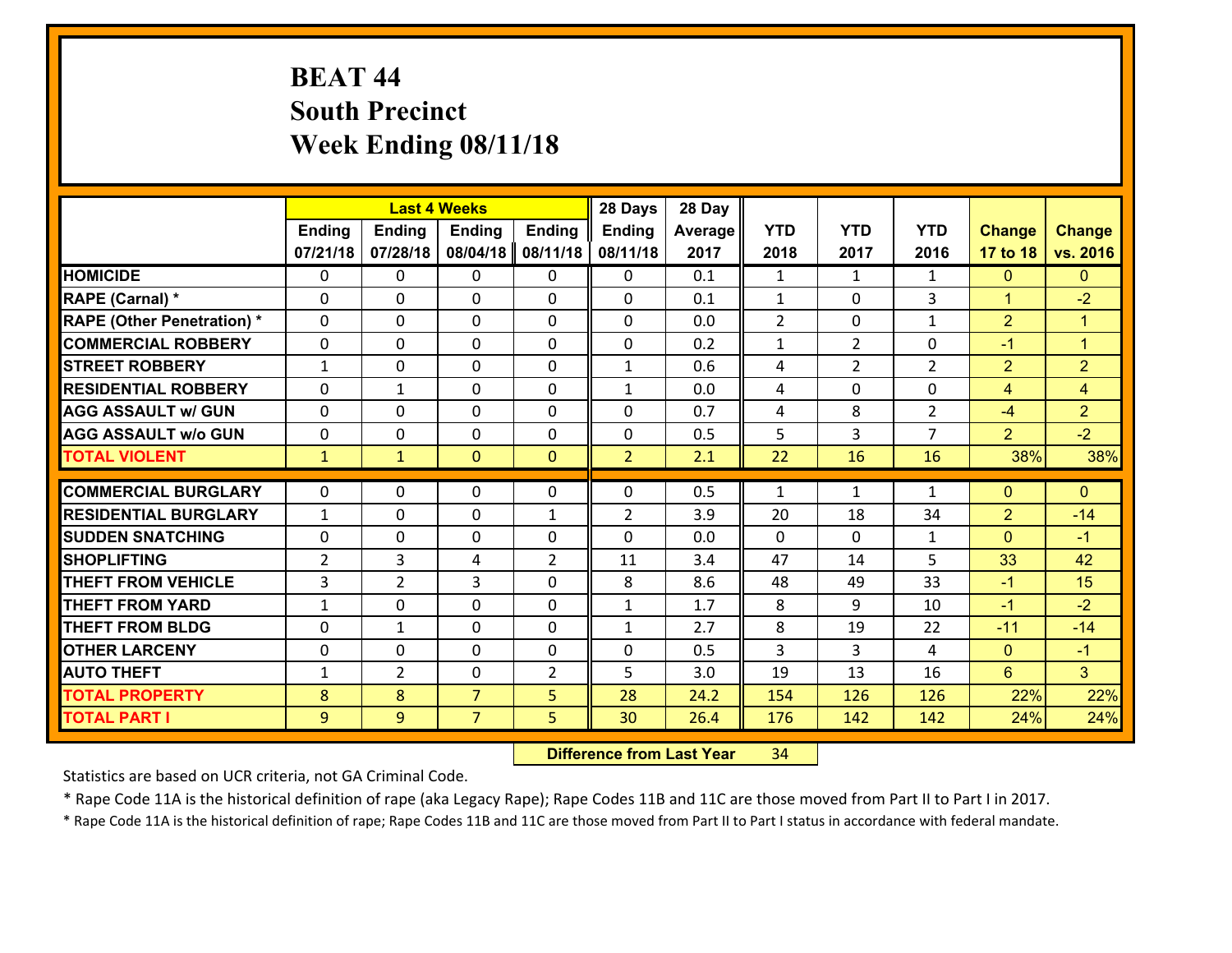## **BEAT 45 South Precinct Week Ending 08/11/18**

|                                   |                |                | <b>Last 4 Weeks</b> |                | 28 Days        | 28 Day  |                |                |                    |                |                      |
|-----------------------------------|----------------|----------------|---------------------|----------------|----------------|---------|----------------|----------------|--------------------|----------------|----------------------|
|                                   | <b>Ending</b>  | <b>Ending</b>  | <b>Ending</b>       | <b>Ending</b>  | <b>Ending</b>  | Average | <b>YTD</b>     | <b>YTD</b>     | <b>YTD</b>         | <b>Change</b>  | <b>Change</b>        |
|                                   | 07/21/18       | 07/28/18       | 08/04/18            | 08/11/18       | 08/11/18       | 2017    | 2018           | 2017           | 2016               | 17 to 18       | vs. 2016             |
| <b>HOMICIDE</b>                   | $\Omega$       | $\mathbf{1}$   | 0                   | 0              | $\mathbf{1}$   | 0.1     | 1              | $\mathbf{1}$   | 0                  | $\mathbf{0}$   | 1                    |
| RAPE (Carnal) *                   | 0              | 0              | $\mathbf{0}$        | 0              | $\Omega$       | 0.1     | 2              | 0              | $\mathbf{1}$       | $\overline{2}$ | $\blacktriangleleft$ |
| <b>RAPE (Other Penetration) *</b> | $\Omega$       | 0              | $\mathbf{1}$        | $\Omega$       | $\mathbf{1}$   | 0.1     | 3              | $\mathbf{1}$   | $\mathbf{1}$       | $\overline{2}$ | $\overline{2}$       |
| <b>COMMERCIAL ROBBERY</b>         | 0              | 0              | 0                   | 0              | $\Omega$       | 0.2     | $\overline{2}$ | $\overline{2}$ | $\overline{2}$     | $\mathbf{0}$   | $\mathbf{0}$         |
| <b>STREET ROBBERY</b>             | $\Omega$       | 0              | $\mathbf 0$         | 0              | 0              | 0.5     | $\overline{2}$ | $\overline{2}$ | 0                  | $\mathbf{0}$   | $\overline{2}$       |
| <b>RESIDENTIAL ROBBERY</b>        | $\Omega$       | 0              | $\mathbf 0$         | $\Omega$       | 0              | 0.1     | $\mathbf 0$    | 0              | 0                  | $\mathbf{0}$   | $\overline{0}$       |
| <b>AGG ASSAULT w/ GUN</b>         | 0              | 1              | $\mathbf{1}$        | 0              | $\overline{2}$ | 0.6     | $\overline{2}$ | $\overline{7}$ | $\overline{2}$     | $-5$           | $\overline{0}$       |
| <b>AGG ASSAULT w/o GUN</b>        | 0              | 0              | $\mathbf{1}$        | 0              | $\mathbf{1}$   | 0.2     | 5              | $\overline{2}$ | 3                  | 3              | 2 <sup>1</sup>       |
| <b>TOTAL VIOLENT</b>              | $\mathbf{0}$   | $\overline{2}$ | $\overline{3}$      | $\mathbf{0}$   | 5              | 1.8     | 17             | 15             | 9                  | 13%            | 89%                  |
| <b>COMMERCIAL BURGLARY</b>        | $\Omega$       | 0              | $\mathbf{0}$        | $\Omega$       | $\Omega$       | 0.3     | $\mathbf{1}$   | 3              | $\overline{2}$     | $-2$           | $-1$                 |
|                                   |                |                |                     |                |                |         |                |                |                    |                |                      |
| <b>RESIDENTIAL BURGLARY</b>       | $\mathbf{1}$   | 0              | $\mathbf 0$         | $\overline{2}$ | 3              | 2.8     | 23             | 29             | 23                 | $-6$           | $\mathbf{0}$         |
| <b>SUDDEN SNATCHING</b>           | 0              | 0              | $\mathbf 0$         | 0              | 0              | 0.0     | $\mathbf 0$    | 0              | $\mathbf{1}$<br>50 | $\mathbf{0}$   | $-1$                 |
| <b>SHOPLIFTING</b>                | 0              | 0              | 1                   | 0              | $\mathbf{1}$   | 5.8     | 29             | 54             |                    | $-25$          | $-21$                |
| <b>THEFT FROM VEHICLE</b>         | $\overline{2}$ | 0              | $\overline{2}$      | $\mathbf{1}$   | 5              | 4.4     | 35             | 55             | 24                 | $-20$          | 11                   |
| <b>THEFT FROM YARD</b>            | 3              | $\mathbf{1}$   | 1                   | 0              | 5              | 1.1     | 16             | 9              | 10                 | $\overline{7}$ | $6\phantom{a}$       |
| <b>THEFT FROM BLDG</b>            | 0              | 1              | $\mathbf 0$         | $\overline{2}$ | 3              | 1.2     | 10             | 18             | 9                  | $-8$           | $\mathbf{1}$         |
| <b>OTHER LARCENY</b>              | 0              | 0              | $\mathbf 0$         | 0              | 0              | 0.6     | 3              | 4              | $\overline{2}$     | $-1$           | $\mathbf{1}$         |
| <b>AUTO THEFT</b>                 | $\mathbf{1}$   | 0              | $\mathbf{0}$        | $\mathbf{1}$   | $\overline{2}$ | 1.8     | 13             | 15             | 9                  | $-2$           | $\overline{4}$       |
| <b>TOTAL PROPERTY</b>             | $\overline{7}$ | $\overline{2}$ | 4                   | 6              | 19             | 18.0    | 130            | 187            | 130                | $-30%$         | 0%                   |
| <b>TOTAL PART I</b>               | $\overline{7}$ | $\overline{4}$ | $\overline{7}$      | 6              | 24             | 19.8    | 147            | 202            | 139                | $-27%$         | 6%                   |

 **Difference from Last Year**‐55

Statistics are based on UCR criteria, not GA Criminal Code.

\* Rape Code 11A is the historical definition of rape (aka Legacy Rape); Rape Codes 11B and 11C are those moved from Part II to Part I in 2017.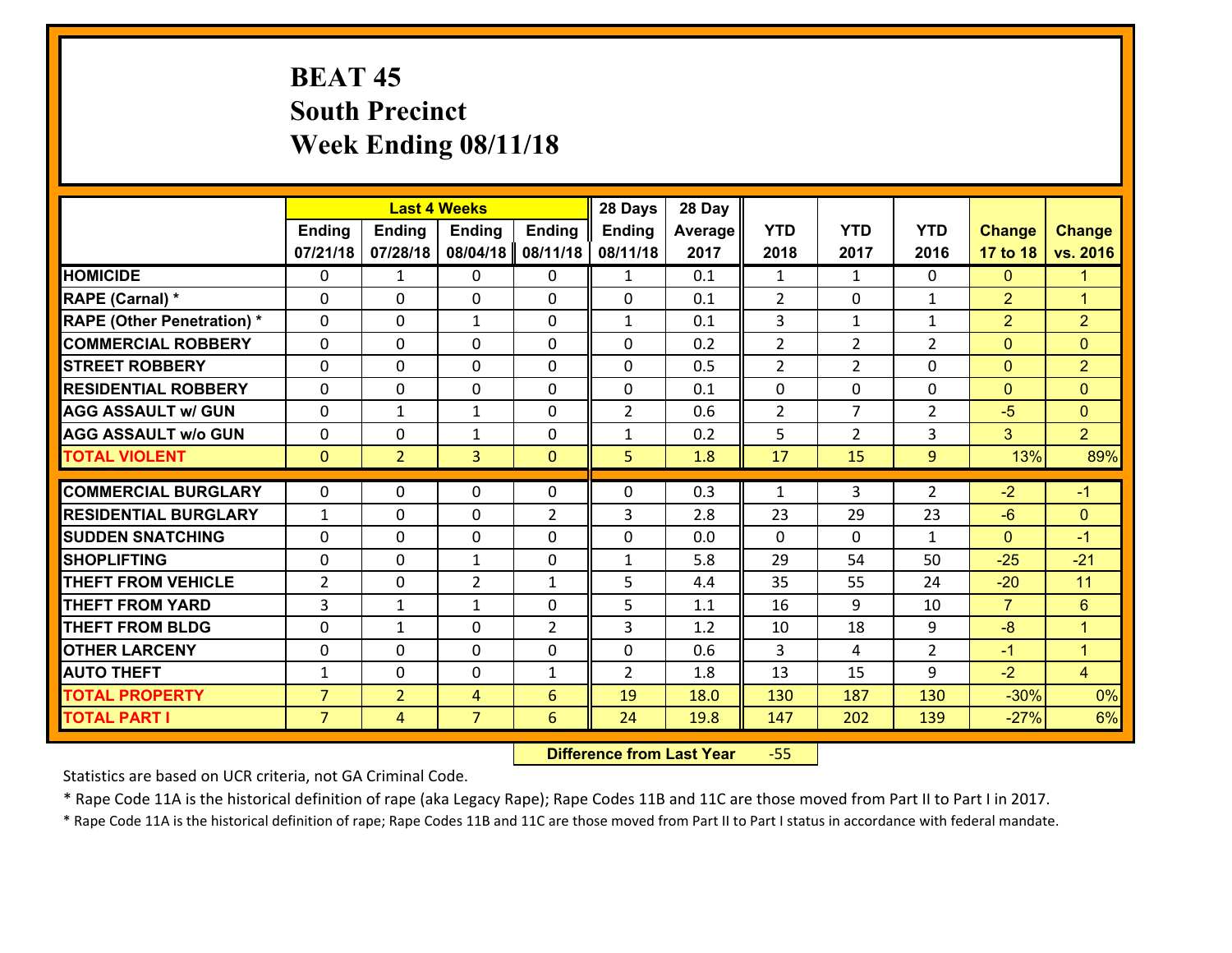## **BEAT 46 South Precinct Week Ending 08/11/18**

|                                              |                   |                | <b>Last 4 Weeks</b> |                | 28 Days        | 28 Day       |                |              |                |                |                |
|----------------------------------------------|-------------------|----------------|---------------------|----------------|----------------|--------------|----------------|--------------|----------------|----------------|----------------|
|                                              | Ending            | <b>Ending</b>  | <b>Ending</b>       | <b>Ending</b>  | <b>Ending</b>  | Average      | <b>YTD</b>     | <b>YTD</b>   | <b>YTD</b>     | <b>Change</b>  | <b>Change</b>  |
|                                              | 07/21/18          | 07/28/18       | 08/04/18            | 08/11/18       | 08/11/18       | 2017         | 2018           | 2017         | 2016           | 17 to 18       | vs. 2016       |
| <b>HOMICIDE</b>                              | 0                 | 0              | 0                   | 0              | 0              | 0.2          | $\mathbf{0}$   | $\Omega$     | 0              | $\mathbf{0}$   | $\mathbf{0}$   |
| RAPE (Carnal) *                              | 0                 | 0              | $\mathbf{0}$        | 0              | $\Omega$       | 0.2          | 1              | 2            | $\mathbf{1}$   | $-1$           | $\mathbf{0}$   |
| <b>RAPE (Other Penetration) *</b>            | $\Omega$          | 0              | $\mathbf{0}$        | $\Omega$       | $\Omega$       | 0.2          | 3              | $\mathbf{1}$ | $\overline{2}$ | $\overline{2}$ | $\mathbf{1}$   |
| <b>COMMERCIAL ROBBERY</b>                    | $\mathbf{1}$      | 0              | $\mathbf 0$         | $\Omega$       | $\mathbf{1}$   | 0.4          | 3              | 4            | 5              | $-1$           | $-2$           |
| <b>ISTREET ROBBERY</b>                       | 0                 | 0              | $\mathbf 0$         | 0              | 0              | 0.5          | 5              | 5            | 6              | $\mathbf{0}$   | $-1$           |
| <b>RESIDENTIAL ROBBERY</b>                   | $\mathbf{0}$      | 0              | $\mathbf 0$         | 0              | 0              | 0.1          | $\mathbf{0}$   | $\mathbf{1}$ | $\mathbf{1}$   | $-1$           | $-1$           |
| <b>AGG ASSAULT w/ GUN</b>                    | 0                 | 0              | $\mathbf 0$         | 0              | 0              | 0.5          | $\mathbf{1}$   | 3            | 5              | $-2$           | $-4$           |
| <b>AGG ASSAULT w/o GUN</b>                   | 0                 | 0              | 1                   | $\mathbf{1}$   | $\overline{2}$ | 1.2          | 6              | 8            | 3              | $-2$           | 3 <sup>1</sup> |
| <b>TOTAL VIOLENT</b>                         | $\mathbf{1}$      | $\overline{0}$ | $\mathbf{1}$        | $\mathbf{1}$   | $\overline{3}$ | 3.2          | 19             | 24           | 23             | $-21%$         | $-17%$         |
| <b>COMMERCIAL BURGLARY</b>                   | $\Omega$          | 0              | $\mathbf{0}$        | 0              | $\Omega$       | 0.5          | $\overline{7}$ | 7            | $\mathbf{1}$   | $\mathbf{0}$   | 6              |
|                                              |                   |                |                     |                |                |              |                |              |                |                |                |
|                                              |                   |                |                     |                |                |              |                |              |                |                |                |
| <b>RESIDENTIAL BURGLARY</b>                  | $\overline{2}$    | 0              | $\mathbf{0}$        | 0              | $\overline{2}$ | 2.4          | 31             | 10           | 19             | 21             | 12             |
| <b>SUDDEN SNATCHING</b>                      | $\Omega$          | 0              | $\mathbf 0$         | $\Omega$       | $\Omega$       | 0.2          | $\mathbf{1}$   | $\mathbf{1}$ | $\overline{2}$ | $\Omega$       | $-1$           |
| <b>SHOPLIFTING</b>                           | 6                 | 5              | $\overline{2}$      | $\mathbf{1}$   | 14             | 10.0         | 80             | 90           | 39             | $-10$          | 41             |
| <b>THEFT FROM VEHICLE</b>                    | 6                 | 9              | 1                   | $\overline{2}$ | 18             | 6.2          | 48             | 52           | 29             | $-4$           | 19             |
| <b>THEFT FROM YARD</b>                       | $\mathbf{1}$      | 0              | $\mathbf{1}$        | 0              | $\overline{2}$ | 1.1          | 8              | 9            | 13             | $-1$           | $-5$           |
| <b>THEFT FROM BLDG</b>                       | $\mathbf{1}$      | 0              | 4                   | 0              | 5              | 2.5          | 21<br>4        | 22<br>6      | 17             | $-1$           | $\overline{4}$ |
| <b>OTHER LARCENY</b>                         | 0<br>$\mathbf{0}$ | 0              | $\mathbf 0$         | 0<br>0         | 0              | 0.5          |                |              | $\overline{2}$ | $-2$           | $\overline{2}$ |
| <b>AUTO THEFT</b>                            |                   | $\overline{2}$ | 0                   |                | $\overline{2}$ | 3.0          | 25             | 27           | 8              | $-2$           | 17             |
| <b>TOTAL PROPERTY</b><br><b>TOTAL PART I</b> | 16<br>17          | 16<br>16       | 8<br>9              | 3<br>4         | 43<br>46       | 26.3<br>29.5 | 225<br>244     | 224<br>248   | 130<br>153     | 0%<br>$-2%$    | 73%<br>59%     |

 **Difference from Last Year**‐4

Statistics are based on UCR criteria, not GA Criminal Code.

\* Rape Code 11A is the historical definition of rape (aka Legacy Rape); Rape Codes 11B and 11C are those moved from Part II to Part I in 2017.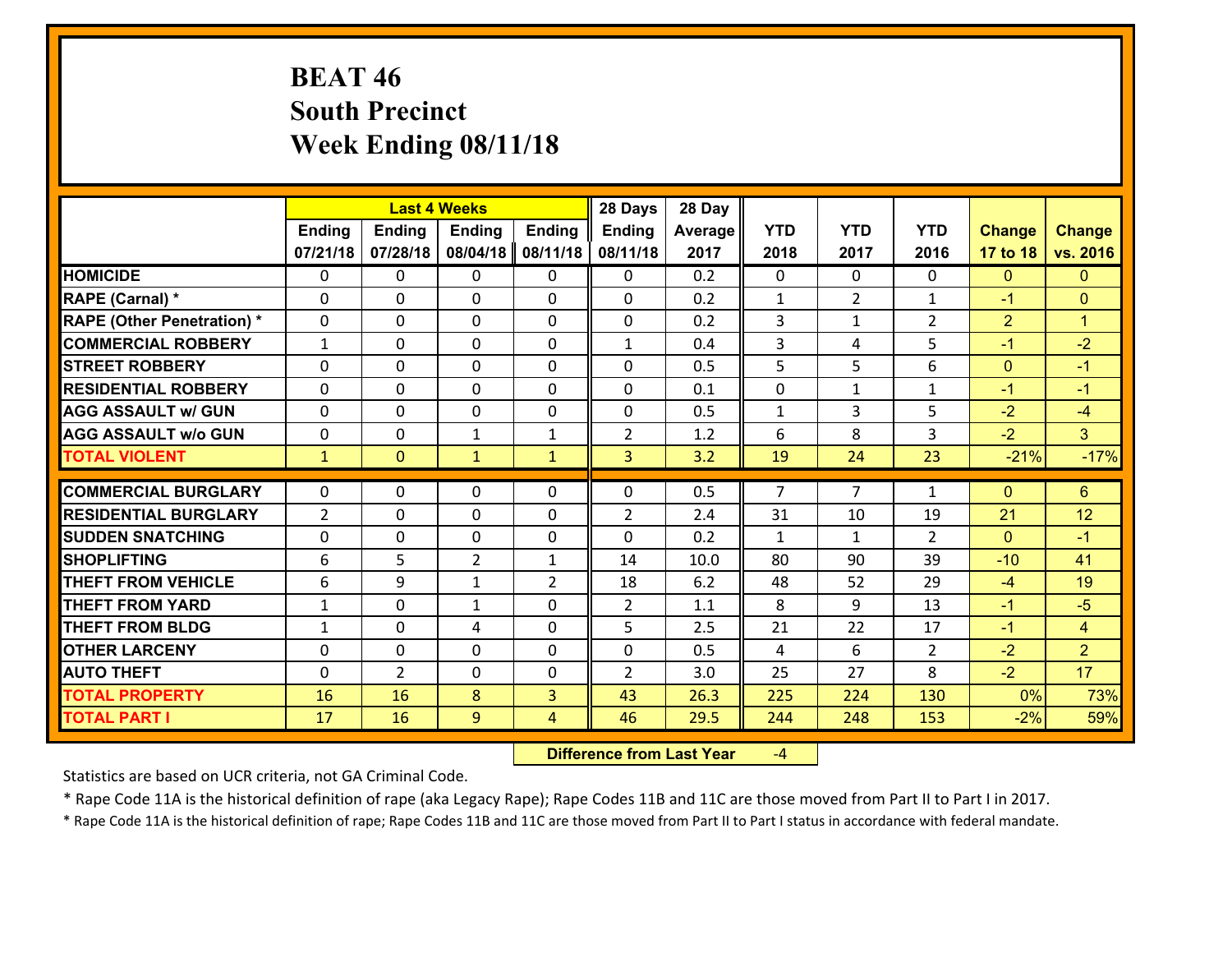## **BEAT 47 South Precinct Week Ending 08/11/18**

|                                   |                |                | <b>Last 4 Weeks</b> |                | 28 Days        | 28 Day  |              |                |                |               |                      |
|-----------------------------------|----------------|----------------|---------------------|----------------|----------------|---------|--------------|----------------|----------------|---------------|----------------------|
|                                   | <b>Ending</b>  | <b>Ending</b>  | <b>Ending</b>       | <b>Ending</b>  | <b>Ending</b>  | Average | <b>YTD</b>   | <b>YTD</b>     | <b>YTD</b>     | <b>Change</b> | <b>Change</b>        |
|                                   | 07/21/18       | 07/28/18       | 08/04/18            | 08/11/18       | 08/11/18       | 2017    | 2018         | 2017           | 2016           | 17 to 18      | vs. 2016             |
| <b>HOMICIDE</b>                   | 0              | 0              | 0                   | 0              | 0              | 0.0     | $\Omega$     | $\Omega$       | 0              | $\mathbf{0}$  | $\mathbf{0}$         |
| RAPE (Carnal) *                   | 0              | 0              | $\mathbf{0}$        | 0              | $\Omega$       | 0.2     | $\mathbf{0}$ | $\mathbf{1}$   | $\Omega$       | $-1$          | $\mathbf{0}$         |
| <b>RAPE (Other Penetration) *</b> | $\Omega$       | 0              | $\mathbf{0}$        | $\Omega$       | $\Omega$       | 0.0     | $\mathbf{1}$ | $\Omega$       | $\mathbf{1}$   | $\mathbf{1}$  | $\mathbf{0}$         |
| <b>COMMERCIAL ROBBERY</b>         | 0              | 0              | $\mathbf{0}$        | 0              | $\Omega$       | 0.1     | $\Omega$     | $\Omega$       | $\Omega$       | $\mathbf{0}$  | $\mathbf{0}$         |
| <b>STREET ROBBERY</b>             | 0              | 0              | $\mathbf 0$         | 0              | 0              | 0.0     | 0            | 0              | $\Omega$       | $\mathbf{0}$  | $\mathbf{0}$         |
| <b>RESIDENTIAL ROBBERY</b>        | $\Omega$       | 0              | $\mathbf{0}$        | $\Omega$       | 0              | 0.0     | $\mathbf{0}$ | $\mathbf{0}$   | $\Omega$       | $\mathbf{0}$  | $\mathbf{0}$         |
| <b>AGG ASSAULT w/ GUN</b>         | $\Omega$       | 0              | $\mathbf 0$         | $\Omega$       | 0              | 0.2     | 0            | $\mathbf{1}$   | $\mathbf{1}$   | $-1$          | $-1$                 |
| <b>AGG ASSAULT w/o GUN</b>        | 0              | 0              | $\mathbf 0$         | 0              | 0              | 0.3     | $\mathbf 0$  | $\overline{2}$ | 0              | $-2$          | $\overline{0}$       |
| <b>TOTAL VIOLENT</b>              | $\mathbf{0}$   | $\overline{0}$ | $\mathbf{0}$        | $\mathbf{0}$   | $\mathbf{0}$   | 0.7     | $\mathbf{1}$ | $\overline{4}$ | $\overline{2}$ | $-75%$        | $-50%$               |
|                                   |                |                |                     |                |                |         |              |                |                |               |                      |
| <b>COMMERCIAL BURGLARY</b>        | 0              | 0              | $\mathbf{0}$        | 0              | 0              | 0.3     | $\mathbf{0}$ | $\mathbf{1}$   | $\Omega$       | $-1$          | $\mathbf{0}$         |
| <b>RESIDENTIAL BURGLARY</b>       | $\mathbf{1}$   | 0              | $\mathbf{0}$        | 0              | $\mathbf{1}$   | 0.7     | 9            | 3              | 8              | 6             | $\overline{1}$       |
| <b>SUDDEN SNATCHING</b>           | 0              | 0              | 0                   | 0              | $\Omega$       | 0.0     | $\mathbf{0}$ | 0              | $\Omega$       | $\mathbf{0}$  | $\mathbf{0}$         |
| <b>SHOPLIFTING</b>                | 0              | 0              | $\mathbf 0$         | 0              | 0              | 0.9     | $\mathbf{1}$ | 3              | $\Omega$       | $-2$          | $\blacktriangleleft$ |
| <b>THEFT FROM VEHICLE</b>         | $\mathbf{1}$   | 1              | 1                   | 0              | 3              | 2.7     | 16           | 6              | 8              | 10            | 8                    |
| <b>THEFT FROM YARD</b>            | 1              | 0              | $\mathbf{0}$        | $\Omega$       | $\mathbf{1}$   | 0.7     | 3            | 5              | $\overline{2}$ | $-2$          | $\blacktriangleleft$ |
| <b>THEFT FROM BLDG</b>            | 0              | 0              | $\mathbf{0}$        | 0              | $\Omega$       | 0.9     | 3            | 8              | $\mathbf{1}$   | $-5$          | $\overline{2}$       |
| <b>OTHER LARCENY</b>              | 0              | 0              | $\mathbf{0}$        | $\Omega$       | $\Omega$       | 0.3     | 0            | 3              | $\mathbf{1}$   | $-3$          | $-1$                 |
| <b>AUTO THEFT</b>                 | $\mathbf{1}$   | 0              | 0                   | 0              | $\mathbf{1}$   | 0.9     | 5            | $\mathbf{1}$   | 6              | 4             | $-1$                 |
| <b>TOTAL PROPERTY</b>             | $\overline{4}$ | $\mathbf{1}$   | $\mathbf{1}$        | $\overline{0}$ | $6\phantom{1}$ | 7.4     | 37           | 30             | 26             | 23%           | 42%                  |
| <b>TOTAL PART I</b>               | $\overline{4}$ | $\mathbf{1}$   | $\mathbf{1}$        | $\mathbf{0}$   | 6              | 8.1     | 38           | 34             | 28             | 12%           | 36%                  |

 **Difference from Last Year**r 4

Statistics are based on UCR criteria, not GA Criminal Code.

\* Rape Code 11A is the historical definition of rape (aka Legacy Rape); Rape Codes 11B and 11C are those moved from Part II to Part I in 2017.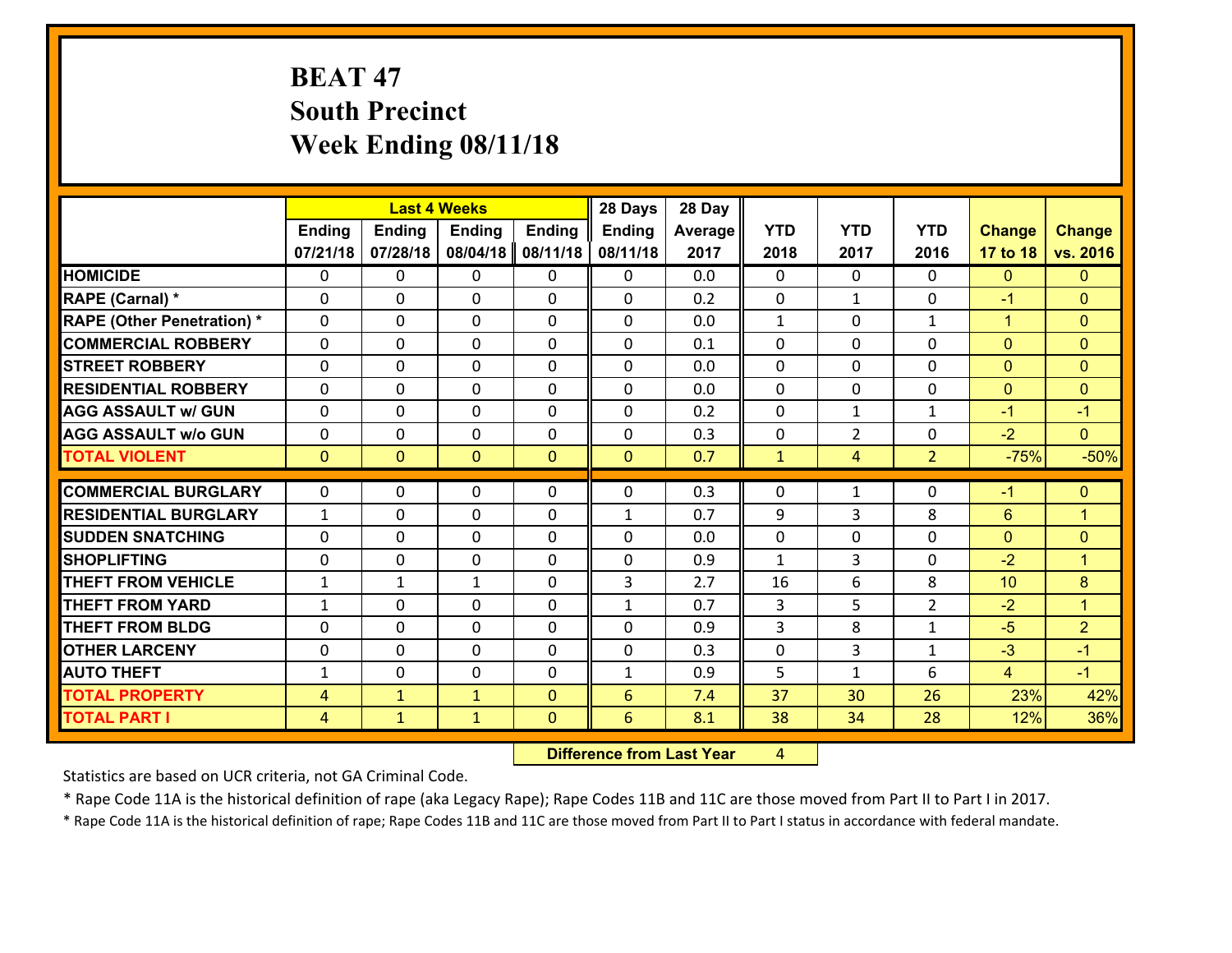

#### **COMPSTATEAST PRECINCTWeek Ending 08/11/18**

**PRECINCT COMMANDER:**

**CAPT. GEORGE GUNDICH**



|                                                                                                  | <b>Week</b><br><b>Ending</b> | <b>Week</b><br>Ending | Weekly<br>Avg   | 28-Day<br>Ending                        | 28-Day<br>Ending | Avg<br>28-Day                                | <b>YTD</b>      | <b>YTD</b>       | <b>YTD</b>       | <b>Change</b>    | <b>Change</b>   |
|--------------------------------------------------------------------------------------------------|------------------------------|-----------------------|-----------------|-----------------------------------------|------------------|----------------------------------------------|-----------------|------------------|------------------|------------------|-----------------|
|                                                                                                  | 08/11/18                     | 08/04/18              | 2017            | 08/11/18                                | 07/14/18         | 2017                                         | 2018            | 2017             | 2016             | <b>17 to 18</b>  | vs. 2016        |
| <b>HOMICIDE</b>                                                                                  | 0                            | 0                     | $\mathbf{0}$    | $\overline{2}$                          | $\mathbf{0}$     | $\mathbf 1$                                  | 9               | 8                | 8                | 1                |                 |
| RAPE (Carnal) *                                                                                  | 0                            | 0                     | $\mathbf{0}$    | 1                                       | 1                | 0                                            | 8               | 3                | $\overline{4}$   | 5                | 4               |
| <b>RAPE (Other Penetration) *</b>                                                                | $\mathbf{0}$                 | $\Omega$              | $\Omega$        | $\mathbf 1$                             | $\mathbf 0$      | $\mathbf{1}$                                 | $\overline{5}$  | $\overline{10}$  | 6                | $-5$             | $-1$            |
| <b>COMMERCIAL ROBBERY</b>                                                                        | 1                            | $\mathbf{1}$          | $\mathbf{1}$    | 3                                       | $\mathbf 0$      | $\overline{2}$                               | $5\phantom{.0}$ | $\overline{22}$  | 5                | $-17$            | $\Omega$        |
| <b>STREET ROBBERY</b>                                                                            | $\overline{2}$               | $\mathbf 1$           | $\mathbf{1}$    | 5                                       | $\overline{2}$   | 3                                            | 28              | 32               | $\overline{54}$  | $-4$             | $-26$           |
| <b>RESIDENTIAL ROBBERY</b>                                                                       | $\mathbf 0$                  | $\mathbf{1}$          | $\mathbf 0$     | $\mathbf{1}$                            | $\mathbf{1}$     | $\mathbf{1}$                                 | $\overline{2}$  | $\overline{6}$   | 8                | $-4$             | $-6$            |
| <b>AGG ASSAULT w/ GUN</b>                                                                        | 3                            | 3                     | $\overline{1}$  | $\overline{9}$                          | 5                | 4                                            | 37              | $\overline{47}$  | 62               | $-10$            | $-25$           |
| <b>AGG ASSAULT w/o GUN</b>                                                                       | 1                            | $\overline{4}$        | $\mathbf 0$     | $\overline{7}$                          | $\overline{14}$  | 5                                            | 57              | 50               | $\overline{33}$  | $\overline{7}$   | $\overline{24}$ |
| <b>TOTAL VIOLENT</b>                                                                             | $\overline{7}$               | 10                    | $\overline{3}$  | $\overline{29}$                         | $\overline{23}$  | $\overline{17}$                              | 151             | 178              | 180              | $-15%$           | $-16%$          |
| <b>COMMERCIAL BURGLARY</b>                                                                       | 1                            | 0                     | 0               | $\mathbf{2}$                            | 2                | 2                                            | 16              | 9                | 38               | 7                | $-22$           |
| <b>RESIDENTIAL BURGLARY</b>                                                                      | 9                            | $\overline{7}$        | $\overline{5}$  | 24                                      | $\overline{11}$  | $\overline{18}$                              | 146             | 162              | 264              | $-16$            | $-118$          |
| <b>SUDDEN SNATCHING</b>                                                                          | $\mathbf 0$                  | 0                     | $\Omega$        | $\overline{2}$                          | $\mathbf{0}$     | $\mathbf{1}$                                 | 8               | 11               | 6                | $\overline{3}$   | $\overline{2}$  |
| <b>SHOPLIFTING</b>                                                                               | $\overline{7}$               | $\overline{2}$        | $\overline{5}$  | 20                                      | $\overline{28}$  | $\overline{22}$                              | 202             | 182              | 165              | $\overline{20}$  | $\overline{37}$ |
| <b>THEFT FROM VEHICLE</b>                                                                        | 13                           | 8                     | $\overline{7}$  | 43                                      | $\overline{20}$  | $\overline{27}$                              | 194             | 239              | $\overline{207}$ | $-45$            | $-13$           |
| <b>THEFT FROM YARD</b>                                                                           | 3                            | $\overline{5}$        | $\mathbf{3}$    | $\overline{13}$                         | $\overline{11}$  | $\overline{10}$                              | 96              | 94               | $\overline{73}$  | $\overline{2}$   | $\overline{23}$ |
| <b>THEFT FROM BLDG</b>                                                                           | 5                            | $\overline{2}$        | 3               | $\overline{12}$                         | 15               | $\overline{12}$                              | 105             | 114              | 157              | $-9$             | $-52$           |
| <b>OTHER LARCENY</b>                                                                             | $\mathbf 0$                  | $\overline{2}$        | $\mathbf 0$     | 5                                       | $\overline{2}$   | $\overline{2}$                               | 36              | $\overline{24}$  | $\overline{10}$  | 12               | $\overline{26}$ |
| <b>AUTO THEFT</b>                                                                                | 5                            | 3                     | 3               | 12                                      | 10               | 11                                           | 101             | 110              | 129              | $-9$             | $-28$           |
| <b>TOTAL PROPERTY</b>                                                                            | 43                           | 29                    | 26              | 133                                     | 99               | 106                                          | 904             | 945              | 1049             | $-4%$            | $-14%$          |
| <b>TOTAL PART I</b>                                                                              | 50                           | 39                    | 29              | 162                                     | 122              | 123                                          | 1055            | 1123             | 1229             | $-6%$            | $-14%$          |
| Statistics are based on UCR criteria, not GA Criminal Code, and are                              |                              |                       |                 | <b>Difference from Last Year</b><br>-68 |                  |                                              |                 |                  |                  | <b>Last Week</b> | Year-to-Date    |
| preliminary, based on RMS data at the time prepared, and are subject to change.                  |                              |                       |                 |                                         |                  | <b>At-Fault Police Vehicle Accidents</b>     |                 |                  |                  | 0                | 6               |
| Cell Shading: white is within 0.6 standard deviation of the mean; red is above; green is below.  |                              |                       |                 |                                         |                  | <b>Not At-Fault Police Vehicle Accidents</b> |                 |                  |                  | $\Omega$         | $\overline{2}$  |
| * Code 11A is the pre-2016 definition of rape; Codes 11B and 11C are by federal mandate in 2016. |                              |                       |                 |                                         |                  | <b>Total Police Vehicle Accidents</b>        |                 |                  |                  | $\overline{0}$   | 8               |
|                                                                                                  | Week                         | <b>Week</b>           | Weekly          | 28-Day                                  | 28-Day           | Avg                                          |                 |                  |                  |                  |                 |
| <b>Citizen Initiated Calls</b>                                                                   | <b>Ending</b>                | <b>Ending</b>         | Avg             | <b>Ending</b>                           | <b>Ending</b>    | 28-Day                                       | <b>YTD</b>      | <b>YTD</b>       | <b>YTD</b>       | <b>Change</b>    | <b>Change</b>   |
|                                                                                                  | 08/11/18                     | 08/04/18              | 2017            | 08/11/18                                | 07/14/18         | 2017                                         | 2018            | 2017             | 2016             | 17 to 18         | vs. 2016        |
| <b>Midnight Shift</b>                                                                            | 101                          | 105                   | 114             | 401                                     | 381              | 455                                          | 2916            | 3192             | 3217             | $-276$           | $-301$          |
| Day Shift                                                                                        | 260                          | 254                   | 282             | 1000                                    | 946              | 1127                                         | 7984            | 7805             | 8015             | 179              | $-31$           |
| <b>Afternoon Shift</b>                                                                           | 235                          | 251                   | $\mathbf{0}$    | 1073                                    | 1083             | 1177                                         | 8449            | 8605             | 8725             | $-156$           | $-276$          |
| <b>TOTAL CITIZEN CFS</b>                                                                         | 596                          | 596                   | 395             | 2474                                    | 2410             | 2758                                         | 19349           | 19602            | 19957            | $-1.3%$          | $-3.0%$         |
| <b>53S ShotSpotter Calls</b>                                                                     | 1                            | 5                     | 8               | 15                                      | $\overline{29}$  | $\overline{31}$                              | 184             | $\overline{247}$ | 356              | $-63$            | $-172$          |
| <b>Sig 53 Shots Fired Calls</b>                                                                  | 5                            | $\overline{12}$       | $\overline{16}$ | $\overline{35}$                         | 69               | 64                                           | $\Omega$        | 574              | 709              | $-574$           | $-709$          |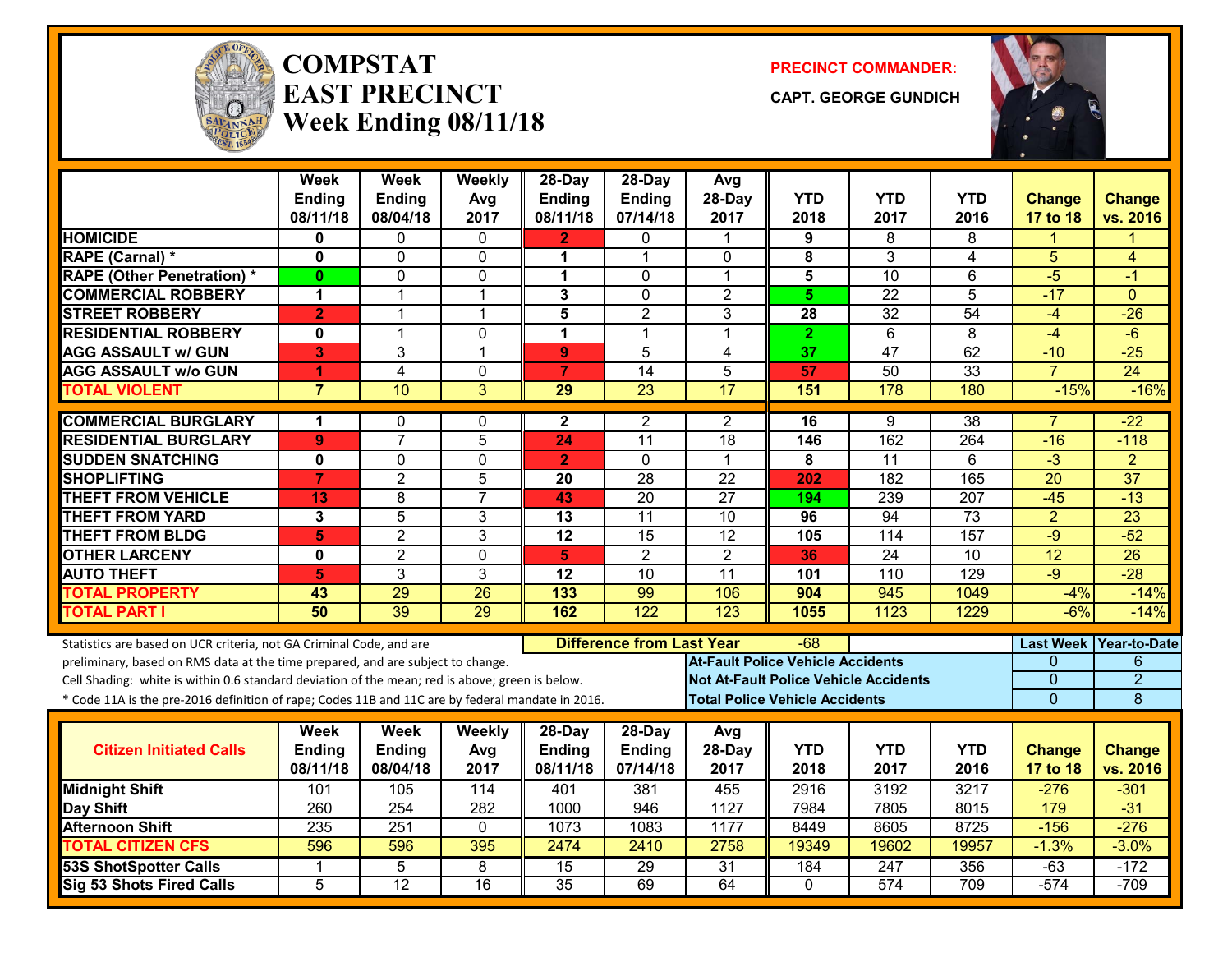## **BEAT 51 East Precinct Week Ending 08/11/18**

|                                   | <b>Last 4 Weeks</b> |                |                |                | 28 Days        | 28 Day  |                |                |                |                |                |
|-----------------------------------|---------------------|----------------|----------------|----------------|----------------|---------|----------------|----------------|----------------|----------------|----------------|
|                                   | Ending              | <b>Ending</b>  | <b>Ending</b>  | Ending         | <b>Ending</b>  | Average | <b>YTD</b>     | <b>YTD</b>     | <b>YTD</b>     | <b>Change</b>  | <b>Change</b>  |
|                                   | 07/21/18            | 07/28/18       | 08/04/18       | 08/11/18       | 08/11/18       | 2017    | 2018           | 2017           | 2016           | 17 to 18       | vs. 2016       |
| <b>HOMICIDE</b>                   | $\Omega$            | 0              | 0              | $\Omega$       | 0              | 0.0     | $\overline{2}$ | $\mathbf{1}$   | $\mathbf{1}$   | 1              | 1.             |
| RAPE (Carnal) *                   | $\mathbf{1}$        | 0              | $\mathbf{0}$   | 0              | $\mathbf{1}$   | 0.0     | 3              | $\mathbf{1}$   | 0              | $\overline{2}$ | 3              |
| <b>RAPE (Other Penetration) *</b> | $\Omega$            | 0              | $\mathbf{0}$   | $\Omega$       | $\Omega$       | 0.0     | $\overline{2}$ | $\overline{2}$ | 0              | $\mathbf{0}$   | $\overline{2}$ |
| <b>COMMERCIAL ROBBERY</b>         | 0                   | 0              | $\mathbf{1}$   | 0              | $\mathbf{1}$   | 0.0     | $\mathbf{1}$   | $\mathbf{1}$   | $\mathbf{1}$   | $\mathbf{0}$   | $\overline{0}$ |
| <b>STREET ROBBERY</b>             | $\Omega$            | 0              | 0              | $\mathbf{1}$   | $\mathbf{1}$   | 0.1     | 6              | $\overline{7}$ | 5              | $-1$           | $\mathbf{1}$   |
| <b>RESIDENTIAL ROBBERY</b>        | $\Omega$            | 0              | 0              | 0              | 0              | 0.0     | $\mathbf 0$    | $\mathbf{1}$   | $\Omega$       | $-1$           | $\Omega$       |
| <b>AGG ASSAULT w/ GUN</b>         | $\Omega$            | 0              | $\mathbf{1}$   | $\overline{2}$ | 3              | 0.1     | 8              | 6              | 18             | $\overline{2}$ | $-10$          |
| <b>AGG ASSAULT w/o GUN</b>        | 0                   | $\mathbf{1}$   | 0              | 0              | $\mathbf{1}$   | 0.2     | 18             | 14             | 10             | $\overline{4}$ | 8 <sup>°</sup> |
| <b>TOTAL VIOLENT</b>              | $\mathbf{1}$        | $\mathbf{1}$   | $\overline{2}$ | $\overline{3}$ | $\overline{7}$ | 0.6     | 40             | 33             | 35             | 21%            | 14%            |
| <b>COMMERCIAL BURGLARY</b>        | $\Omega$            | 0              | $\mathbf{0}$   | $\Omega$       | $\Omega$       | 0.1     | 4              | $\overline{2}$ | 8              | $\overline{2}$ | $-4$           |
| <b>RESIDENTIAL BURGLARY</b>       | $\mathbf{1}$        | 0              | $\mathbf{1}$   | 0              | $\overline{2}$ | 0.5     | 11             | 23             | 23             | $-12$          | $-12$          |
| <b>SUDDEN SNATCHING</b>           | $\mathbf{1}$        | $\mathbf{1}$   | 0              | 0              | $\overline{2}$ | 0.1     | 3              | $\overline{2}$ | 0              | $\mathbf{1}$   | 3 <sup>1</sup> |
| <b>SHOPLIFTING</b>                | $\overline{2}$      | $\overline{2}$ | 0              | 0              | 4              | 0.4     | 18             | 25             | 22             | $-7$           | $-4$           |
| <b>THEFT FROM VEHICLE</b>         | $\overline{2}$      | 3              | $\mathbf{1}$   | 0              | 6              | 0.4     | 32             | 17             | 24             | 15             | 8              |
| <b>THEFT FROM YARD</b>            | $\mathbf 0$         | 0              | 0              | 0              | 0              | 0.2     | 11             | 11             | 21             | $\mathbf{0}$   | $-10$          |
| <b>THEFT FROM BLDG</b>            | 0                   | $\mathbf{1}$   | $\mathbf{1}$   | 0              | $\overline{2}$ | 0.4     | 14             | 24             | 23             | $-10$          | $-9$           |
| <b>OTHER LARCENY</b>              | 0                   | 0              | 0              | 0              | 0              | 0.1     | 9              | 3              | $\overline{2}$ | $6^{\circ}$    | $\overline{7}$ |
| <b>AUTO THEFT</b>                 | 0                   | $\overline{2}$ | $\mathbf{0}$   | $\overline{2}$ | 4              | 0.3     | 18             | 16             | 16             | $\overline{2}$ | $\overline{2}$ |
| <b>TOTAL PROPERTY</b>             | 6                   | 9              | 3              | $\overline{2}$ | 20             | 2.5     | 120            | 123            | 139            | $-2%$          | $-14%$         |
| <b>TOTAL PART I</b>               | $\overline{7}$      | 10             | 5              | 5              | 27             | 3.1     | 160            | 156            | 174            | 3%             | $-8%$          |
|                                   |                     |                |                |                |                |         |                |                |                |                |                |

 **Difference from Last Year**r 4

Statistics are based on UCR criteria, not GA Criminal Code.

\* Rape Code 11A is the historical definition of rape (aka Legacy Rape); Rape Codes 11B and 11C are those moved from Part II to Part I in 2017.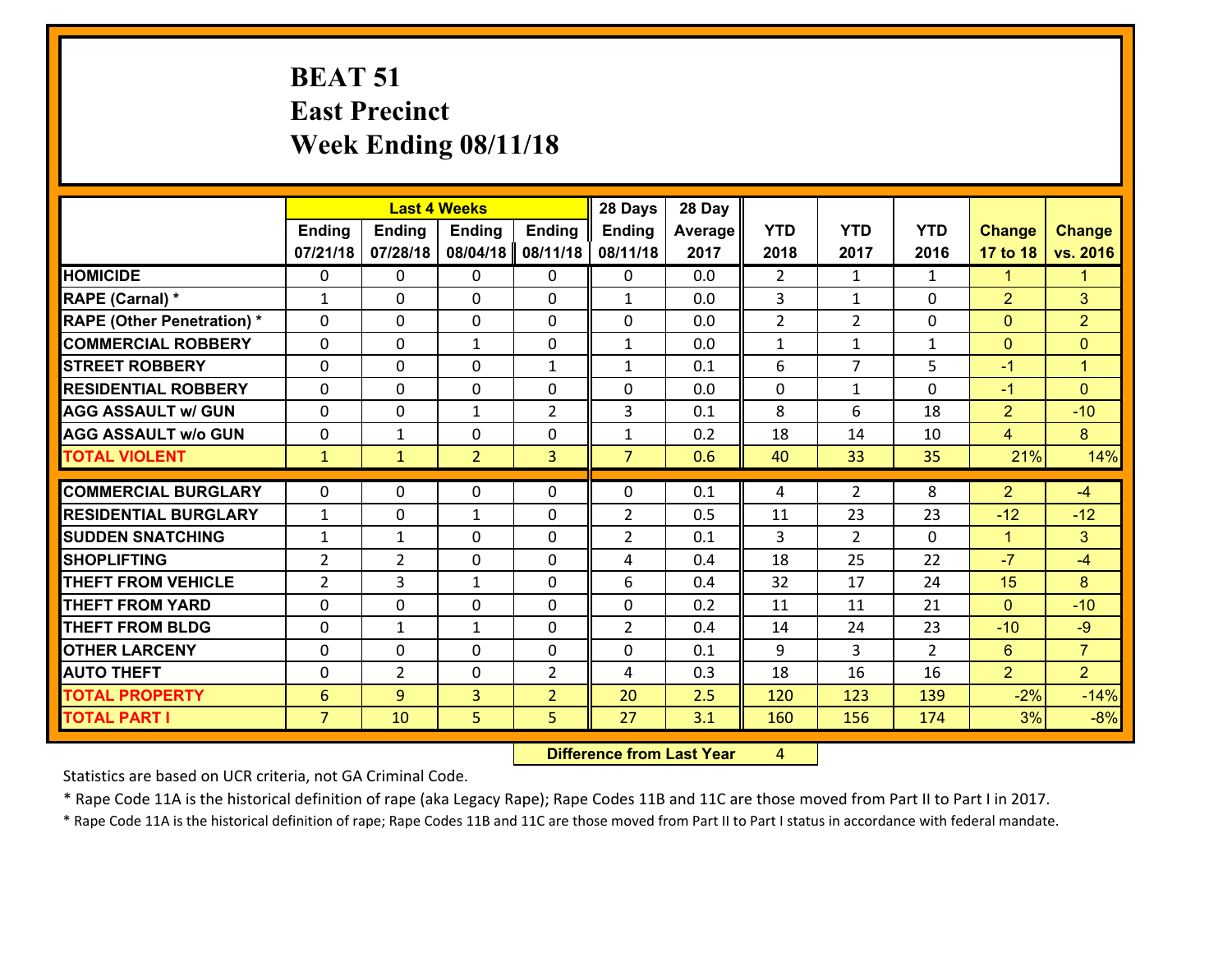## **BEAT 52 East Precinct Week Ending 08/11/18**

|                                              |                                  |                     | <b>Last 4 Weeks</b>              |                | 28 Days        | 28 Day       |                |                |                |                      |                 |
|----------------------------------------------|----------------------------------|---------------------|----------------------------------|----------------|----------------|--------------|----------------|----------------|----------------|----------------------|-----------------|
|                                              | <b>Ending</b>                    | <b>Ending</b>       | <b>Ending</b>                    | <b>Ending</b>  | <b>Ending</b>  | Average      | <b>YTD</b>     | <b>YTD</b>     | <b>YTD</b>     | <b>Change</b>        | <b>Change</b>   |
|                                              | 07/21/18                         | 07/28/18            | 08/04/18                         | 08/11/18       | 08/11/18       | 2017         | 2018           | 2017           | 2016           | 17 to 18             | vs. 2016        |
| <b>HOMICIDE</b>                              | $\Omega$                         | 1                   | $\Omega$                         | 0              | $\mathbf{1}$   | 0.0          | $\mathbf{1}$   | $\Omega$       | $\overline{2}$ | 1                    | $-1$            |
| RAPE (Carnal) *                              | $\Omega$                         | 0                   | $\mathbf{0}$                     | $\Omega$       | 0              | 0.1          | 2              | 0              | $\Omega$       | 2                    | $\overline{2}$  |
| <b>RAPE (Other Penetration) *</b>            | $\Omega$                         | 0                   | $\Omega$                         | $\Omega$       | 0              | 0.2          | $\Omega$       | $\overline{2}$ | $\Omega$       | $-2$                 | $\Omega$        |
| <b>COMMERCIAL ROBBERY</b>                    | $\mathbf 0$                      | 0                   | $\mathbf{0}$                     | 0              | 0              | 0.0          | $\mathbf{1}$   | $\Omega$       | 0              | $\blacktriangleleft$ | $\mathbf{1}$    |
| <b>STREET ROBBERY</b>                        | $\mathbf 0$                      | 1                   | $\mathbf 0$                      | $\mathbf{1}$   | $\overline{2}$ | 1.1          | 4              | 9              | 14             | $-5$                 | $-10$           |
| <b>RESIDENTIAL ROBBERY</b>                   | $\Omega$                         | 0                   | $\Omega$                         | 0              | $\Omega$       | 0.3          | $\Omega$       | 3              | $\mathbf{1}$   | $-3$                 | $-1$            |
| <b>AGG ASSAULT w/ GUN</b>                    | $\mathbf{1}$                     | 0                   | $\mathbf 0$                      | 0              | $\mathbf{1}$   | 0.5          | 4              | 5              | 15             | $-1$                 | $-11$           |
| <b>AGG ASSAULT w/o GUN</b>                   | $\mathbf 0$                      | $\mathbf{1}$        | $\mathbf 0$                      | $\mathbf{1}$   | $\overline{2}$ | 1.2          | 10             | 11             | 5              | $-1$                 | 5               |
| <b>TOTAL VIOLENT</b>                         | $\mathbf{1}$                     | 3                   | $\overline{0}$                   | $\overline{2}$ | 6              | 3.4          | 22             | 30             | 37             | $-27%$               | $-41%$          |
| <b>COMMERCIAL BURGLARY</b>                   | $\Omega$                         | 0                   | $\Omega$                         | $\mathbf{1}$   | $\mathbf{1}$   | 0.2          | $\mathcal{L}$  | $\mathbf{1}$   | 3              | 1                    | $-1$            |
| <b>RESIDENTIAL BURGLARY</b>                  | $\overline{2}$                   | 1                   | $\mathbf{1}$                     | $\overline{2}$ | 6              | 2.6          | 33             | 21             | 38             | 12                   | $-5$            |
| <b>SUDDEN SNATCHING</b>                      | $\mathbf 0$                      | 0                   | $\mathbf 0$                      | 0              | 0              | 0.3          | $\mathbf{1}$   | 3              | 0              | $-2$                 | $\mathbf{1}$    |
| <b>SHOPLIFTING</b>                           | $\mathbf 0$                      | 0                   | $\mathbf 0$                      | 0              | $\Omega$       | 0.3          | $\overline{2}$ | $\overline{2}$ | $\overline{2}$ | $\Omega$             | $\overline{0}$  |
| <b>THEFT FROM VEHICLE</b>                    | $\mathbf{1}$                     | $\mathbf{1}$        | $\overline{2}$                   | 4              | 8              | 7.2          | 25             | 58             | 29             | $-33$                | $-4$            |
| <b>THEFT FROM YARD</b>                       | $\mathbf 0$                      | 0                   | $\overline{2}$                   | $\mathbf 0$    | $\overline{2}$ | 1.8          | 13             | 15             | 10             | $-2$                 | 3 <sup>1</sup>  |
| <b>THEFT FROM BLDG</b>                       | $\mathbf 0$                      | $\mathbf{1}$        | $\mathbf 0$                      | 3              | 4              | 1.3          | 15             | 11             | 21             | $\overline{4}$       | $-6$            |
| <b>OTHER LARCENY</b>                         | $\mathbf 0$                      | 0                   | $\mathbf{1}$                     | 0              | $\mathbf{1}$   | 0.5          | $\overline{7}$ | 4              | 4              | $\overline{3}$       | 3 <sup>1</sup>  |
|                                              | $\mathbf{0}$                     | $\mathbf{1}$        | 1                                | $\Omega$       | $\overline{2}$ | 2.5          | 20             | 18             | 18             | $\overline{2}$       | $\overline{2}$  |
|                                              |                                  |                     |                                  |                |                |              |                |                |                |                      |                 |
| <b>AUTO THEFT</b>                            |                                  |                     |                                  |                |                |              |                |                |                |                      |                 |
| <b>TOTAL PROPERTY</b><br><b>TOTAL PART I</b> | $\overline{3}$<br>$\overline{4}$ | 4<br>$\overline{7}$ | $\overline{7}$<br>$\overline{7}$ | 10<br>12       | 24<br>30       | 16.6<br>20.0 | 118<br>140     | 133<br>163     | 125<br>162     | $-11%$<br>$-14%$     | $-6%$<br>$-14%$ |

 **Difference from Last Year**‐23

Statistics are based on UCR criteria, not GA Criminal Code.

\* Rape Code 11A is the historical definition of rape (aka Legacy Rape); Rape Codes 11B and 11C are those moved from Part II to Part I in 2017.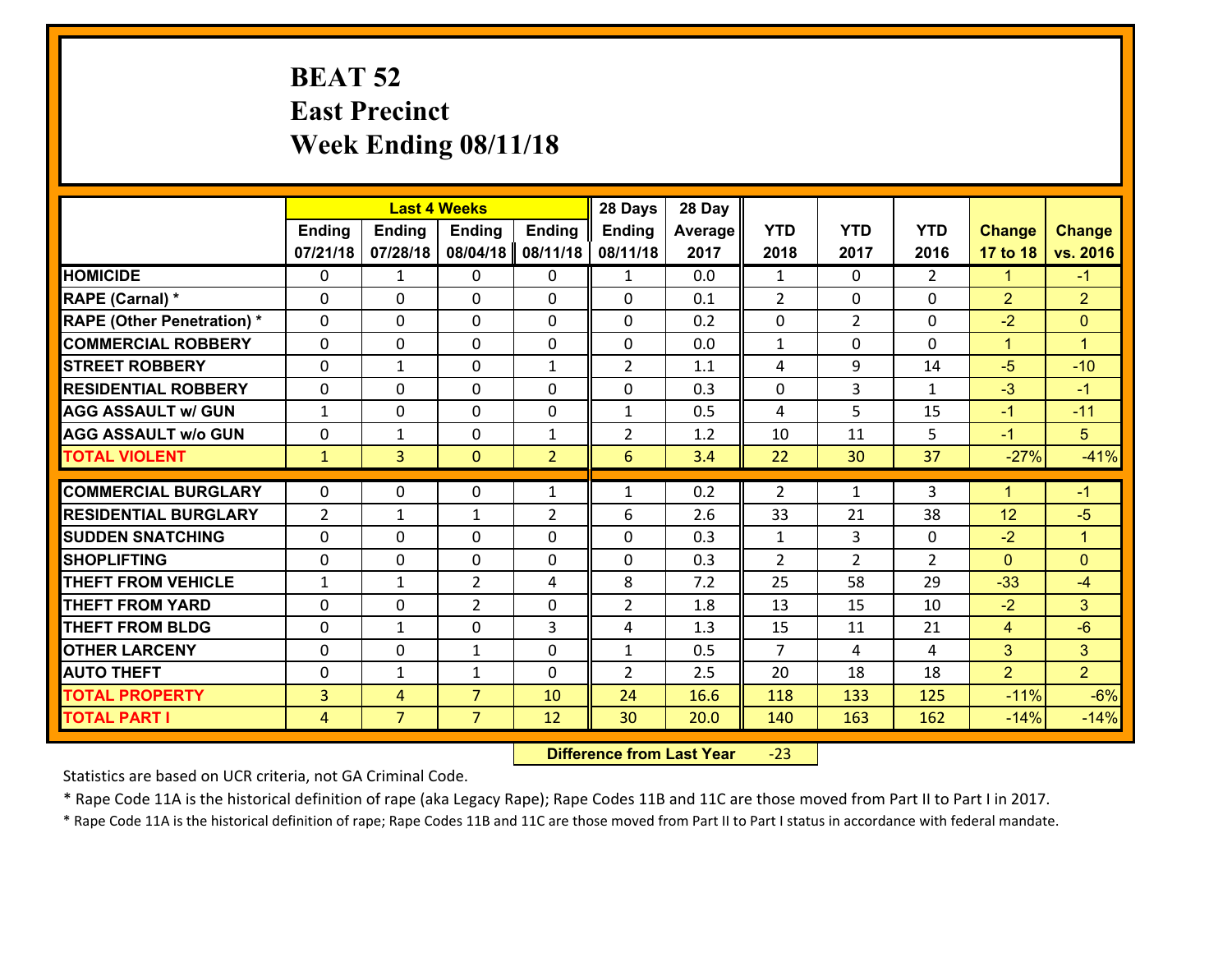## **BEAT 53 East Precinct Week Ending 08/11/18**

|                                   |                |                | <b>Last 4 Weeks</b> |                |                |         |                |                |                |                |                 |
|-----------------------------------|----------------|----------------|---------------------|----------------|----------------|---------|----------------|----------------|----------------|----------------|-----------------|
|                                   | <b>Ending</b>  | <b>Ending</b>  | <b>Ending</b>       | <b>Ending</b>  | Ending         | Average | <b>YTD</b>     | <b>YTD</b>     | <b>YTD</b>     | <b>Change</b>  | <b>Change</b>   |
|                                   | 07/21/18       | 07/28/18       | 08/04/18            | 08/11/18       | 08/11/18       | 2017    | 2018           | 2017           | 2016           | 17 to 18       | vs. 2016        |
| <b>HOMICIDE</b>                   | $\Omega$       | 0              | $\Omega$            | $\mathbf{0}$   | 0              | 0.5     | $\Omega$       | 4              | $\mathbf{1}$   | $-4$           | $-1$            |
| RAPE (Carnal) *                   | $\Omega$       | 0              | $\mathbf{0}$        | $\mathbf{0}$   | 0              | 0.1     | $\overline{2}$ | $\mathbf{1}$   | $\overline{2}$ | $\mathbf{1}$   | $\mathbf{0}$    |
| <b>RAPE (Other Penetration) *</b> | $\Omega$       | 0              | $\mathbf{0}$        | $\Omega$       | 0              | 0.2     | $\Omega$       | 3              | 3              | $-3$           | $-3$            |
| <b>COMMERCIAL ROBBERY</b>         | $\Omega$       | 0              | $\mathbf{0}$        | $\Omega$       | $\Omega$       | 0.1     | $\Omega$       | $\mathbf{1}$   | 0              | $-1$           | $\Omega$        |
| <b>STREET ROBBERY</b>             | $\Omega$       | 0              | $\Omega$            | $\Omega$       | $\Omega$       | 0.3     | 4              | 3              | 9              | $\mathbf{1}$   | $-5$            |
| <b>RESIDENTIAL ROBBERY</b>        | $\Omega$       | 0              | $\mathbf{0}$        | $\Omega$       | $\Omega$       | 0.2     | $\Omega$       | $\mathbf{1}$   | $\overline{2}$ | $-1$           | $-2$            |
| <b>AGG ASSAULT w/ GUN</b>         | $\overline{2}$ | 0              | $\overline{2}$      | $\mathbf{1}$   | 5              | 1.7     | 12             | 17             | 6              | $-5$           | 6               |
| <b>AGG ASSAULT w/o GUN</b>        | 0              | 0              | $\overline{2}$      | 0              | $\overline{2}$ | 1.2     | 9              | 12             | 4              | $-3$           | 5 <sup>5</sup>  |
| <b>TOTAL VIOLENT</b>              | 2 <sup>1</sup> | $\overline{0}$ | 4                   | $\mathbf{1}$   | $\overline{7}$ | 4.3     | 27             | 42             | 27             | $-36%$         | 0%              |
|                                   |                |                |                     |                |                |         |                |                |                |                |                 |
|                                   |                |                |                     |                |                |         |                |                |                |                |                 |
| <b>COMMERCIAL BURGLARY</b>        | $\mathbf{1}$   | 0              | 0                   | 0              | $\mathbf{1}$   | 0.1     | 3              | $\mathbf{1}$   | 2              | $\overline{2}$ | $\mathbf{1}$    |
| <b>RESIDENTIAL BURGLARY</b>       | $\Omega$       | 0              | $\overline{2}$      | 4              | 6              | 2.5     | 28             | 19             | 53             | 9              | $-25$           |
| <b>SUDDEN SNATCHING</b>           | $\mathbf{0}$   | 0              | $\mathbf{0}$        | 0              | $\Omega$       | 0.2     | $\mathbf{1}$   | $\overline{2}$ | 3              | $-1$           | $-2$            |
| <b>SHOPLIFTING</b>                | $\Omega$       | 0              | $\mathbf{0}$        | $\mathbf{1}$   | $\mathbf{1}$   | 0.1     | 10             | $\Omega$       | $\mathcal{P}$  | 10             | 8               |
| <b>THEFT FROM VEHICLE</b>         | $\overline{2}$ | 6              | $\mathbf{1}$        | $\overline{2}$ | 11             | 6.3     | 41             | 45             | 36             | $-4$           | 5 <sup>5</sup>  |
| <b>THEFT FROM YARD</b>            | 0              | $\overline{2}$ | $\mathbf{1}$        | 2              | 5              | 2.2     | 22             | 17             | 12             | 5              | 10 <sup>1</sup> |
| <b>THEFT FROM BLDG</b>            | $\Omega$       | $\mathbf{1}$   | $\mathbf{0}$        | $\Omega$       | $\mathbf{1}$   | 4.4     | 26             | 31             | 47             | $-5$           | $-21$           |
| <b>OTHER LARCENY</b>              | $\overline{2}$ | 0              | $\mathbf{1}$        | 0              | 3              | 0.3     | $\overline{7}$ | 3              | 0              | $\overline{4}$ | $\overline{7}$  |
| <b>AUTO THEFT</b>                 | 1              | 0              | $\mathbf{0}$        | $\mathbf{1}$   | $\overline{2}$ | 2.7     | 19             | 15             | 25             | $\overline{4}$ | $-6$            |
| <b>TOTAL PROPERTY</b>             | 6              | 9              | 5                   | 10             | 30             | 18.7    | 157            | 133            | 180            | 18%            | $-13%$          |
| <b>TOTAL PART I</b>               | 8              | 9              | 9                   | 11             | 37             | 23.0    | 184            | 175            | 207            | 5%             | $-11%$          |

 **Difference from Last Year**r 9

Statistics are based on UCR criteria, not GA Criminal Code.

\* Rape Code 11A is the historical definition of rape (aka Legacy Rape); Rape Codes 11B and 11C are those moved from Part II to Part I in 2017.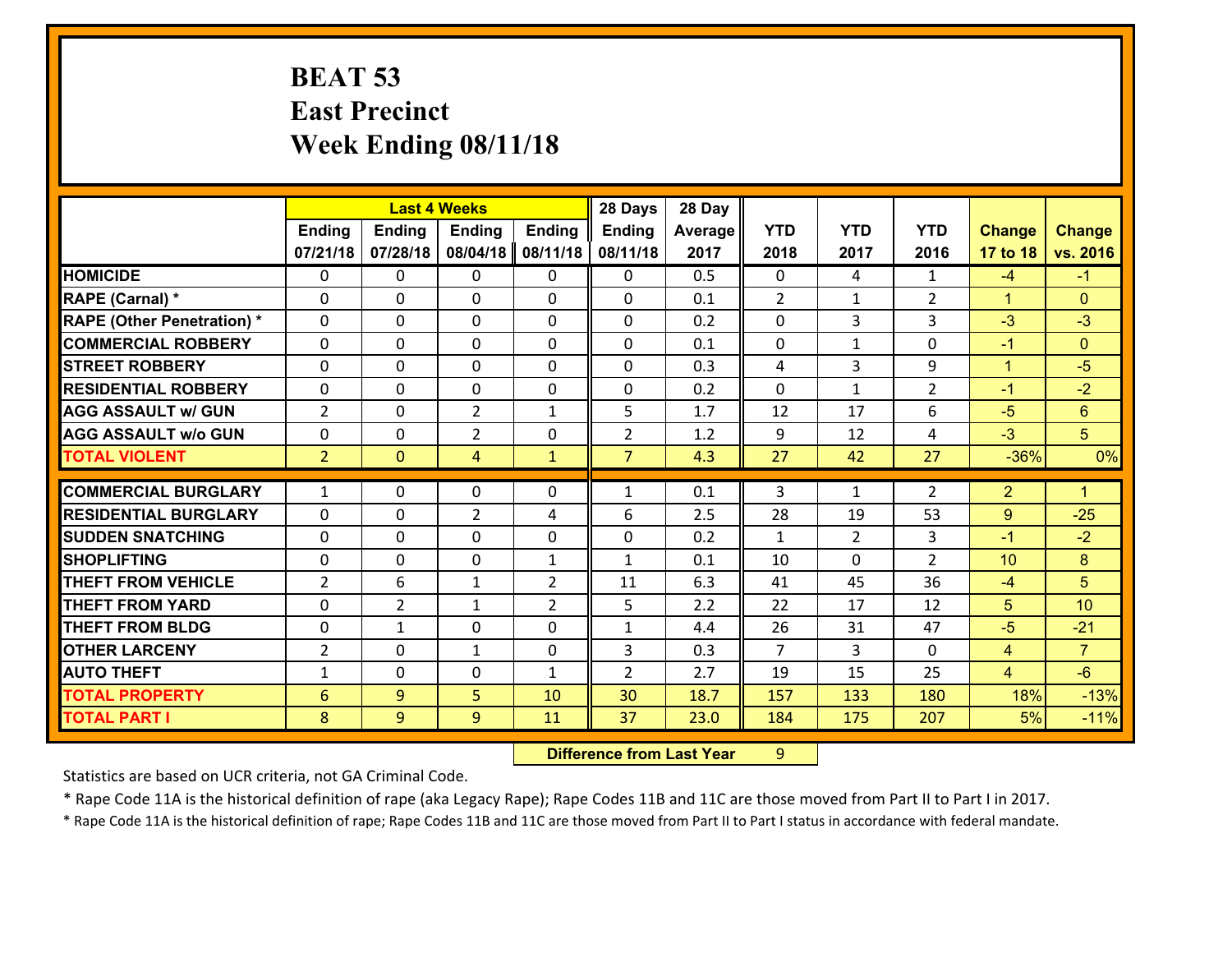## **BEAT 54 East Precinct Week Ending 08/11/18**

|                                   |                | <b>Last 4 Weeks</b> |                |                | 28 Days        | 28 Day  |                |                |              |                      |                |
|-----------------------------------|----------------|---------------------|----------------|----------------|----------------|---------|----------------|----------------|--------------|----------------------|----------------|
|                                   | Ending         | <b>Ending</b>       | <b>Ending</b>  | <b>Ending</b>  | <b>Ending</b>  | Average | <b>YTD</b>     | <b>YTD</b>     | <b>YTD</b>   | <b>Change</b>        | <b>Change</b>  |
|                                   | 07/21/18       | 07/28/18            | 08/04/18       | 08/11/18       | 08/11/18       | 2017    | 2018           | 2017           | 2016         | 17 to 18             | vs. 2016       |
| <b>HOMICIDE</b>                   | $\Omega$       | 0                   | 0              | $\Omega$       | 0              | 0.2     | 4              | 3              | $\mathbf{1}$ | $\mathbf{1}$         | 3              |
| RAPE (Carnal) *                   | $\mathbf{0}$   | 0                   | $\mathbf{0}$   | 0              | $\Omega$       | 0.1     | $\mathbf{0}$   | $\Omega$       | 0            | $\mathbf{0}$         | $\mathbf{0}$   |
| <b>RAPE (Other Penetration) *</b> | $\mathbf{1}$   | 0                   | $\mathbf{0}$   | $\Omega$       | $\mathbf{1}$   | 0.1     | $\mathbf{1}$   | $\Omega$       | $\mathbf{1}$ | $\blacktriangleleft$ | $\mathbf{0}$   |
| <b>COMMERCIAL ROBBERY</b>         | 0              | $\mathbf{1}$        | 0              | $\mathbf{1}$   | $\overline{2}$ | 0.9     | 3              | 11             | 0            | $-8$                 | 3 <sup>1</sup> |
| <b>STREET ROBBERY</b>             | $\Omega$       | $\mathbf{1}$        | 0              | 0              | $\mathbf{1}$   | 0.8     | $\overline{7}$ | 9              | 16           | $-2$                 | $-9$           |
| <b>RESIDENTIAL ROBBERY</b>        | $\Omega$       | 0                   | $\mathbf{1}$   | 0              | $\mathbf{1}$   | 0.0     | $\overline{2}$ | $\Omega$       | 3            | $\overline{2}$       | $-1$           |
| <b>AGG ASSAULT w/ GUN</b>         | $\Omega$       | 0                   | 0              | 0              | 0              | 1.1     | 8              | 12             | 15           | $-4$                 | $-7$           |
| <b>AGG ASSAULT w/o GUN</b>        | 0              | 0                   | 0              | 0              | 0              | 0.8     | 10             | 9              | 4            | $\mathbf{1}$         | $6^{\circ}$    |
| <b>TOTAL VIOLENT</b>              | $\mathbf{1}$   | $\overline{2}$      | $\mathbf{1}$   | $\mathbf{1}$   | 5              | 4.0     | 35             | 44             | 40           | $-20%$               | $-13%$         |
| <b>COMMERCIAL BURGLARY</b>        | $\Omega$       | 0                   | $\mathbf{0}$   | $\Omega$       | $\Omega$       | 0.7     | $\overline{2}$ | 3              | 10           | $-1$                 | $-8$           |
| <b>RESIDENTIAL BURGLARY</b>       | $\overline{2}$ | $\overline{2}$      | $\overline{2}$ | $\mathbf{1}$   | $\overline{7}$ | 5.1     | 41             | 39             | 60           | $\overline{2}$       | $-19$          |
| <b>SUDDEN SNATCHING</b>           | 0              | 0                   | 0              | 0              | 0              | 0.1     | $\mathbf 0$    | $\Omega$       | 0            | $\mathbf{0}$         | $\overline{0}$ |
| <b>SHOPLIFTING</b>                | 0              | $\mathbf{1}$        | $\mathbf{1}$   | $\mathbf{1}$   | 3              | 5.0     | 47             | 26             | 47           | 21                   | $\Omega$       |
| <b>THEFT FROM VEHICLE</b>         | $\overline{2}$ | 4                   | $\mathbf{1}$   | 3              | 10             | 5.3     | 34             | 46             | 46           | $-12$                | $-12$          |
| <b>THEFT FROM YARD</b>            | $\mathbf 0$    | 0                   | $\overline{2}$ | $\mathbf{1}$   | 3              | 2.3     | 21             | 19             | 13           | $\overline{2}$       | 8              |
| <b>THEFT FROM BLDG</b>            | 0              | 0                   | 0              | $\mathbf{1}$   | 1              | 2.3     | 22             | 26             | 25           | $-4$                 | $-3$           |
| <b>OTHER LARCENY</b>              | 0              | 0                   | 0              | 0              | 0              | 0.2     | $\overline{7}$ | $\overline{2}$ | 3            | 5                    | $\overline{4}$ |
| <b>AUTO THEFT</b>                 | 0              | 0                   | $\overline{2}$ | 0              | $\overline{2}$ | 1.9     | 20             | 29             | 28           | $-9$                 | $-8$           |
| <b>TOTAL PROPERTY</b>             | $\overline{4}$ | $\overline{7}$      | 8              | $\overline{7}$ | 26             | 22.9    | 194            | 190            | 232          | 2%                   | $-16%$         |
| <b>TOTAL PART I</b>               | 5              | 9                   | 9              | 8              | 31             | 26.8    | 229            | 234            | 272          | $-2%$                | $-16%$         |
|                                   |                |                     |                |                |                |         |                |                |              |                      |                |

 **Difference from Last Year**‐5

Statistics are based on UCR criteria, not GA Criminal Code.

\* Rape Code 11A is the historical definition of rape (aka Legacy Rape); Rape Codes 11B and 11C are those moved from Part II to Part I in 2017.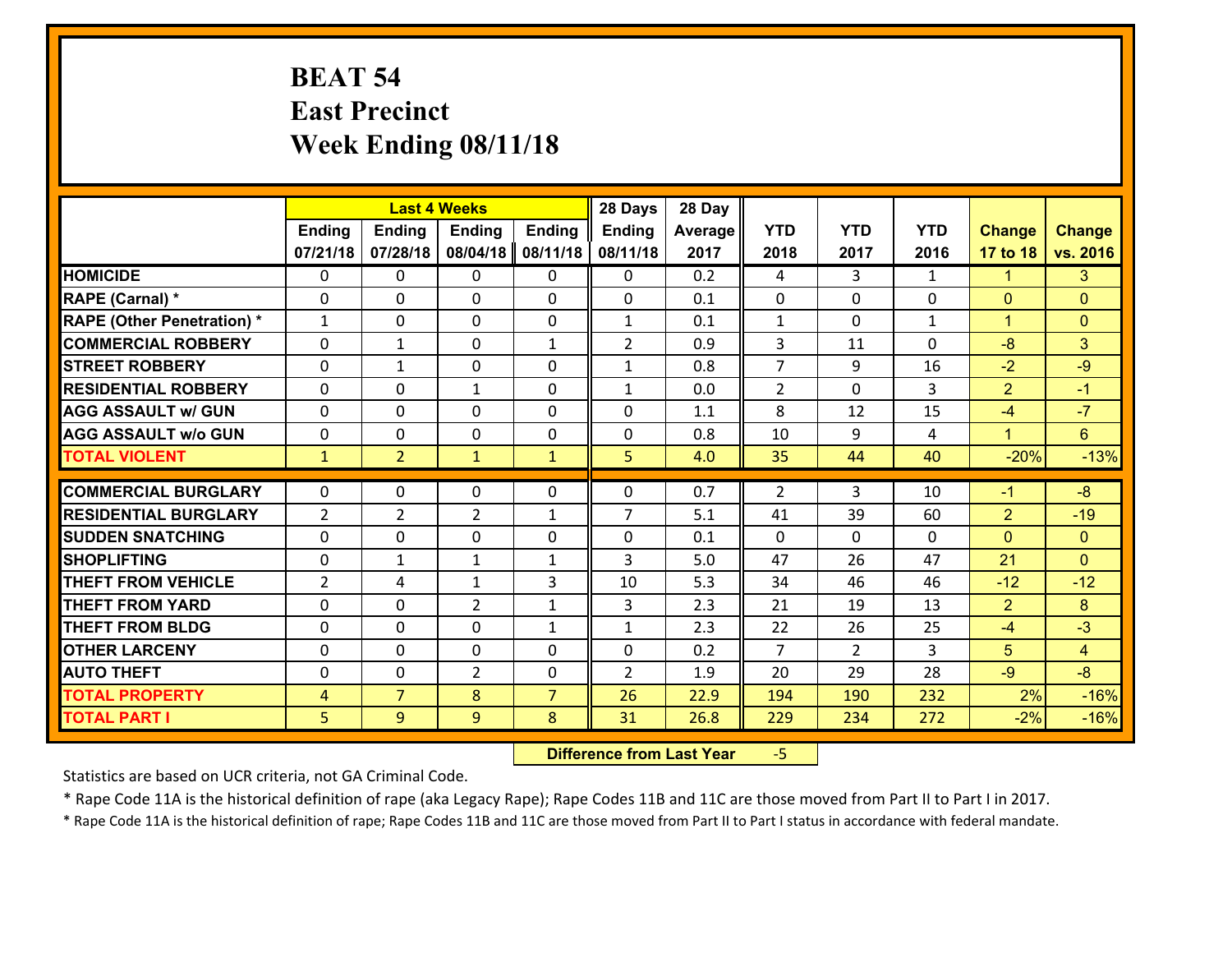## **BEAT 55 East Precinct Week Ending 08/11/18**

|                                   | <b>Last 4 Weeks</b> |                |                |                | 28 Days        | 28 Day  |                |              |                |                |                |
|-----------------------------------|---------------------|----------------|----------------|----------------|----------------|---------|----------------|--------------|----------------|----------------|----------------|
|                                   | <b>Ending</b>       | <b>Ending</b>  | Ending         | <b>Ending</b>  | Ending         | Average | <b>YTD</b>     | <b>YTD</b>   | <b>YTD</b>     | <b>Change</b>  | <b>Change</b>  |
|                                   | 07/21/18            | 07/28/18       | 08/04/18       | 08/11/18       | 08/11/18       | 2017    | 2018           | 2017         | 2016           | 17 to 18       | vs. 2016       |
| <b>HOMICIDE</b>                   | $\Omega$            | 0              | $\mathbf{0}$   | 0              | $\mathbf{0}$   | 0.0     | $\mathbf{1}$   | $\Omega$     | $\Omega$       | 1              | 1              |
| RAPE (Carnal) *                   | $\Omega$            | 0              | $\mathbf{0}$   | $\Omega$       | 0              | 0.0     | 0              | $\mathbf{0}$ | $\mathbf{1}$   | $\mathbf{0}$   | $-1$           |
| <b>RAPE (Other Penetration) *</b> | $\Omega$            | 0              | $\mathbf 0$    | 0              | 0              | 0.0     | $\mathbf{0}$   | 0            | $\mathbf{1}$   | $\mathbf{0}$   | $-1$           |
| <b>COMMERCIAL ROBBERY</b>         | 0                   | 0              | $\mathbf 0$    | 0              | 0              | 1.0     | $\mathbf 0$    | 9            | $\overline{2}$ | $-9$           | $-2$           |
| <b>STREET ROBBERY</b>             | $\Omega$            | 0              | $\mathbf 0$    | 0              | 0              | 0.2     | 4              | $\mathbf{1}$ | 5              | 3              | $-1$           |
| <b>RESIDENTIAL ROBBERY</b>        | 0                   | 0              | $\mathbf 0$    | 0              | 0              | 0.0     | $\mathbf 0$    | $\mathbf{1}$ | 0              | $-1$           | $\mathbf{0}$   |
| <b>AGG ASSAULT w/ GUN</b>         | 0                   | 0              | $\mathbf 0$    | 0              | 0              | 0.5     | 4              | 5            | 5              | $-1$           | $-1$           |
| <b>AGG ASSAULT w/o GUN</b>        | 0                   | 0              | 0              | 0              | $\mathbf 0$    | 0.5     | 4              | $\mathbf{1}$ | 5              | 3              | $-1$           |
| <b>TOTAL VIOLENT</b>              | $\mathbf{0}$        | $\overline{0}$ | $\mathbf{O}$   | $\mathbf{0}$   | $\mathbf{0}$   | 2.2     | 13             | 17           | 19             | $-24%$         | $-32%$         |
| <b>COMMERCIAL BURGLARY</b>        | $\Omega$            | 0              |                |                |                |         |                |              |                |                | $-3$           |
|                                   |                     |                | $\mathbf{0}$   | 0              | $\Omega$       | 0.3     | 3              | $\mathbf{1}$ | 6              | $\overline{2}$ |                |
| <b>RESIDENTIAL BURGLARY</b>       | $\Omega$            | 0              | 0              | $\overline{2}$ | $\overline{2}$ | 3.4     | 12             | 35           | 31             | $-23$          | $-19$          |
| <b>SUDDEN SNATCHING</b>           | 0                   | 0              | $\mathbf 0$    | 0              | 0              | 0.2     | $\mathbf{1}$   | 3            | $\Omega$       | $-2$           | $\mathbf{1}$   |
| <b>SHOPLIFTING</b>                | $\mathbf{1}$        | 5              | $\mathbf{1}$   | 5              | 12             | 13.8    | 122            | 126          | 82             | $-4$           | 40             |
| <b>THEFT FROM VEHICLE</b>         | 0                   | 0              | $\overline{2}$ | $\overline{2}$ | 4              | 4.1     | 30             | 36           | 45             | $-6$           | $-15$          |
| <b>THEFT FROM YARD</b>            | $\mathbf{1}$        | $\mathbf 1$    | $\mathbf 0$    | 0              | $\overline{2}$ | 1.5     | 18             | 12           | 8              | $6\phantom{1}$ | 10             |
| <b>THEFT FROM BLDG</b>            | $\mathbf{1}$        | 0              | 1              | $\Omega$       | $\overline{2}$ | 1.5     | 12             | 9            | 24             | 3              | $-12$          |
| <b>OTHER LARCENY</b>              | $\mathbf 0$         | 0              | $\mathbf 0$    | $\Omega$       | 0              | 0.6     | $\overline{2}$ | 5            | $\Omega$       | $-3$           | $\overline{2}$ |
| <b>AUTO THEFT</b>                 | 0                   | 0              | $\mathbf 0$    | $\mathbf{1}$   | $\mathbf{1}$   | 1.7     | 12             | 10           | 22             | $\overline{2}$ | $-10$          |
| <b>TOTAL PROPERTY</b>             | $\overline{3}$      | 6              | 4              | 10             | 23             | 27.2    | 212            | 237          | 218            | $-11%$         | $-3%$          |
| <b>TOTAL PART I</b>               | $\overline{3}$      | 6              | 4              | 10             | 23             | 29.4    | 225            | 254          | 237            | $-11%$         | $-5%$          |

 **Difference from Last Year**r -29

Statistics are based on UCR criteria, not GA Criminal Code.

\* Rape Code 11A is the historical definition of rape (aka Legacy Rape); Rape Codes 11B and 11C are those moved from Part II to Part I in 2017.